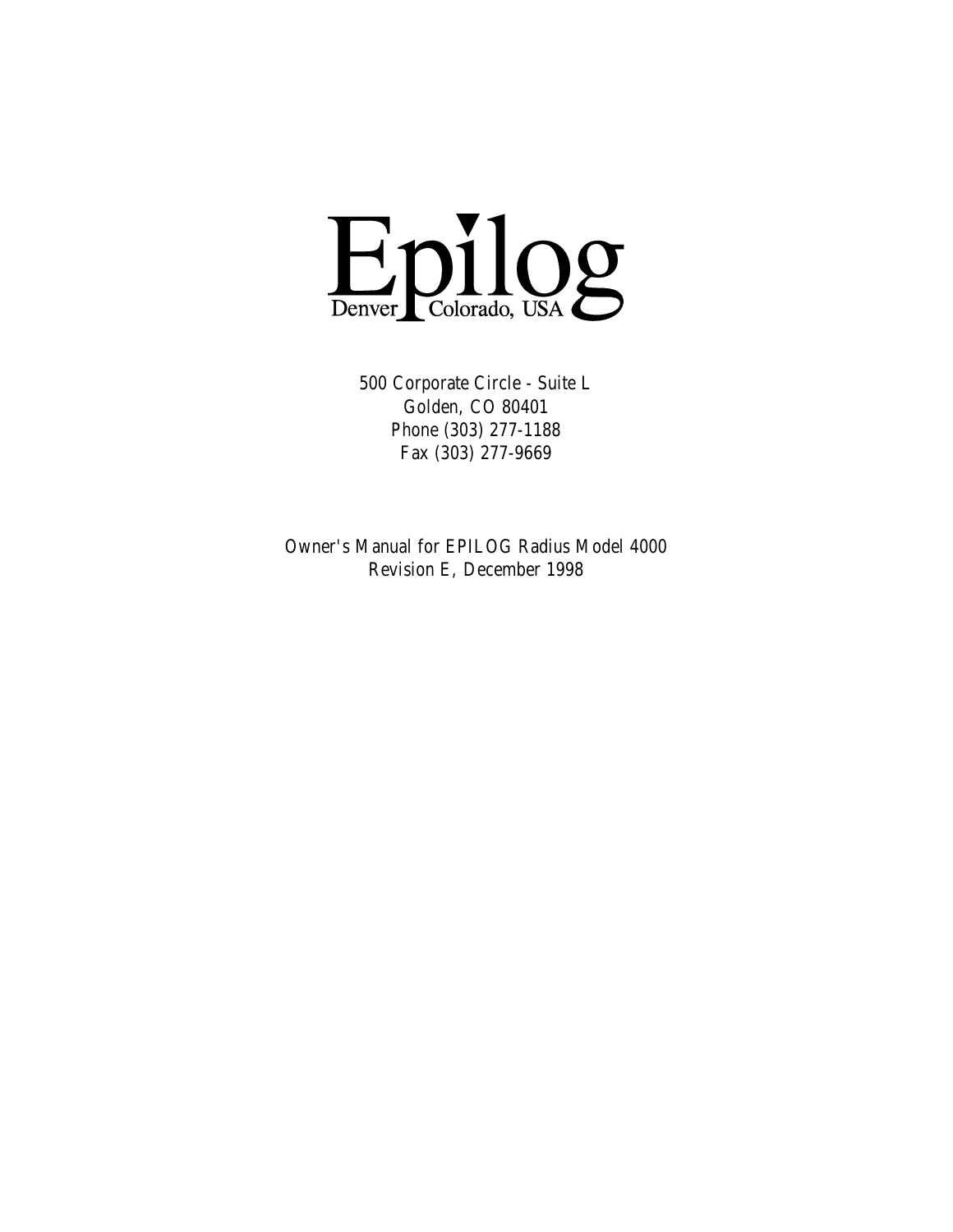## **Table Of Contents**

| <b>Title</b>      | Page No. |
|-------------------|----------|
| <b>SECTION 1:</b> |          |
|                   |          |
|                   |          |
|                   |          |
|                   |          |
| <b>SECTION 2:</b> |          |
|                   |          |
|                   |          |
|                   |          |
|                   |          |
| <b>SECTION 3:</b> |          |
|                   |          |
|                   |          |
|                   |          |
|                   |          |
|                   |          |
|                   |          |
|                   |          |
|                   |          |
| <b>SECTION 4:</b> |          |
|                   |          |
|                   |          |
|                   |          |
|                   |          |
|                   |          |
|                   |          |
|                   |          |
|                   |          |
|                   |          |
|                   |          |
|                   |          |
|                   |          |
|                   | 22       |
|                   |          |
|                   |          |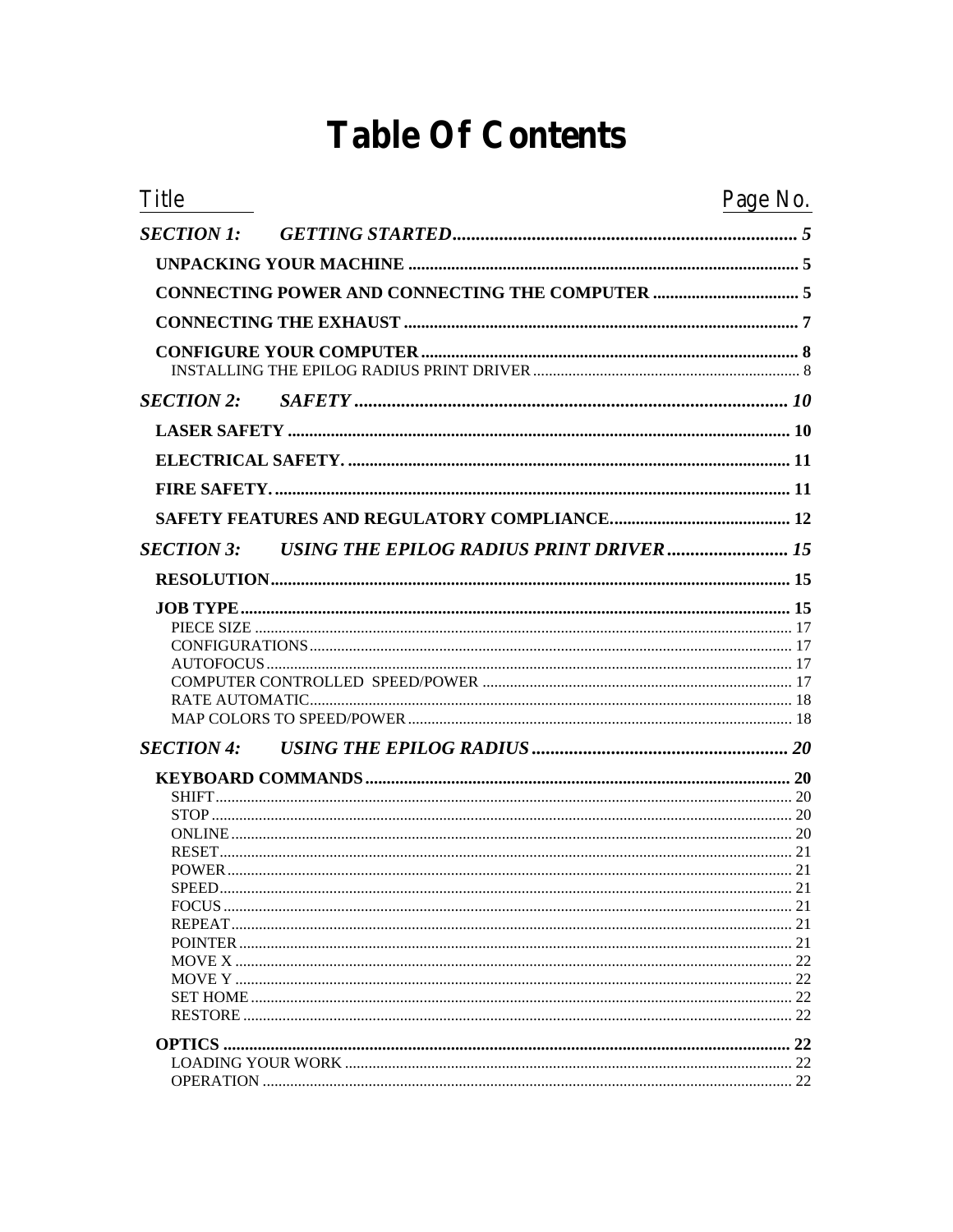| <b>SECTION 5:</b>  |  |
|--------------------|--|
|                    |  |
|                    |  |
|                    |  |
|                    |  |
|                    |  |
| <b>SECTION 6:</b>  |  |
| <b>SECTION 7:</b>  |  |
| <b>SECTION 8:</b>  |  |
|                    |  |
|                    |  |
|                    |  |
|                    |  |
| <b>SECTION 9:</b>  |  |
|                    |  |
|                    |  |
| <b>SECTION 10:</b> |  |
| <b>SECTION 11:</b> |  |
| <b>SECTION 12:</b> |  |
| <b>SECTION 13:</b> |  |
| <b>SECTION 14:</b> |  |

| 1) | <b>Getting Started</b>                 | 3  |
|----|----------------------------------------|----|
| 2) | <b>Laser Safety</b>                    | 8  |
| 3) | Using the Epilog Print Driver          | 13 |
| 4) | Using the Epilog Radius                | 18 |
| 5) | <b>Speed and Power Recommendations</b> | 22 |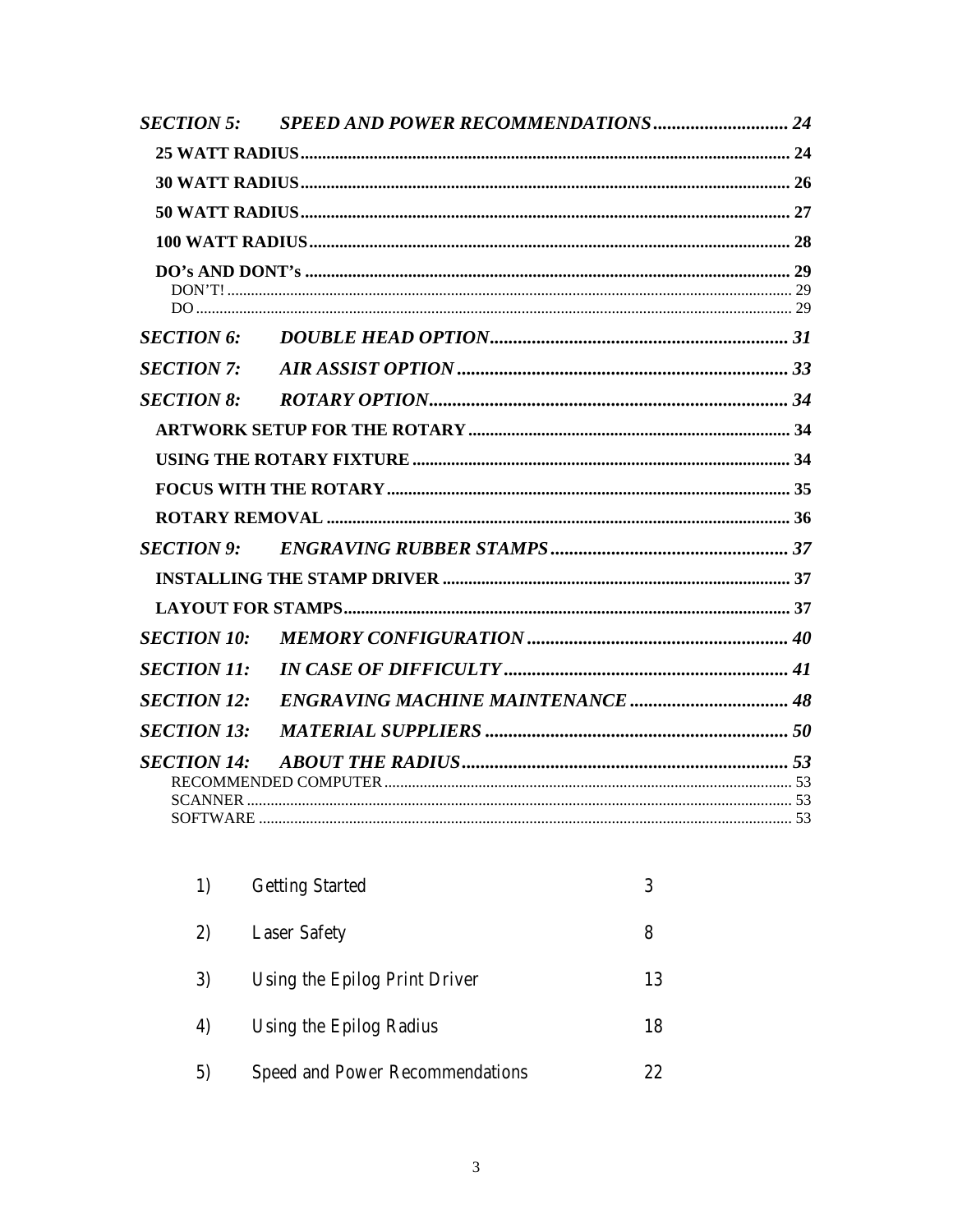| 6)  | DO's & DON'Ts               | 26 |
|-----|-----------------------------|----|
| 7)  | <b>Double Head Option</b>   | 28 |
| 8)  | <b>Air Assist Option</b>    | 29 |
| 9)  | <b>Rotary Option</b>        | 30 |
| 10) | Rubber stamp engraving      | 33 |
| 11) | <b>Memory configuration</b> | 37 |
| 12) | In Case of Difficulty       | 38 |
| 13) | Maintenance                 | 45 |
| 14) | <b>Supplier Information</b> | 47 |
| 15) | <b>General information</b>  | 50 |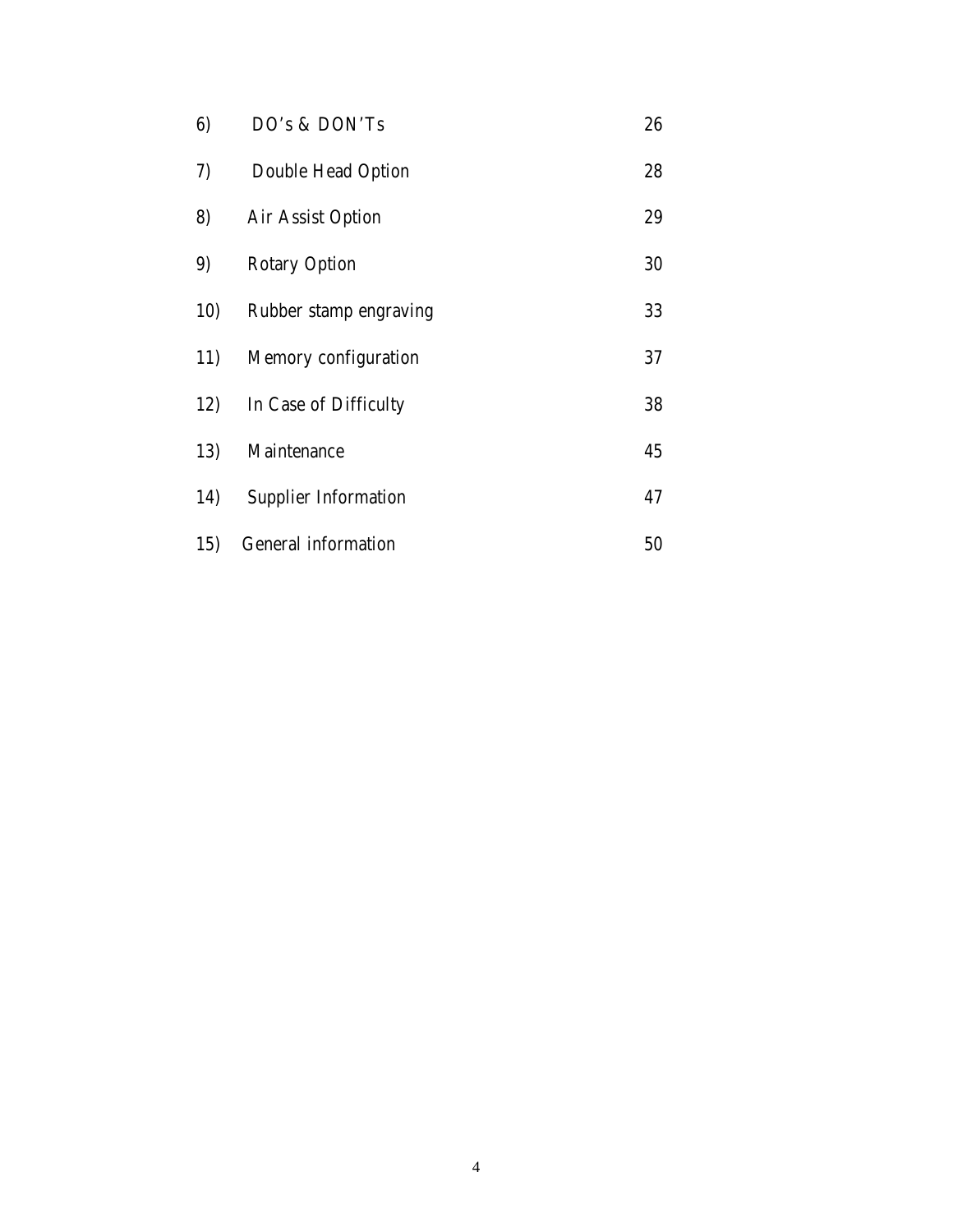## **SECTION 1: GETTING STARTED**

You will need to do the following to use your machine:

- 1) Remove it from the crate
- 2) Connect it to power and your computer (and the chiller for 50  $\&$  100 watt)\*
- 3) Connect the exhaust system\*
- 4) Configure your computer

\*You may need a contractor to install the exhaust(all models) and the 208-240 volts (50 & 100 watt only). This must be done *PRIOR* to the arrival of the Epilog Installation technician.

## **UNPACKING YOUR MACHINE**

- 1) Cut the strapping around the box, and remove it. Some machines will have additional boxes on top. Remove these.
- 2) Cut the tape on the top of the box. Open the flaps and *remove as much packing foam as you can*.
- 3) With a friend, lift the box up over the machine. PLEASE do not throw away the box, you may need it later. Remove the plastic bag over the machine.
- *4)* On the pallet (the wooden platform the machine is sitting on) locate the edge that is secured with two wing nuts. *Loosen and remove the wing nuts, and remove the wooden 2"x2".*
- 5) Under the machine (all the way under), *locate the ramps.* They will be wrapped in plastic. Remove them and *place the metal hooks into the slots on the pallet.* These ramps will allow you to roll the machine off the pallet. There is a left and a right ramp. The *raised edges must be on the outside,* not facing each other.
- 6) Locate the four wooden blocks located under the machine. The machine is supported by these blocks, and the blocks will need to be pulled out. With a friend, lift one side of the machine just high enougn to remove two of the blocks. Do the same with the other side to remove the remaining two blocks.
- 7) With a friend helping, carefully *roll the machine off the pallet* and down the ramps. You may need to unlock the front casters before the machine will roll freely.
- 8) Open the door and cut the black plastic straps holding the cardboard accessory box to the table. *Remove the box.*
- 9) Inside the cabinet, locate and remove *eleven ½" diameter RED shipping locks.* There are two on the left side of the carriage and one on the right. There are eight holding the table in place*.* Turn the screws counterclockwise to remove. Please save them.

## **CONNECTING POWER AND CONNECTING THE COMPUTER**

1) Locate the *printer cable from your accessory kit*. The connection point on the Radius is on the back panel of the machine, on the right side. The connector is recessed in a small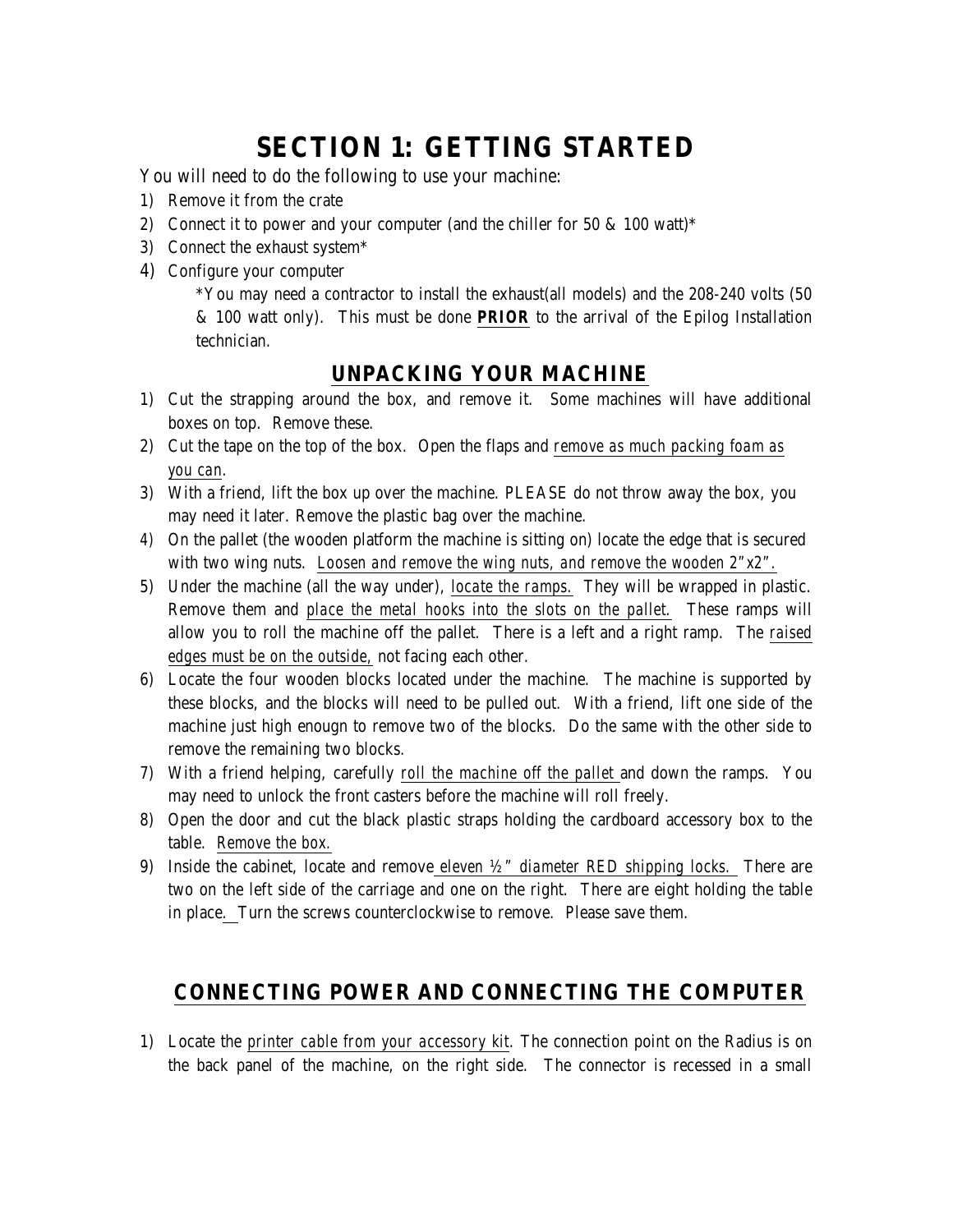rectangular cutout. *Mate the larger end of the printer cable to the Radius*. The connector can be connected only one way. Close the wire retainer clips around the ends of the cable.

2) Connect the other end of the cable to the LPT (parallel printer) connector on your computer.

### **25/30 WATT ONLY**

1)*Locate the "Power" label on the back of the machine*. The label is located in the center of the back panel. The label indicates whether the machine is wired for 120 or 240 volts. *Please verify that the machine is the correct voltage for your building*. Do not proceed if the voltage is incorrect. Call Epilog technical support.

2)*Locate the power cord in the accessory kit*. One end will have the familiar three prong plug for a wall power outlet. Plug the other end into the power receptacle on the back panel of the Radius. The receptacle is located on a recessed panel in the center of the machine, below the voltage label.

3)Plug the machine into your wall power outlet, and *turn the machine on*. The power switch is on the front of the machine, lower right corner.

### **50 & 100 WATT ONLY**

The Radius requires 208-240 VAC, single phase. Building wiring must be performed by a licensed electrician if not already available, and must be done prior to the arrival of the Epilog installation technician. Two 15 amp circuits must be provided. One for the Radius and one for the chiller. Each with a NEMA L6-15R receptacle (HUBBEL 4560 or equivalent)

- 1) *Unpack the chiller* by cutting the straps securing it to the pallet. Remove the packing material.
- 2) Lift the chiller off the pallet. The chiller is heavy, and at least two people will be required. Be careful not to lift beyond your ability, or to drop the chiller on a foot or toe.
- 3) *Locate the chiller hoses from your accessory kit*. There will be a bag with clear tubing and clamps.
- 4) *Roll the chiller along the left side (looking from the front) of the Radius*, with the chiller water connections facing the rear.
- 5) Slip two hose clamps onto the first hose, then *connect* one end to the *chiller "outlet"* and the other to the Radius "*coolant water in*". The water chiller connections on the Radius are located in a cutout on the rear corner of the machine. Push the hose all the way onto the barbs, and then *slide the clamps over the barbs and tighten them.*
- 6) *Repeat for the other hose*. These will be marked "inlet" on the chiller and "coolant water out" on the Radius.
- 7) Fill the chiller with tap water, remembering to secure the chiller's water cap.
- 8) Plug the chiller into one of the 208-240VAC single phase receptacles.
- 9) Turn the chiller on. Let the chiller water circulate through the hoses for one minute. Check for any leaks. If you notice any leaks, *immediately TURN OFF then UNPLUG the chiller*. With the chiller unplugged, tighten the leaking fitting.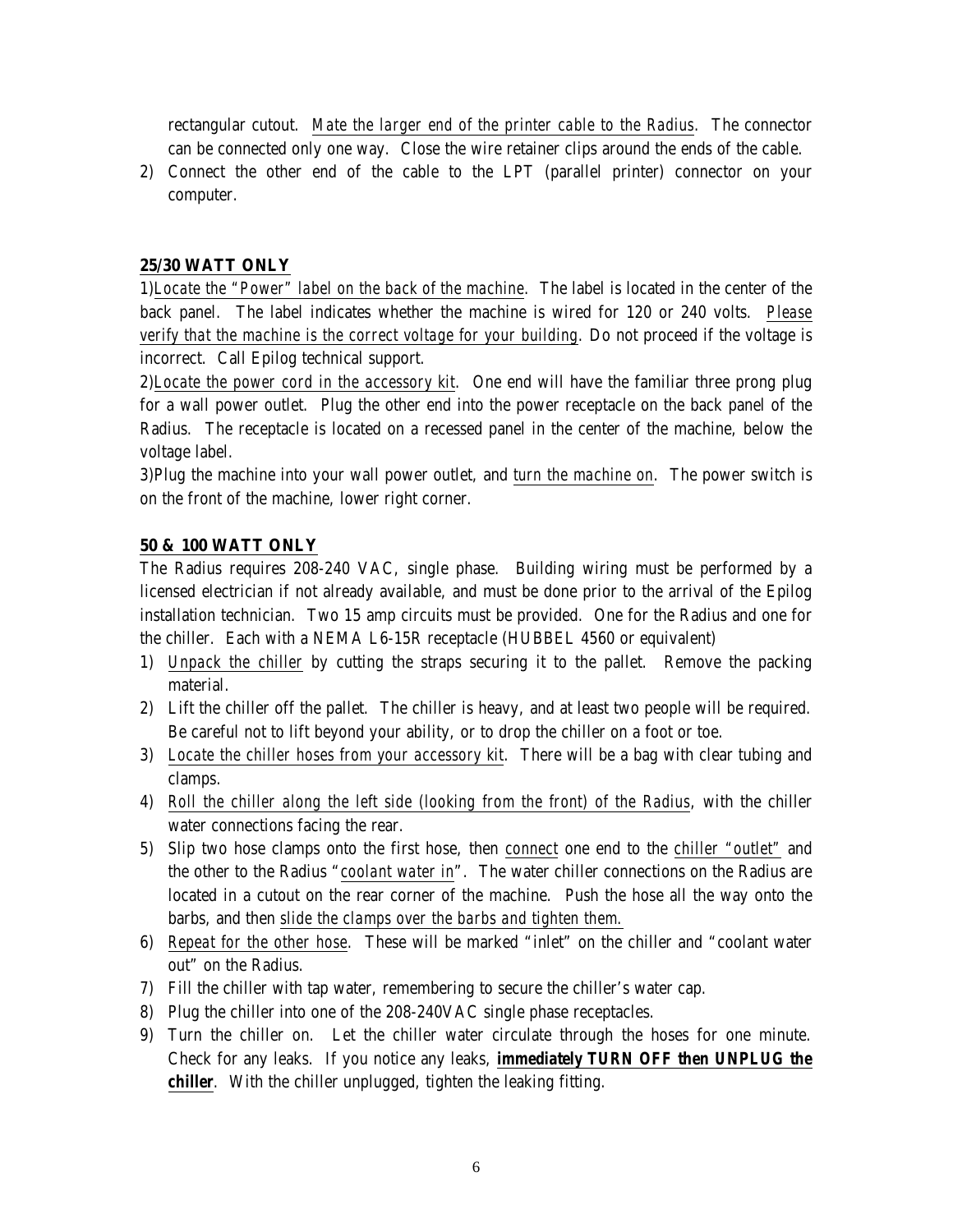- a) After the chiller has run for a minute without leaking, turn the chiller off and unplug it. Add additional water to the chiller to accommodate for the water that was used to fill the hoses and the laser tube. Secure the chiller's water cap and plug in the chiller.
- b) The chiller temperature should be set at  $+/- 2$  degrees C  $(+/- 5$  degrees F) of the ambient air temperature in the room where the laser is operating. 20 degrees C (70 Degrees F) is a standard setting for many office/warehouse type environments where the laser is normally used. *Proper chiller temperature setting is essential to preventing condensation and other damage to the laser*. The chiller manual describes how to properly set the chiller temperature and how to set the chiller for C or F settings.
- 10) Plug in and turn on the Radius. The Radius power switch is located on the front, lower right of the machine.

### **ALL MODELS**

- 1) *Verify that the machine "beeps" and begins moving*. The lens carriage will slowly move into the home position, and the display will show the word *"OFFLINE*" if everything is okay.
- 2) *Press the "focus" key,* and with your finger *spin the black knob on the keyboard clockwise* until the *table is all the way up.* It will stop by itself at the limit of travel.
- 3) Reach under the table and *remove the two foam shipping supports.*

## **CONNECTING THE EXHAUST**

The exhaust system should be installed by a contractor prior to the arrival of the Epilog installation technician. The blower should be mounted outside your building for noise considerations. The blower should not be more than twenty feet from the Radius. You should provide a rigid, smooth 6" duct from the blower to the vicinity of the Radius. The Radius requires 400 CFM at 6" of pressure. Remember to put the blower switch in an obvious place

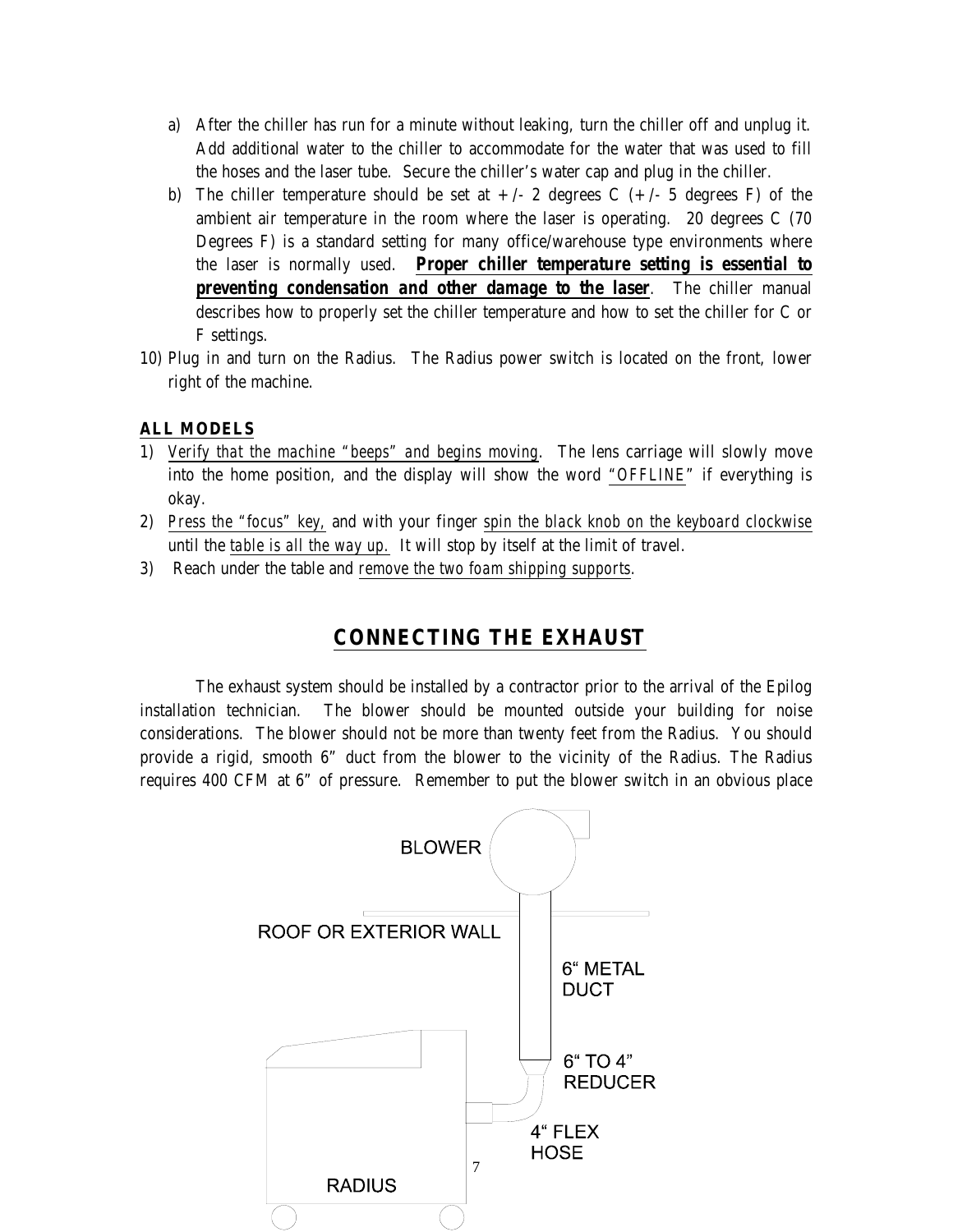so it won't be forgotten. Please connect the blower as shown below. The blower can be purchased from Grainger's (stock # 7C183).

- 1) Locate the exhaust port connector in the accessory kit. It's a round port with a square flange, painted the same color as the base of the machine. On the rear of the machine, locate the four screws around the port. Remove them, place the exhaust connector so the screw holes align, and replace the four screws.
- 2) Using hose clamps, connect the supplied 4" flex hose to the exhaust port, and then to the exhaust system.

## **CONFIGURE YOUR COMPUTER**

Included in the accessories kit is a 3.5 inch diskette labeled EPILOG. With the computer turned on and Windows open, insert the diskette into your 3.5 inch disk drive to install the print driver. *Your computer must have Windows 95 or Windows 98 already installed.* 

#### **INSTALLING THE EPILOG RADIUS PRINT DRIVER**

- 1) Click on the "START" button at the bottom left of your screen.
- 2) Click on "SETTINGS".
- 3) Click on "PRINTERS".
- 4) Double Click on "ADD PRINTER".
- 5) In the ADD PRINTER WIZARD click on "Next".
- 6) Normally you should select "Local Printer", then click "Next".
- 7) Click on "Have Disk".
- 8) In the "Install From Disk" window your 3.5" floppy drive should be pre-selected in the "Install From Manufacturer's Disk" box. If it is, click on OK. If necessary, change the drive designation, then click on "OK".
- 9) Click on Radius under "Manufacturer's", then click on Radius Engraver, then click on "Next".
- 10) Under "Available Ports" highlight LPT1: Printer Port, then click on "Next".
- 11) Click on "Yes" or "No" depending on whether you want this to be the default printer. "Yes" is recommended. Click on "Next".
- 12) Click on "No" to printing a test page, then click on "Finish". Your Radius print driver is now installed.
- 13) Follow the above procedure to install the Radius Stamp driver.
- 14) It is recommended that you turn your computer off and restart it after you have installed a new print driver.

### *SPECIAL NOTE TO COREL 5.0 USERS!* If you are using Corel version 5.0 you

must perform the following steps:

- a) Click on the "START" button at the bottom left of your screen.
- b) Click on "SETTINGS"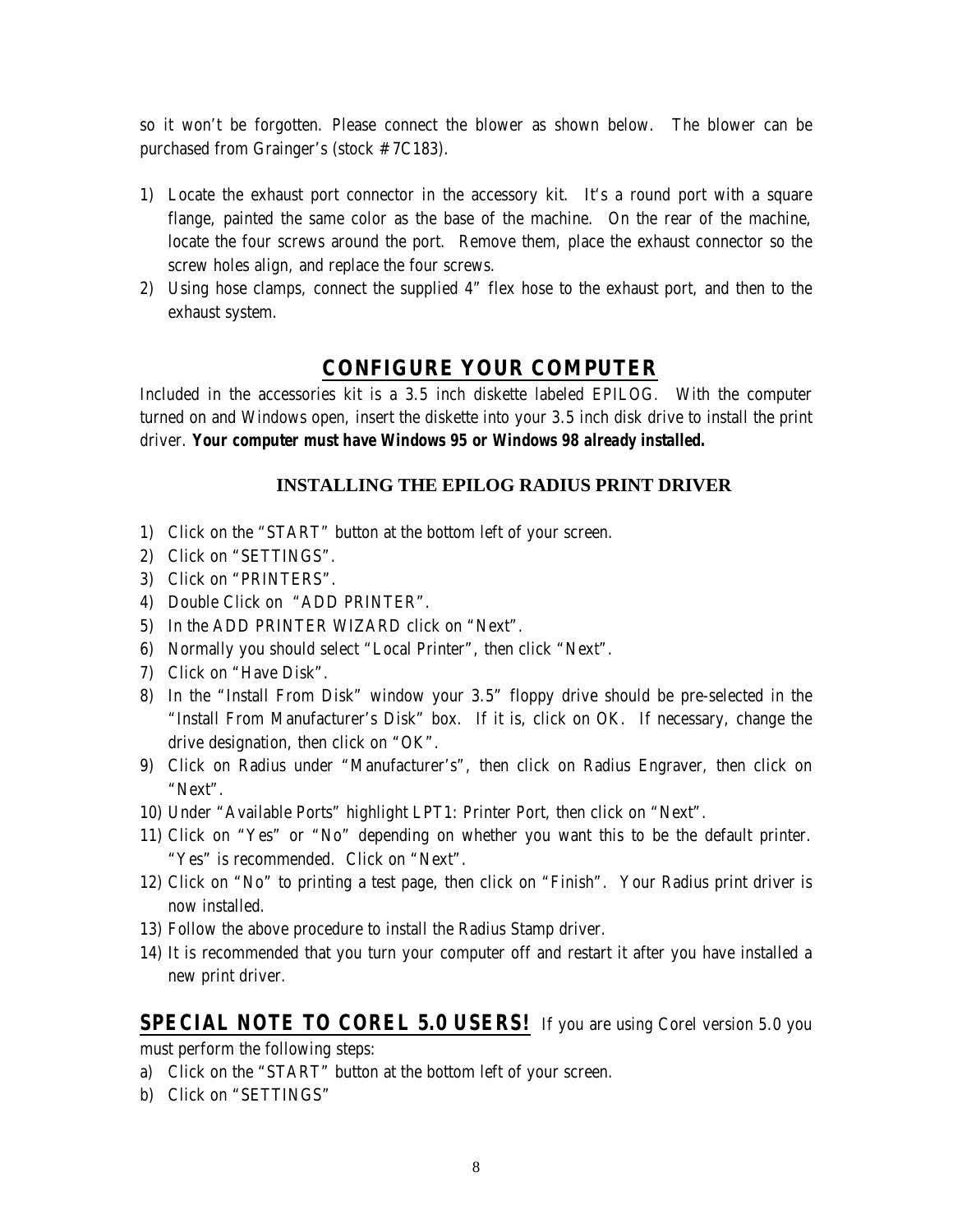- **c)** Click on "CONTROL PANEL"
- **d)** Click on "PRINTERS"
- **e)** Double click on "RADIUS ENGRAVER"
- **f)** Click on "PRINTER" in the menu bar
- **g)** Click on "PROPERTIES"
- **h)** Click on "DETAILS"
- **i)** Click on "SETUP"
- **j)** Set the "RESOLUTION" to 160 DPI
- **k)** Set the "PIECE SIZE" to 24 Horizontal, 18 Vertical
- **l)** Click "OKAY"
- **m)** Click "OKAY" again, then exit the Printer windows

## **This procedure will allow Corel version 5.0 to print all resolutions offered in the Epilog Print Driver.**

## **YOUR RADIUS LASER IS NOW READY FOR USE!**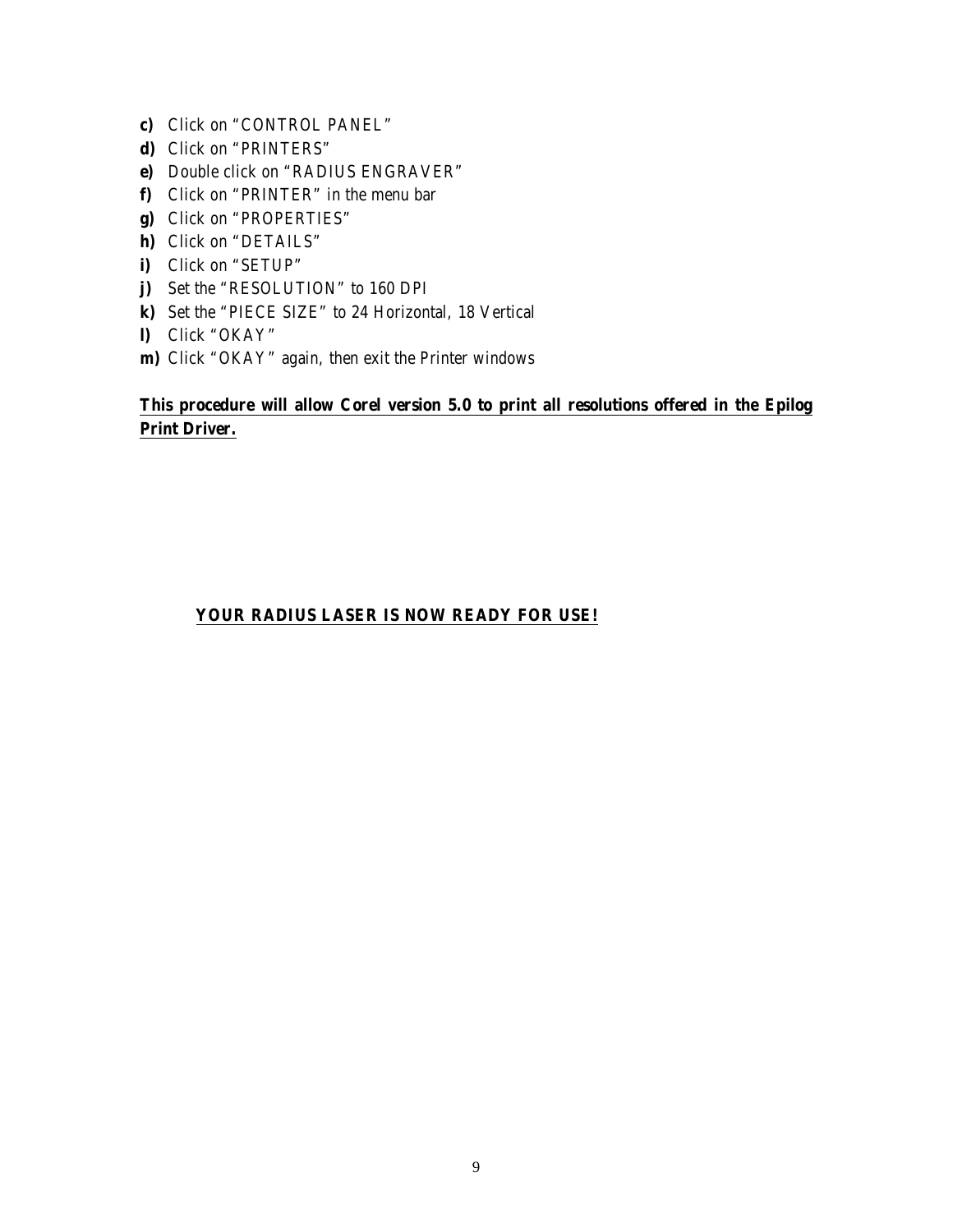## **SECTION 2: SAFETY**

## **LASER SAFETY**

Epilog Radius Model 4000 Laser Engravers not equipped with the Laser Diode Pointer option are Class I laser products, as defined in 21 CFR 1040, the Federal Performance Standards for Light-Emitting Products. They are fully enclosed, with interlocked doors, and no special precautions are necessary to operate them safely. However, the operator should observe the following general precautions:



DO NOT disassemble the engraver or remove any of its protective covers.

DO NOT attempt to defeat the door and window interlocks.

Radius Models 4000 having the Laser Diode Pointer option are Class IIIa laser products. The output of the high-power engraving laser is fully contained, as in the model without the pointer, but the visible output beam of the pointer itself is accessible to the operator. While it employs the same technology as the familiar laser pen-pointers, like them it is potentially hazardous if its beam is directed into the eye.

We have made every effort to make the Laser Diode Pointer option as safe as possible. Its beam path is located well inside the cabinet, and under normal conditions, no hazardous levels of laser radiation can escape.

To ensure safety, Epilog offers the following recommendations:

DO NOT disassemble the engraver or remove any of its protective covers.

DO NOT attempt to look directly into the beam of the Laser Diode Pointer.

DO NOT operate the Laser Diode Pointer without the engraver's focus lens in place. If the unfocused beam strikes a reflective surface, it could be directed out of the engraver's cabinet.

The standard reference for laser safety is the American Standard for the Safe Use of Lasers, Z136.1-1993, developed by the American National Standards Institute (ANSI). This reference is the basis for many of the federal regulations for laser and laser system manufacturers, and for the Occupational Safety and Health Administration (OSHA) laser safety guidelines. It contains detailed information concerning proper installation and use of laser systems.

While the ANSI standard itself does not have the force of law, its recommendations, including warning signage, training, and the designation of a laser safety officer, may be *compulsory* under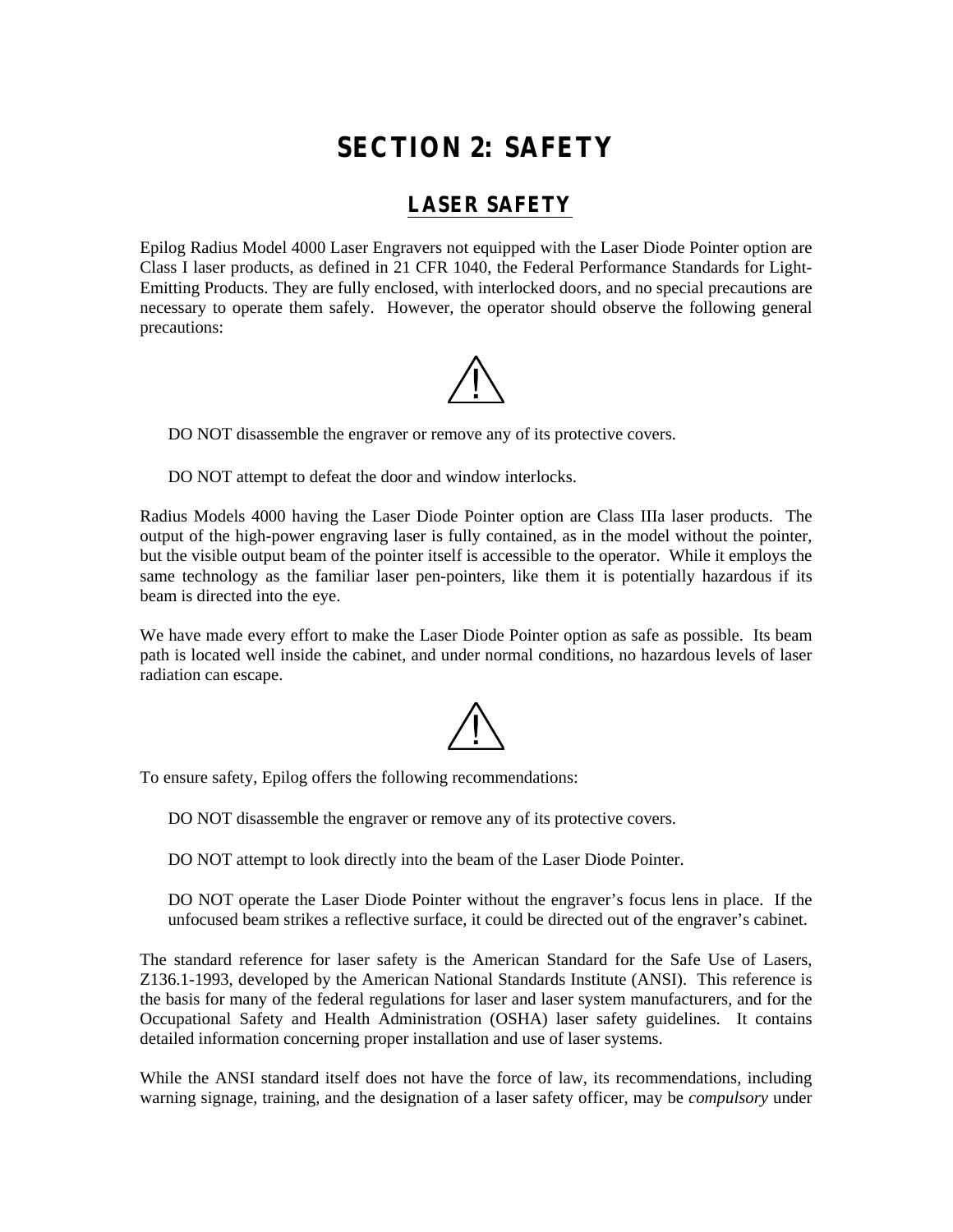local workplace regulations when operating laser systems above Class I. It is the operator's responsibility to ensure that the installation and operation of the Model 4000 laser engraver with Laser Diode Pointer option be performed in accordance with all applicable laws.

Copies of ANSI Standard Z136.1-1993 are available from Epilog Corporation or from:

Laser Institute of America 12424 Research Parkway, Suite 125 Orlando, FL 32826

(407) 380-1553

## **ELECTRICAL SAFETY.**

The AC input power to the Epilog Radius Model 4000 Laser Engravers is potentially lethal and is fully contained within the cabinet.



DO NOT open the power inlet panel on the rear of the unit. There are no operatorserviceable components inside, and opening this cover will expose the operator to the engraver's AC input power.

DO NOT make or break electrical connections to the engraver system when the unit is turned on.

## **FIRE SAFETY.**

Laser engravers represent a significant fire hazard. Most engraving materials are inherently combustible, and while the objective of most engraving and cutting operations is to vaporize material without burning, it is astonishingly easy to ignite a flame. Usually this is a simple "flare" of burning gases, issuing from the focused spot on the workpiece, which follows the moving spot and which extinguishes itself as soon as the laser beam is modulated off. But should the workpiece actually be set on fire, the fire must be extinguished by the operator at once, or the engraver will be seriously damaged or destroyed!



DO NOT operate the engraver in the presence of unnecessary combustible materials, explosives, or volatile solvents such as acetone, alcohol, or gasoline.

DO NOT let the engraver operate unattended, especially when performing slow cutting operations on easily combustible materials such as paper or poster-board. Again, if a fire starts, it can destroy the engraver!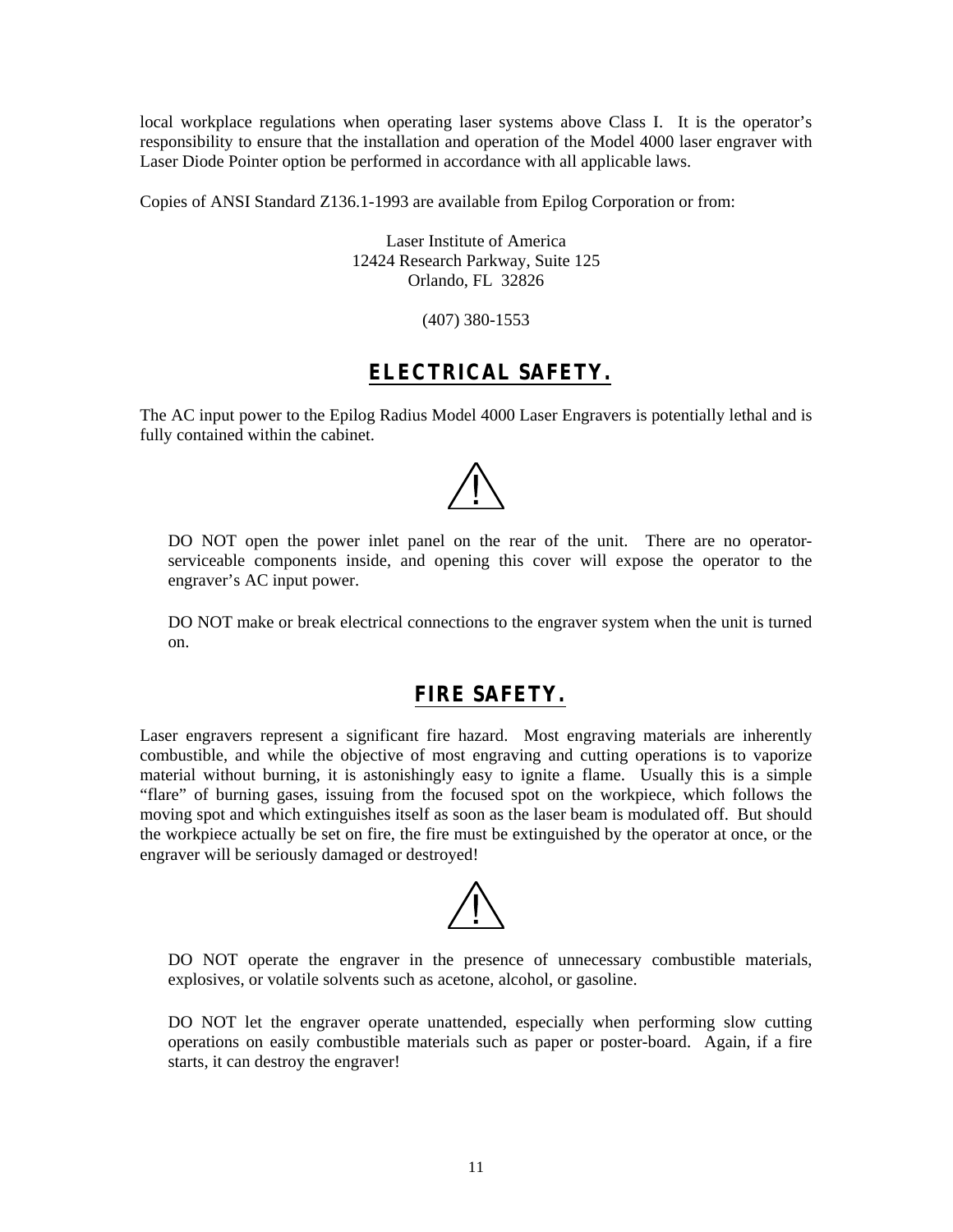ALWAYS keep a properly-maintained and inspected fire extinguisher on hand. Epilog recommends a carbon-dioxide fire extinguisher. Epilog advises against dry-chemical fire extinguishers, because they discharge a corrosive powder which will severely damage the engraver.

## **SAFETY FEATURES AND REGULATORY COMPLIANCE.**

Epilog has incorporated specific safety features into the Radius Model 4000 Laser Engravers in order to meet the requirements of 21 CFR 1040.10. These safety features are as follows:

A safety enclosure (cabinet) which fully encloses the engraving laser and its beam path.

Dual redundant interlock systems which turn off the engraving laser when either the cabinet door or window is opened.

An audible emission indication on units having the Laser Diode Pointer option. The engraver's beeper sounds every five seconds when the pointer is on.

21 CFR 1040.10 requires that certification, identification, and warning labels be placed on laser products. Reproductions (samples) of all such labels on the Radius Model 4000 Laser Engraver follow, with their locations specified:

- 1) Certification/Identification Label. This label is located on the right-hand side of the engraver's cabinet, at the top. The examples shown are for the Model 4000/25 product.
	- a) Label for models without the Laser Diode Pointer option:



b) Label for models with the Laser Diode Pointer option: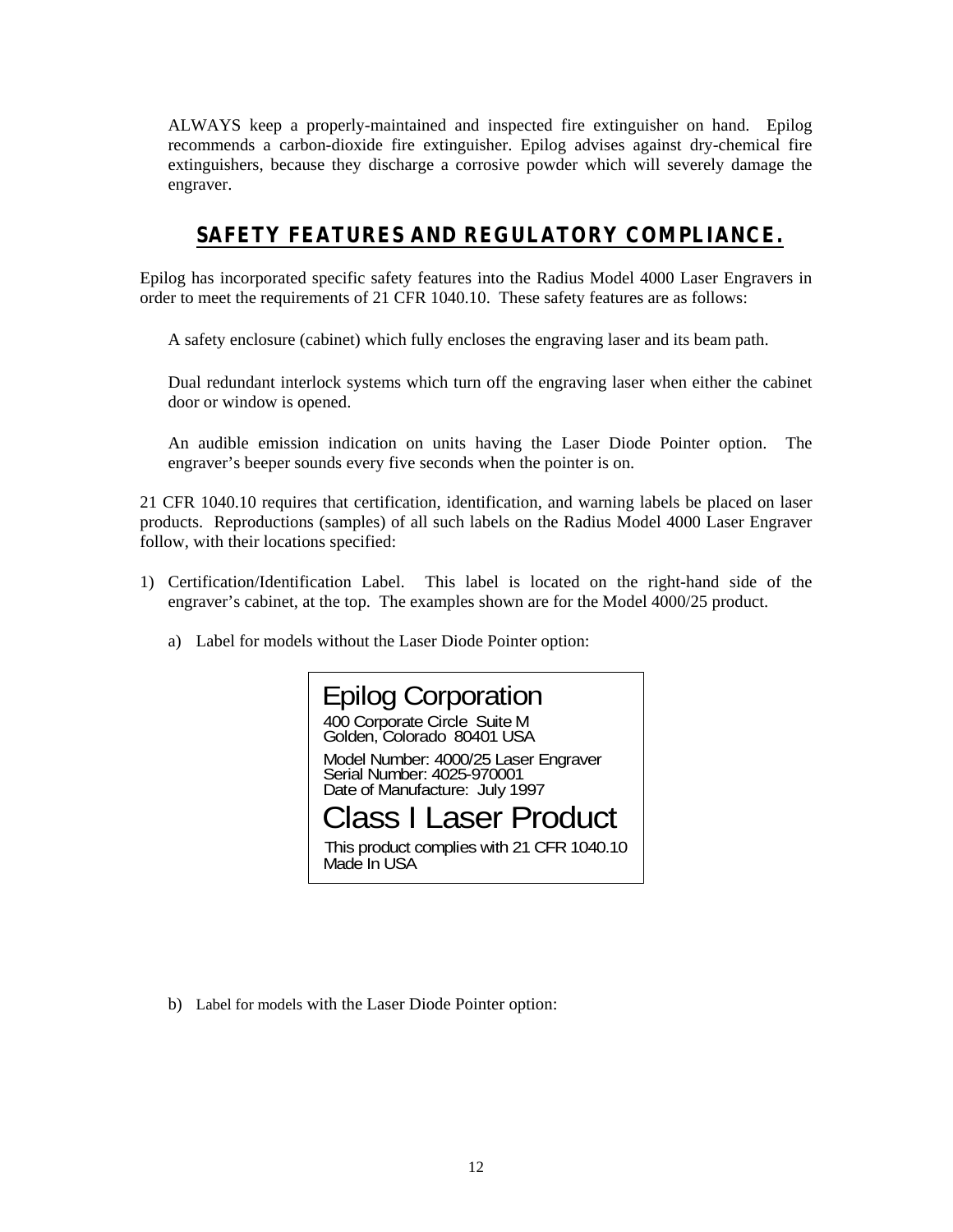

- 2) Non-interlocked Protective Housing Safety Label. This label is located on the steering mirror cover inside the laser bay at the rear of the cabinet, and also under the cover.
	- a) Label for models without the Laser Diode Pointer option:



b) Label for models with the Laser Diode Pointer option:

DANGER - Visible and invisible laser radiation when open. AVOID EYE OR SKIN EXPOSURE TO DIRECT OR SCATTERED RADIATION.

3) Defeatably-interlocked Protective Housing Safety Label. This label is located on the right side of the cabinet, below the access door. A special fixture is required to defeat the interlocks on the Model 4000 product.

> DANGER - Invisible laser radiation when open and interlock defeated. AVOID EYE OR SKIN EXPOSURE TO DIRECT OR SCATTERED **RADIATION**

4) Electrical Safety Label. This label is located on the power inlet panel on the rear of the cabinet.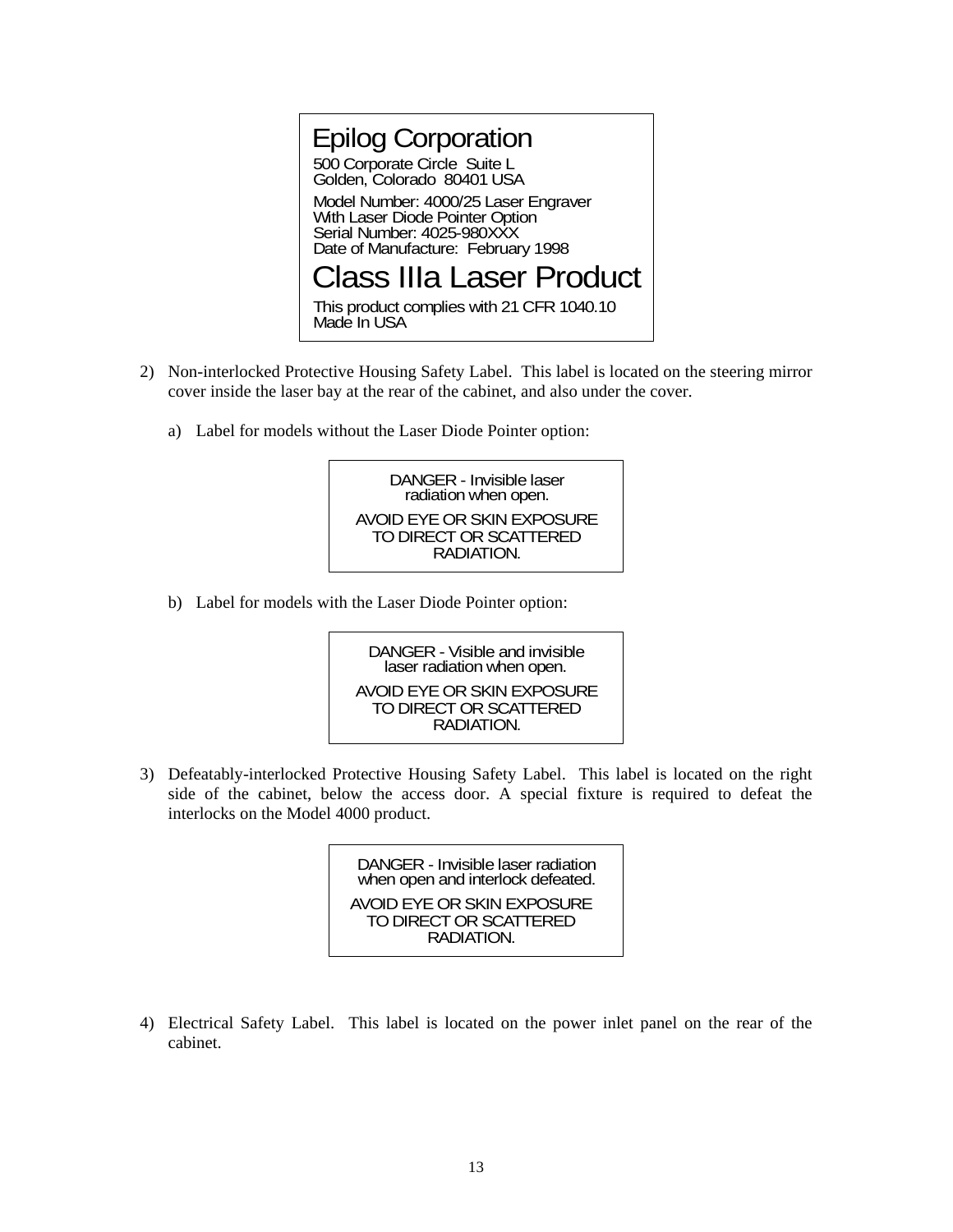

- 5) Radius Model 4000 Laser Engravers having the Laser Diode Pointer option bear two additional warning labels:
	- a) Class IIIa Warning Logotype. This label is located on the right-hand side of the engraver's cabinet, directly below the Certification/Identification label.

| DANGER                                                                           |
|----------------------------------------------------------------------------------|
| <b>LASER RADIATION-AVOID</b><br><b>DIRECT EYE EXPOSURE</b>                       |
| <b>4 mW CW MAX</b><br>LASER DIODE, 630-680 nm<br><b>CLASS IIIa LASER PRODUCT</b> |

b) Aperture Safety Label. This label is located inside the engraver's cabinet, at the right rear, above the aperture through which the engraving laser and Laser Diode Pointer beams enter the cabinet.

> AVOID EXPOSURE - Visible and invisible laser radiation is emitted from this aperture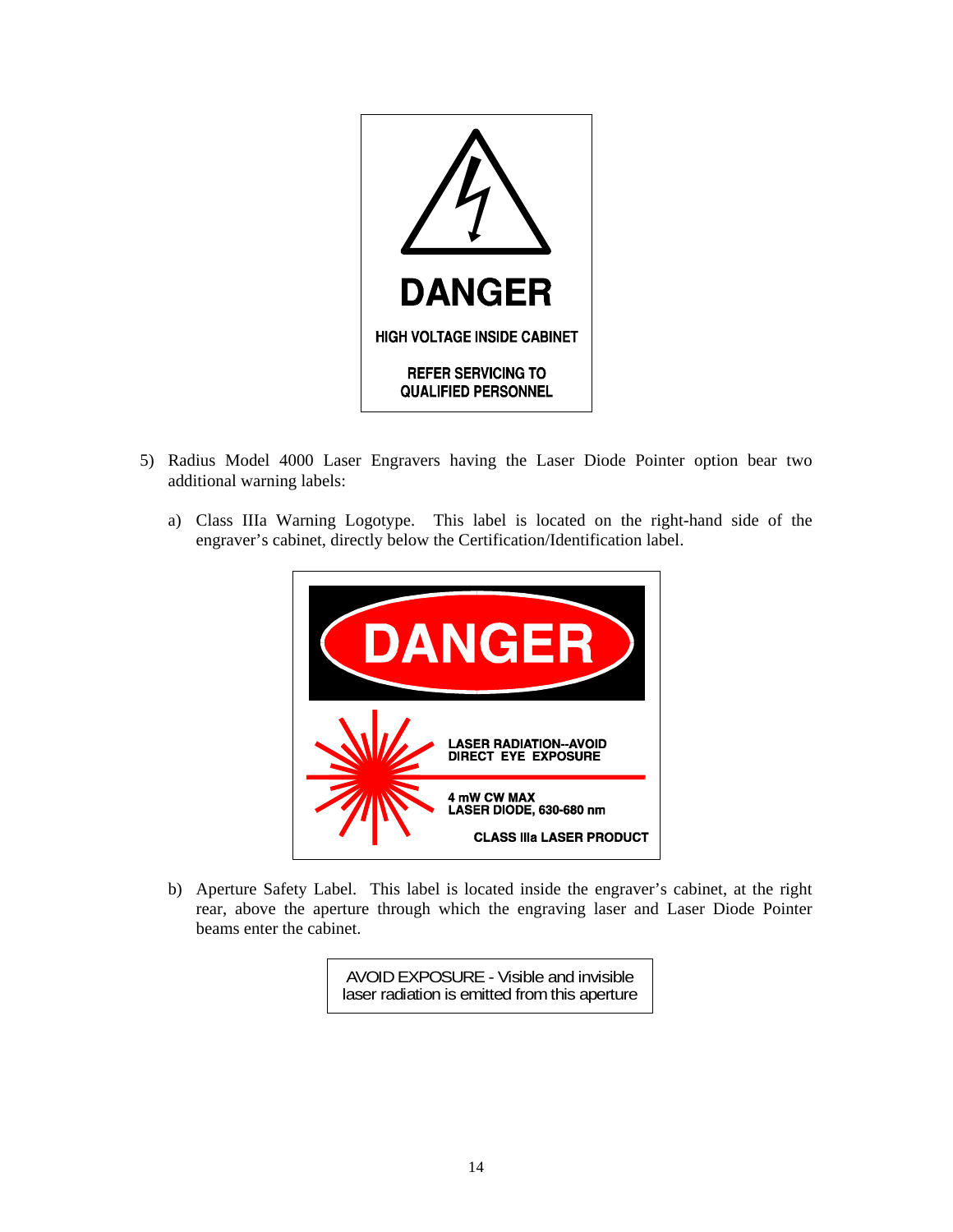| Joh type<br><b>Resolutions</b><br><b>1200 DPI</b><br>ы<br><b>C</b> Raster |                               | <b>X Map Colors To Speed/Power</b><br><b>X Computer Controlled Speed/Power</b> |                        |                     |           | OK           |
|---------------------------------------------------------------------------|-------------------------------|--------------------------------------------------------------------------------|------------------------|---------------------|-----------|--------------|
|                                                                           | ○ Vector<br><b>6</b> Combined | <b>F</b> Rate Automatic<br>$R$ Auto Focus                                      |                        |                     |           | Cancel       |
|                                                                           |                               | <b>Raster</b>                                                                  |                        |                     |           | ColorMaps    |
|                                                                           |                               | <b>Speed</b>                                                                   | ×<br>1%                | 100%                | ×<br>100% | <b>About</b> |
| Piece Size                                                                |                               | Power                                                                          | ×.                     |                     | $\bullet$ |              |
| 24.00<br>Horizontal:                                                      |                               |                                                                                | 0%                     | 100%                | 100%      |              |
| 18.00<br><b>Vertical:</b>                                                 |                               | <b>Clip Art</b>                                                                |                        | <b>C</b> Photograph |           |              |
|                                                                           |                               | Vector                                                                         |                        |                     |           |              |
|                                                                           |                               | Speed                                                                          | M.                     |                     |           |              |
| <b>Configurations</b>                                                     |                               |                                                                                | 1%                     | 80%                 | 100%      |              |
|                                                                           |                               | Power                                                                          | $\left  \cdot \right $ |                     |           |              |
|                                                                           |                               |                                                                                | 0%                     | 80%                 | 100%      |              |
|                                                                           |                               | Rate                                                                           | H.                     |                     |           |              |
| <b>Delete</b>                                                             | <b>Save</b>                   |                                                                                |                        | 80                  | 100       |              |

## **SECTION 3: USING THE EPILOG RADIUS PRINT DRIVER**

The Epilog Radius print driver allows you to control the laser functions from your computer. The Print Driver Setup window is shown below.

## **RESOLUTION**

Resolution determines how many cuts or lines per inch the machine will engrave. Available resolutions range from 160 to 1200 DPI. 300 is normally a minimum for production work. 500 or 600 would be used when quality is more critical. The greater the number of lines per inch, the greater the engraving time required.

## **JOB TYPE**

Job type allows you to designate whether you want to engrave in Raster Mode, cut in Vector mode or Combine the two functions.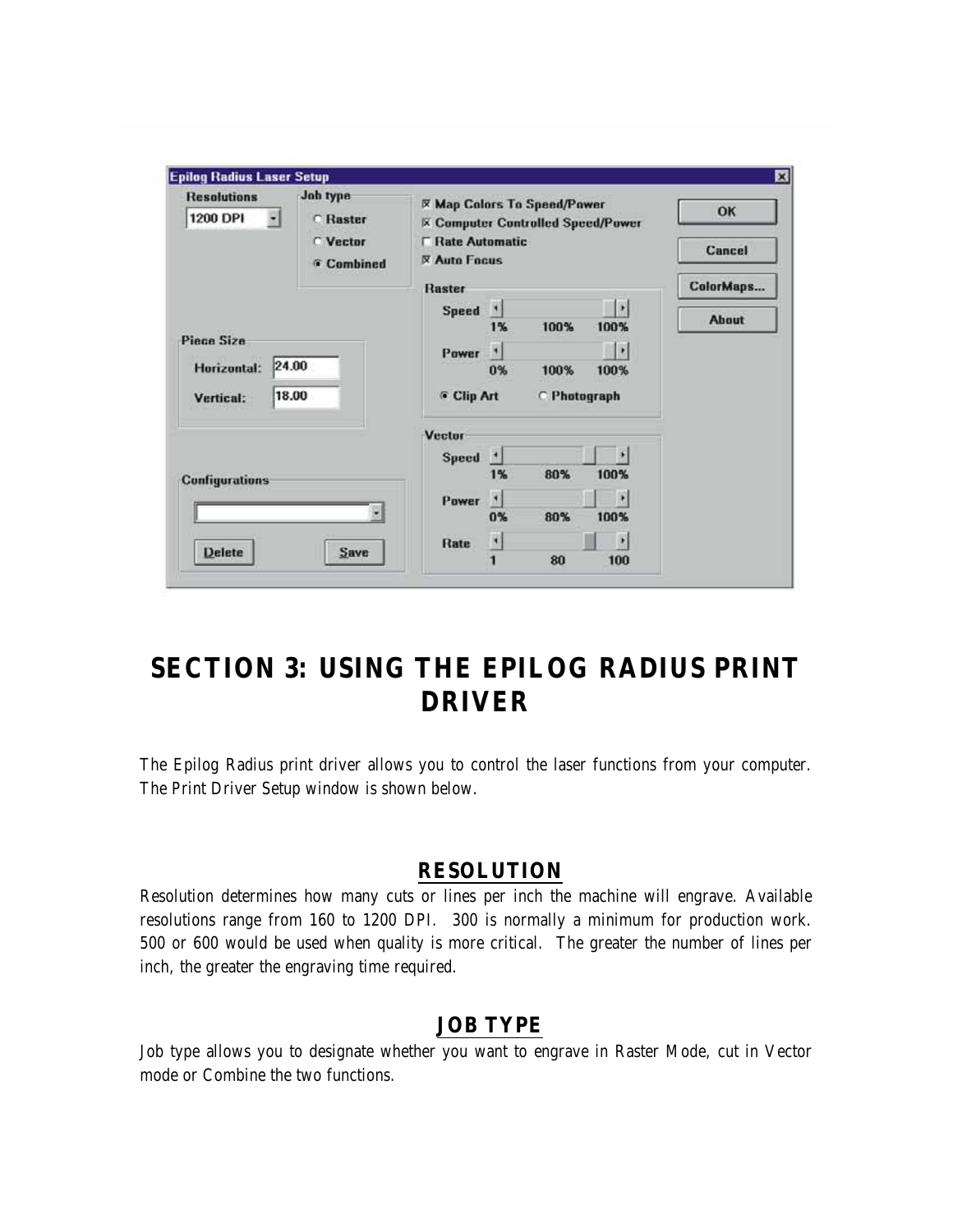### *RASTER*

Raster mode is used for marking or engraving materials. Typical uses would be reproducing clipart, scanned images, photos, text and graphic images. Only the Raster Speed and Raster Power bars will be enabled when you have selected Raster under Job Type. Set the Speed and Power bars to the appropriate settings for the material that you are engraving. Guidelines for recommended speeds and powers are given in section five of this manual.

## *Clip Art*

The Clip Art setting is the default setting for raster engraving jobs. Use it for all engraving jobs that do not have photographs in the artwork. The Clip Art setting is ideal for all grey shades, and all clipart, including color clipart.

## *Photograph*

The photograph setting should be selected when you are raster engraving scanned photographs. Epilog uses an error diffusion process in the print driver to greatly enhance the look of an engraved photograph. All *black* text and other scanned *black & white images* will engrave correctly in the Photograph setting. While it is a matter of personal taste, you will probably find that *grey shades* and *color clipart* look better when engraved using Clip Art mode.

### *VECTOR*

Vector mode is normally used to cut or make a thin line drawing. You can use vector mode to cut through acrylic or wood, mat board, plastic, cork, paper, etc. Only the Vector Speed and Vector Power bars will be enabled when you have selected Vector under Job Type. Set the Speed and Power bars to the appropriate settings for the material that you are cutting.

When using vector mode, it is necessary to design your job to give the intended result. Objects and text should be unfilled and drawn with the thinnest possible (other than zero) outline, as shown below.



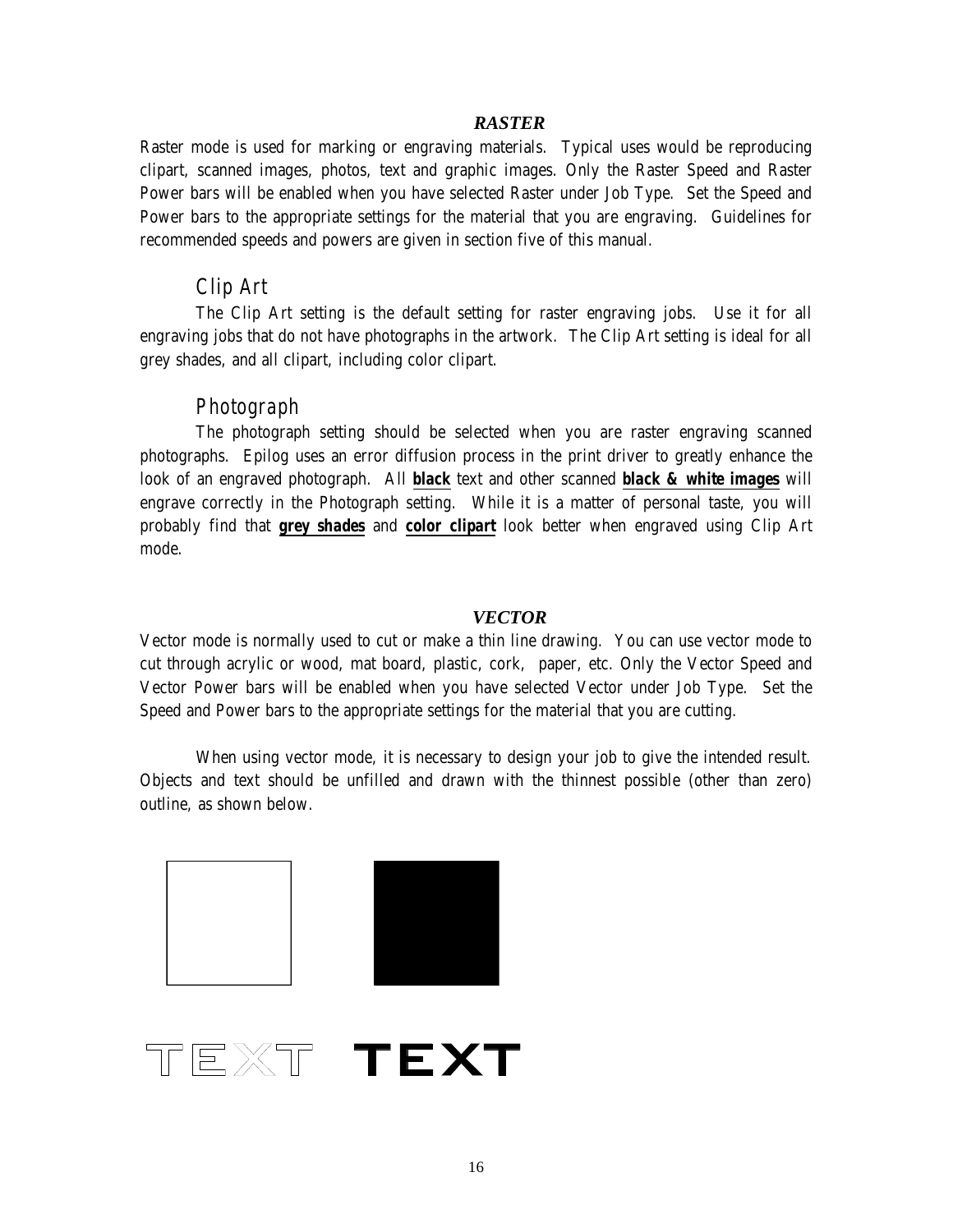#### CORRECT INCORRECT

#### *COMBINED*

Combined mode is used when you want to incorporate both Raster and Vector functions in the same job setup. When you are in Combined mode the laser will engrave the Raster portion of the job first, then perform the Vector portion second, after all of the Raster engraving is finished.

Control of which elements are cut raster and which are cut vector is done with the drawing program. Any solid, filled or scanned elements will raster. Any outlined element will raster if the line thickness is above .010", and vector if below .003". The area between is somewhat uncertain depending on the software being used and the resolution selected.

#### **PIECE SIZE**

The piece size must match the layout size of your drawing package. If the settings are different, the engraving will not be in the correct position. The maximum area for the Radius is 24" horizontally and 18" front to back. Generally, jobs will print faster given a smaller page size, even if the size of the image is the same.

#### **CONFIGURATIONS**

The Configurations box allows you to save all of the different settings in the Epilog Radius Laser Setup window as a custom setup. First, select the desired settings for a particular job in the Epilog Radius Laser Setup window. Next, to save these settings and identify them with a name, click the cursor in the Configurations box and type in your custom name of up to 18 characters long (spaces are allowed). When you click the SAVE button this custom setup will be saved. When you are in the Epilog Radius Laser Setup window you can click on the Configurations down arrow to retrieve your different custom job setups.

#### **AUTOFOCUS**

An "X" in the autofocus box will enable the autofocussing system of the Radius. The table will automatically move the object to the correct height for processing. The only restriction on autofocus is that the work must be flat. You cannot focus to the inside of a bowl for example, or to a point on a cylinder. Generally, the autofocus will operate faster if the work is positioned above correct focus point.

#### **COMPUTER CONTROLLED SPEED/POWER**

When this box has an X in it the Speed and Power are controlled from the computer. The engraver will disregard any attempt to alter speed or power from the control panel on the engraver. The settings for Raster and Vector are independent, and are made using the four slide controls. If this box is empty, the engraver will use the settings on the control panel of the engraver, and they can be altered at any time.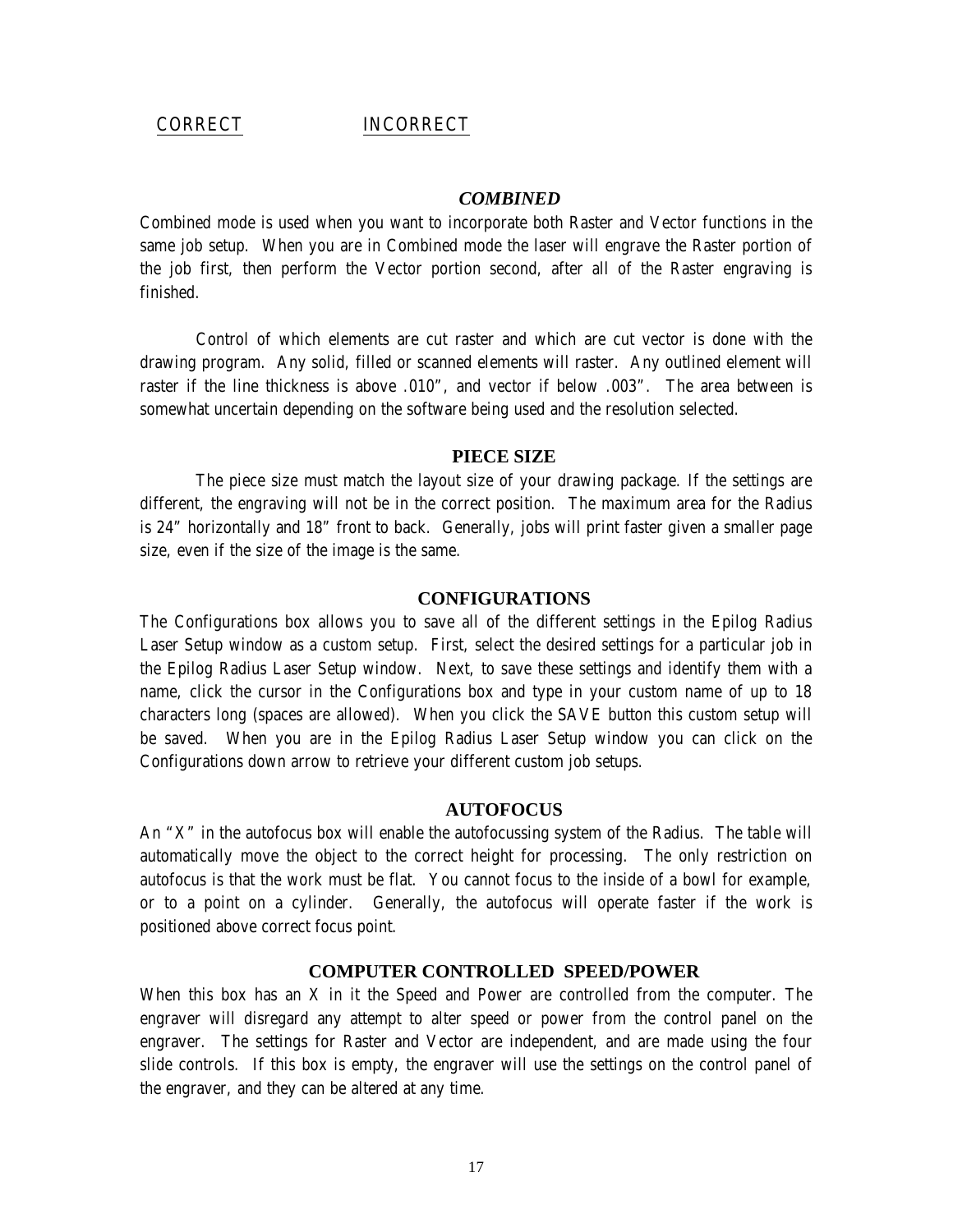## **RATE AUTOMATIC**

Rate Automatic is used when vector cutting to adjust the rate that the laser is firing to the match the speed of the carriage. The higher the rate the more pulses that the laser will fire in a given distance. Normally the higher the rate, the better the cutting. Normally you would leave the Rate Automatic box checked on.

#### **MAP COLORS TO SPEED/POWER**

The Radius also has the capability to assign different power and speed settings to objects in a design. This is useful in a variety of ways. You can program the machine to engrave an area deeper than surrounding areas for emphasis. You can also program the machine to make columns for your engraving jobs which will cut down on engraving time. The feature also allows you to control the sequence or order of engraving. Make sure that the MAP COLORS TO SPEED/POWER box has an X in it and then click on the COLOR MAPS... button. You should see a screen like this:



### *COLOR VALUE*

This is how you define a color. The description uses an RGB (Red Green Blue) value to define a color. Use the slide bars to produce the color you want. A value of 255 Blue with 0 Green and 0 Red is shown. This is plain old blue. Each combination of the three-color values is unique and can be used to set a power and speed value. The colors will engrave in the sequence shown in the box on the right.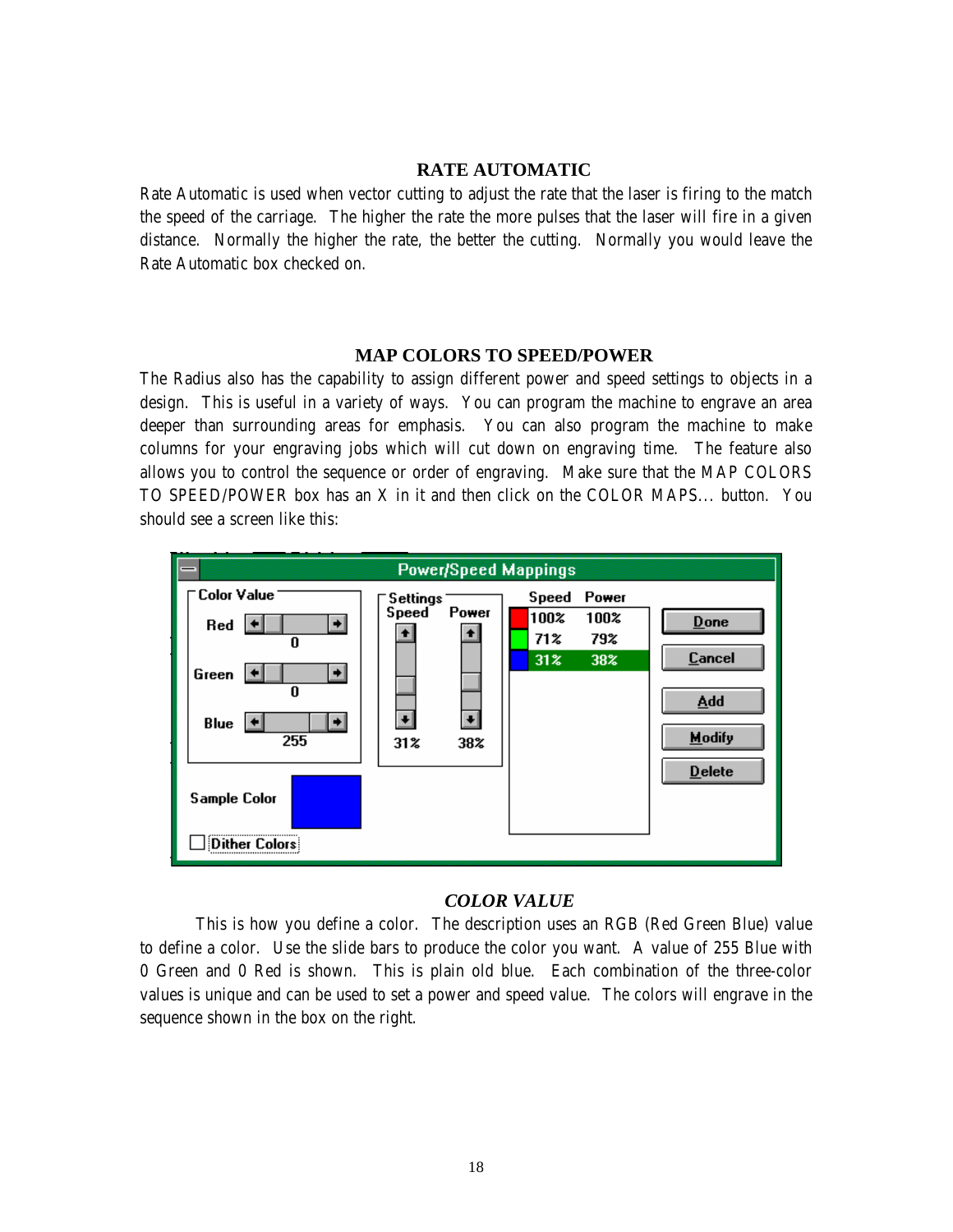#### *SETTINGS*

Here you set the speed and power values for the color you have created. Adjust the sliders to the values that you want and click on the ADD button. You should see the color you entered with the speed and power show up in the list of colors on the right. Please be careful not to add the same color to the list twice. Each setting must have a different color. If you want to change the speed and power for a color that is already in the list, just click on the entry you want to change. Now move the speed and power controls to the new values and click on the MODIFY button. If you have made a mistake, click on the entry you want to remove and then click on the DELETE button.

#### *DITHER COLORS*

If you have an  $X$  in this box, the colors will be given a texture. If the box is empty, the colors will engrave out as a smooth solid.

When you are finished, click on the DONE button and you will go back to the previous screen. If you don't want the changes you have made to stick, click on the CANCEL button and everything you have done will be forgotten.

You will need to be sure that your drawing program uses an RGB model for colors. CorelDRAW! and most other drawing programs have several color methods, and you will need to make sure you always use RGB. With Corel, when you assign a color using the fill tool, you will see a field with CMYK and a scroll button. Click on the button and select RGB. Then you will see Red, Green and Blue control buttons that match those in the Print driver. If you fill an object with a color that is defined in the color maps, the speed and power for that color will be used.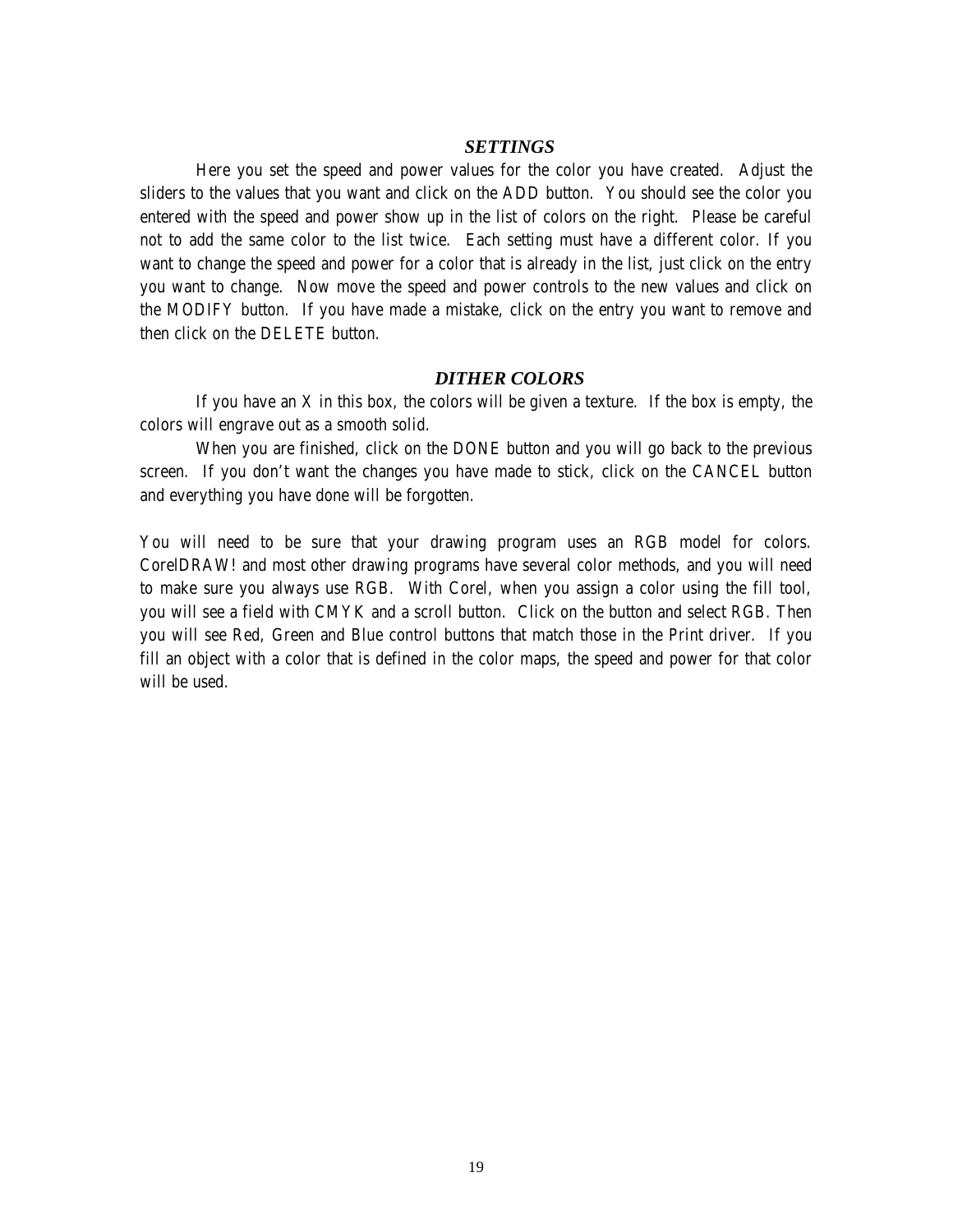## **SECTION 4: USING THE EPILOG RADIUS**

## **KEYBOARD COMMANDS**



The keyboard is set up so that most keys have two jobs. The shift key determines whether the red or the white function will be done. When the shift key is pressed, the display will say "shift" in the upper right hand corner. When "shift" is being displayed, the red labels determine what the keys will do. If the display does not say "shift", the white labels determine what the keys do. The manuals are not printed in color, so the red labels are shown as an outline.

#### **SHIFT**

This key activates the red functions on the keyboard. "SHIFT" will appear in the display. Shift automatically cancels if Repeat, Pointer, Restore or Set Home are pressed. Or you can cancel shift by pressing the shift key again.

### **STOP**

This key will stop the carriage, and turn off the laser. Once the engraver has stopped, you can open the door to examine your engraving. By closing the door and pressing the ONLINE button, the engraver will start engraving at the point where it stopped. As long as you did not disturb the workpiece, the engraver will continue engraving without loss of registration.

**CAUTION:** If you have stopped the engraver and opened the door to examine your work, you must close the door before you depress the Online button to continue engraving. The machine will not operate with the door open.

#### **ONLINE**

This key enables the engraver to start engraving. Pressing the key will toggle the display between ONLINE and OFFLINE. When OFFLINE the machine is in the disabled state and will not accept a design from the computer. When ONLINE, the machine should be loaded with the item to be engraved and the door should be closed. When the engraver is Online and a design is received from the computer the engraver will automatically begin engraving. **Do not**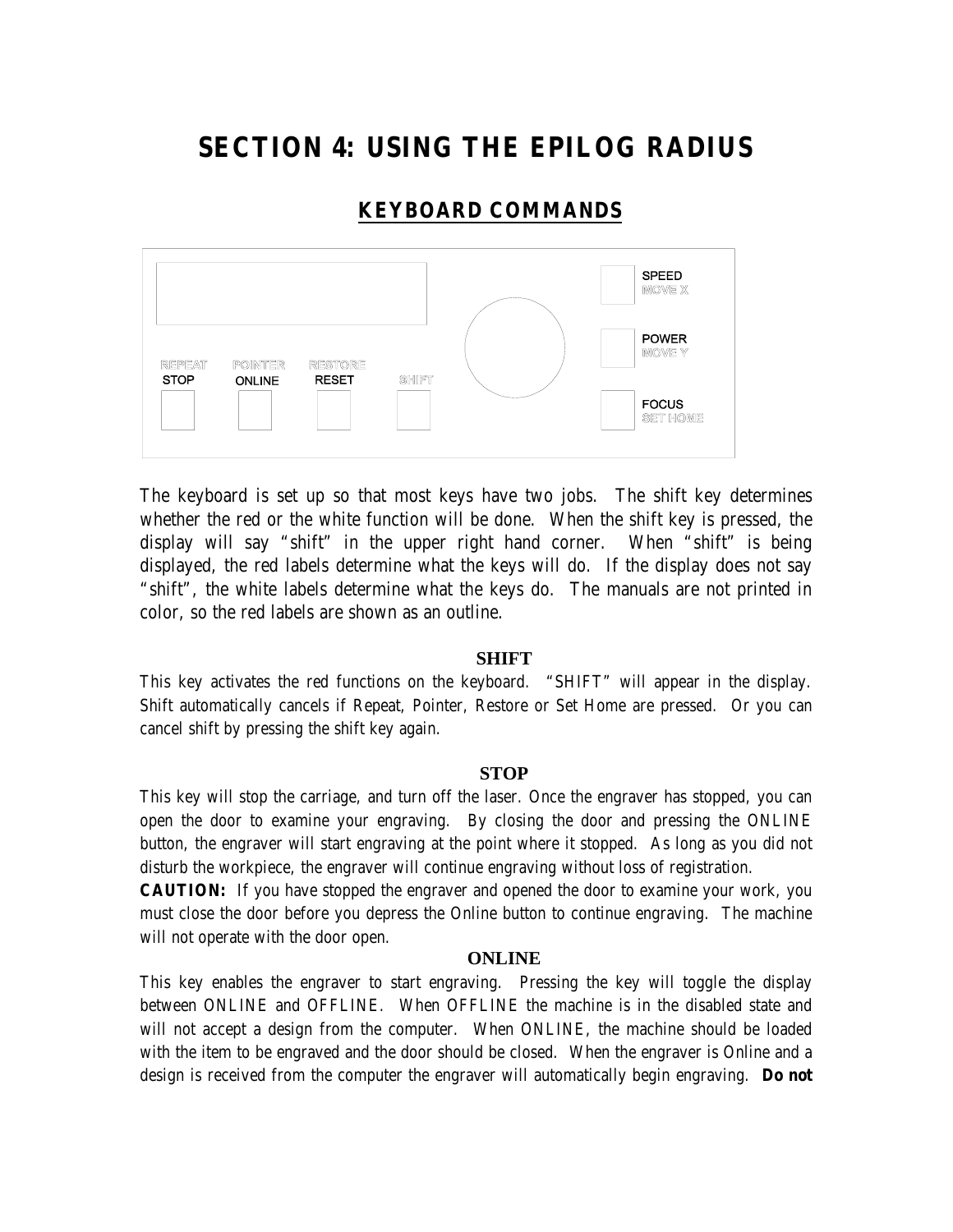**send a new design while the machine is engraving; if you do, your computer will display an error message and you may have other difficulties.** 

#### **RESET**

This key is used to terminate a job in process or to clear an error. To avoid accidental resets, the machine must first be Stopped or taken Offline. If the machine is engraving the Reset key has no effect. Reset does not erase a design from memory. Resetting the engraver will send the carriage back to home position and allow you to repeat the same design or begin a new one.

#### **POWER**

This key enables you to vary the power output of the laser. The power level is continuously displayed in one percent increments from 0% to 100% on the Liquid Crystal Display. When you press the POWER key the indicator "P" on the display will blink. To vary the power output press the POWER key and then dial in the desired power setting using the rotary control knob. You can vary the power output at any time, whether the machine is stopped or engraving. The power cannot be adjusted at the engraver if you are in "Computer Controlled Speed/Power" mode in the computer.

#### **SPEED**

This key enables you to vary the engraving speed of the laser. Just like the POWER function, SPEED is continuously displayed, can be adjusted at any time. The speed cannot be adjusted at the engraver if you are in "Computer Controlled Speed/Power" mode in the computer.

#### **FOCUS**

Pressing the Focus key and turning the control knob raises or lowers the engraving table to move your workpiece closer to or further from the fixed focus lens. A metal focus gage is provided to determine the correct distance from the workpiece to the focus lens. The focus gage is the small, metal triangle in the accessory kit. The gage attaches to the shelf immediately in front of and below the focus lens. The work should be lifted just to the point where the gage touches. Remove the gage when you are done focussing.

#### **REPEAT**

This key instructs the engraver to repeat the last design. If the repeat key is pressed, the display will display REPEAT and the machine will immediately begin engraving the previous design. The repeat key will display an error if no design has been sent by the computer. The repeat function is cleared at the end of each design, and is reactivated by pressing the key.

#### **POINTER**

This key will turn on the optional red pointer, if it is installed in your machine. The pointer is a visible indicator of where the laser will go. It will project a small red spot onto the work. This is useful in conjunction with the move and set home features. You can move the spot to the point you want the engraving to take place, and set home. Or you can use it as a measuring system. The position of the red spot is displayed in inches across the top line of the display when using the move x or move y functions. The machine will beep as a gentle reminder that the red pointer is on. The pointer is actually a low power visible laser, and you should take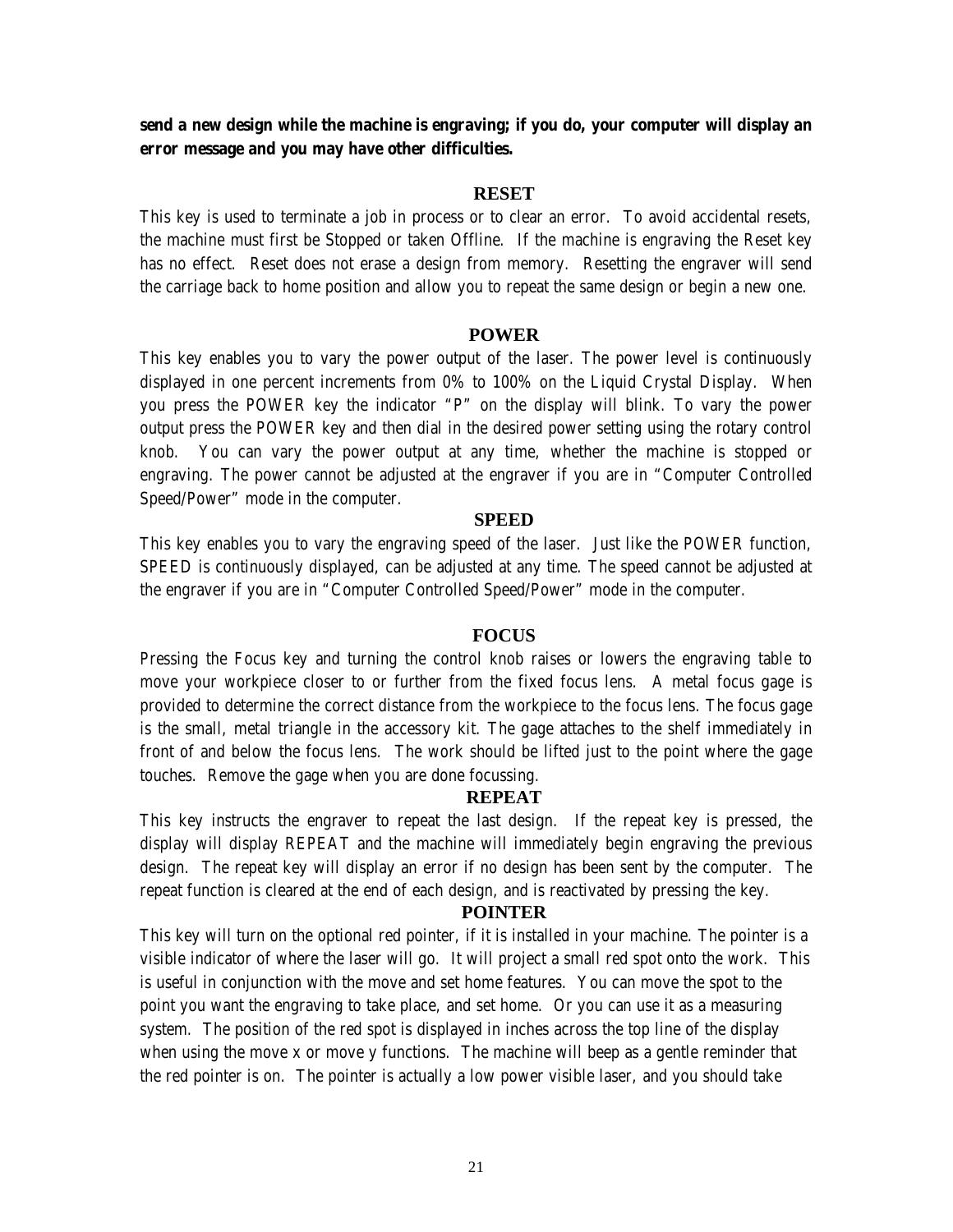care never to place your eye in the beam path. Press "shift" and the pointer key again to turn the beam off.

### **MOVE X**

Pressing this key will enable the move x feature. Spinning the black knob will cause the  $x$ carriage to move right or left, depending on which direction the knob is turned. The current actual position will be shown on the display. This is useful for locating a position on a work piece, or for setting the home position to a new location.

#### **MOVE Y**

This key is similar to the move x key, except for moving the y-axis instead of the x-axis. Move Y will not display numerical movement when the Rotary Attachment is connected.

#### **SET HOME**

This key in conjunction with the MOVE X and MOVE Y keys allow for home position to be set anywhere on the table. For example, you could move x and y to where you would like the engraving to start on an irregularly shaped part. Press SET HOME and the machine will from that point on use that position as the starting point.

#### **RESTORE**

Pressing this key will cause the machine to release any new home position, and go back to the true home in the upper left-hand corner of the table.

## **OPTICS**

The Radius is equipped with a two-inch focal length lens as standard equipment. Other lenses are available as options for special situations. Color-coded slots are provided for each lens, so that they will all focus to the same point. The green lens goes into the green slot, and the red lens goes into the red slot. The red lens is a longer focal length, and will give better results cutting thick material and engraving at lower resolutions (300 DPI and below). The blue lens is a shorter focal length, and will give better results engraving at high resolutions (600 DPI and above). For engraving inside bowls or shadow boxes, the red lens can be put into the bottom slot for maximum clearance between the work and the carriage. You will need to focus manually, and set the distance from the work to the lens at 2 and ½ inches. Epilog provides a special focus gage designed specifically for this purpose.

### **LOADING YOUR WORK**

The engraving field of your machine is 24 by 18 inches. The table allows you to engrave work up to 12 inches thick. The home position of the engraving field is at the upper left corner of the table. Place your workpiece in the upper left corner, pressed firmly against the metal stops along the top and left edges.

### **OPERATION**

Load a practice piece and set the focus. Close the door and press the ONLINE key. The ONLINE status should be displayed. Turn on the exhaust fan. Now go into your drawing program (CorelDRAW, etc.) and set the page size to the dimensions of the practice piece you have loaded. Then enter your name in half inch text anywhere on the page. Once you have the image ready to engrave, print to the machine through the Radius print driver using the standard print command. Your drawing program should give you the opportunity to do a print setup, where you can set the Resolution, speed and power.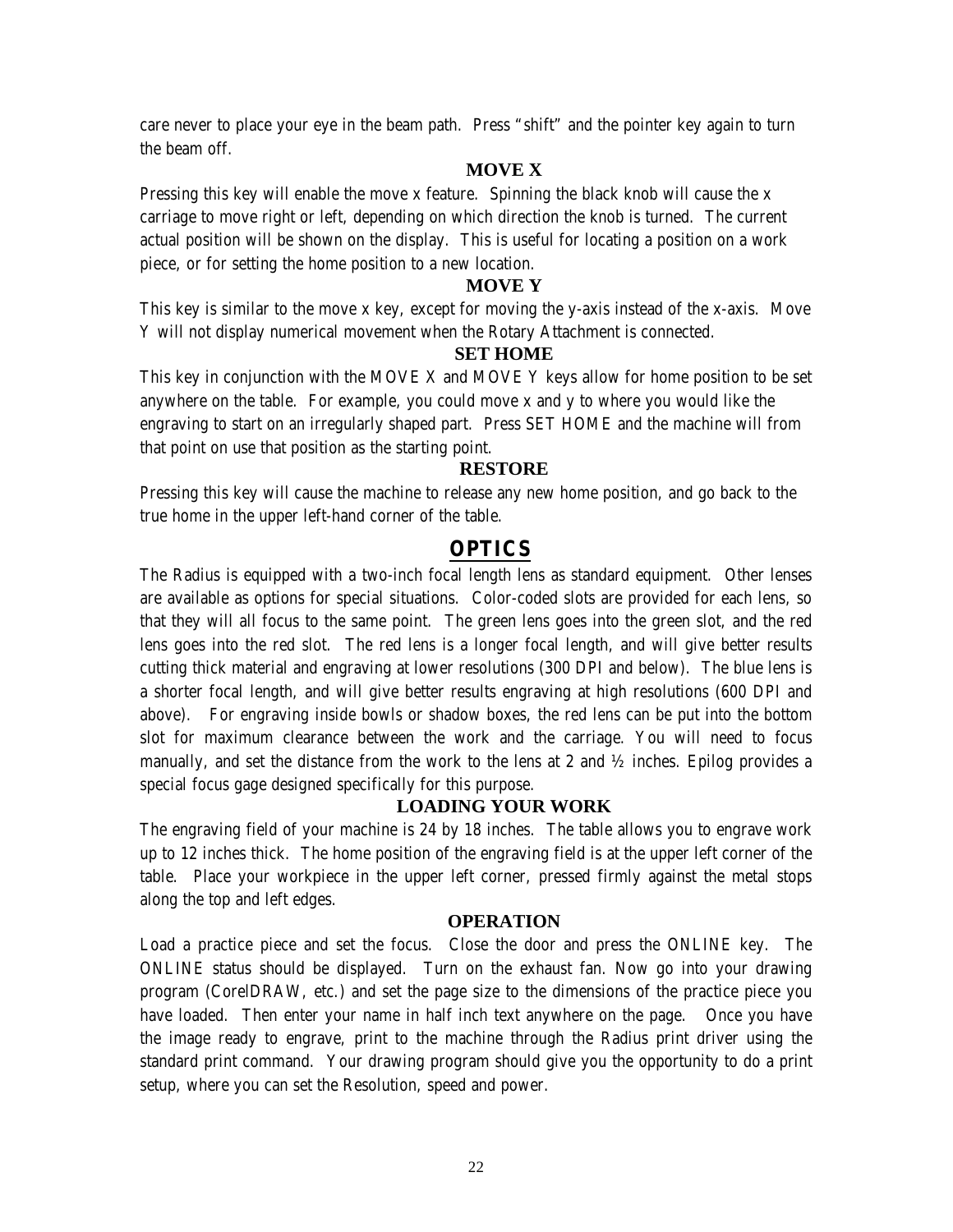### REMEMBER THE STEPS:

- 1) Insert the item to be engraved
- 2) Focus (or enable autofocus)
- 3) Close the door
- 4) Confirm the exhaust is on.
- 5) Press ONLINE and then "Print" from your computer.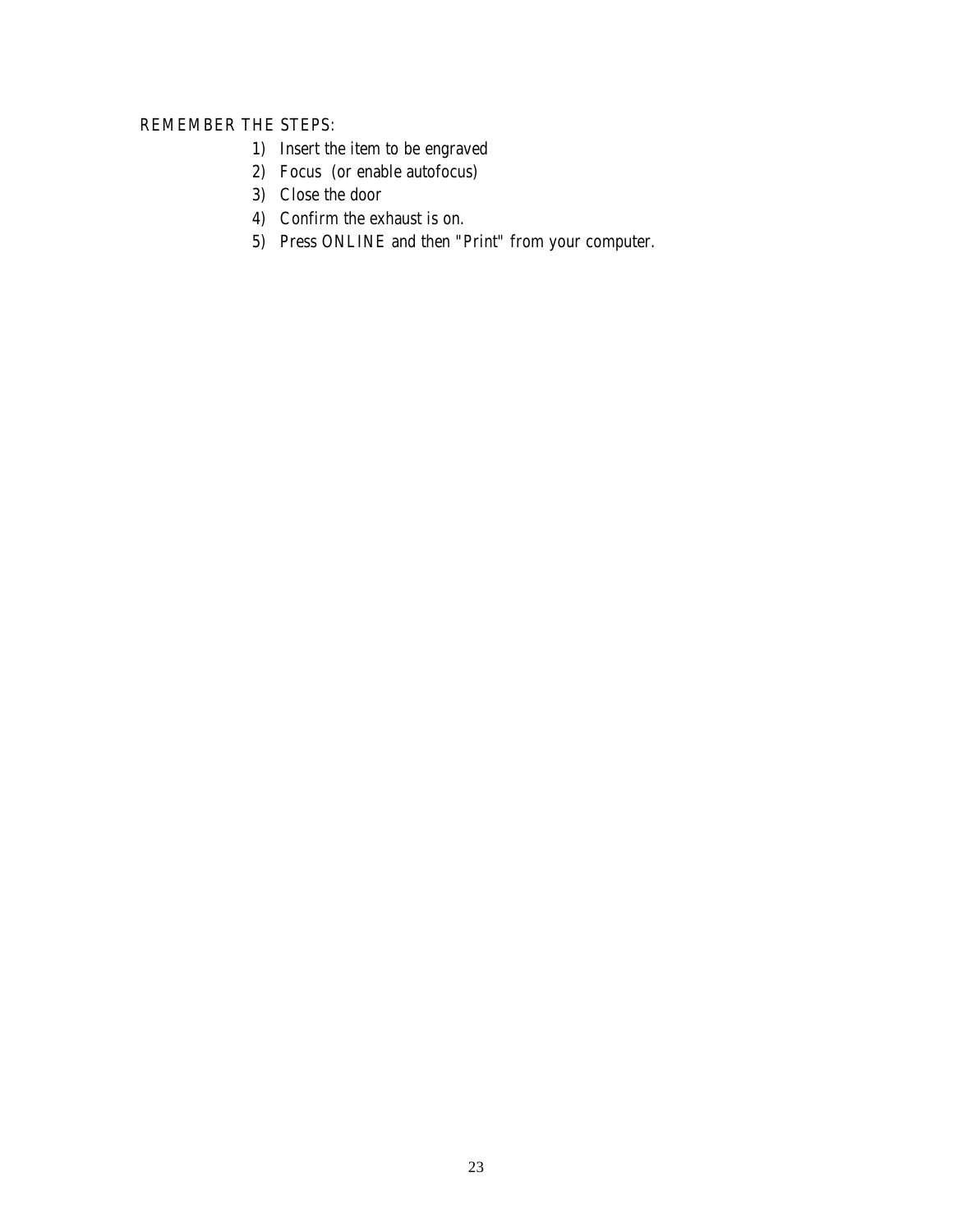## **SECTION 5: SPEED AND POWER RECOMMENDATIONS**

Material hardness, the desired effect and personal taste will by nature require adjustments to the recommendations given below. Depth of cut varies with speed and power. Generally, you will want to experiment on a practice piece any time you are not sure what settings to use. Don't be afraid to experiment over the whole range of settings. Settings are given for different operations for the three laser power levels available with the Radius. Be sure to find the table that is correct for your laser. The label on the front of the machine indicates the laser power.

|                          | <b>300 DPI ENGRAVING</b><br><b>SPEED-POWER</b> | 600 DPI ENGRAVING<br><b>SPEED-POWER</b> | <b>CUTTING</b><br><b>SPEED-POWER</b> |
|--------------------------|------------------------------------------------|-----------------------------------------|--------------------------------------|
| 1/4" Wood                | 20-100                                         | 30-100                                  | $1 - 100$                            |
| 1/4" Acrylic             | 20-100                                         | 100-15                                  | $1 - 100$                            |
| <b>Anodized Aluminum</b> | 100-70                                         | 100-50                                  | N/A                                  |
| <b>Brass-Painted</b>     | 100-60                                         | 100-50                                  | N/A                                  |
| <b>Corian Or Avonite</b> | 20-100                                         | $20 - 100$                              | N/A                                  |
| <b>Delrin</b>            | 25-100                                         | 30-100                                  | 10-100                               |
| <b>Glass</b>             | 40-100                                         | 50-100                                  | N/A                                  |
| <b>Laserable Plastic</b> | 100-70                                         | 100-60                                  | 15-50                                |
| Leather                  | 100-70                                         | 100-60                                  | N/A                                  |
| <b>Marble</b>            | 30-100                                         | 30-100                                  | N/A                                  |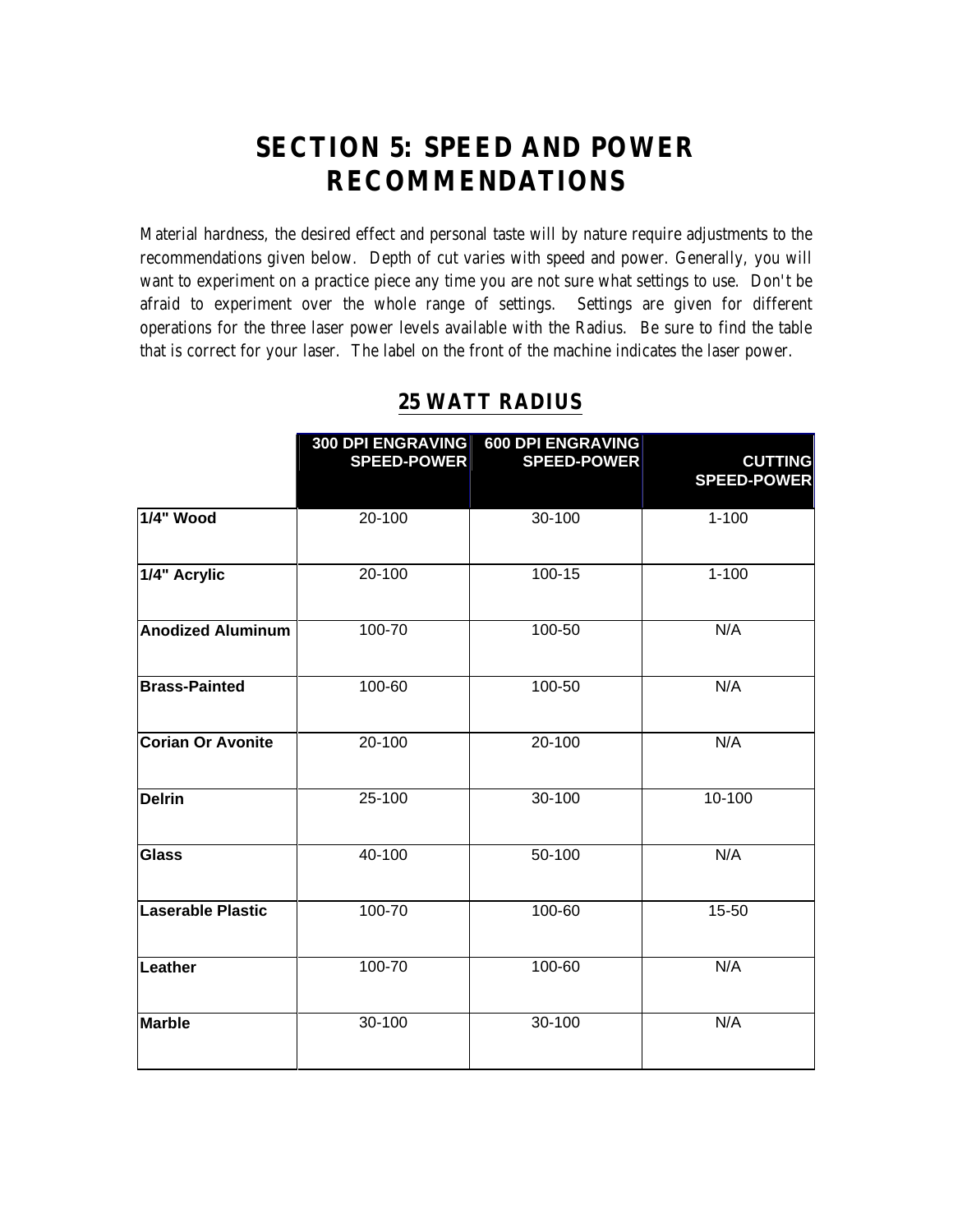| Matboard             | 100-70 | 100-70 | 20-80     |
|----------------------|--------|--------|-----------|
| Melamine             | 40-100 | 60-100 | N/A       |
| <b>Rubber Stamps</b> | 15-100 | 20-100 | $5 - 100$ |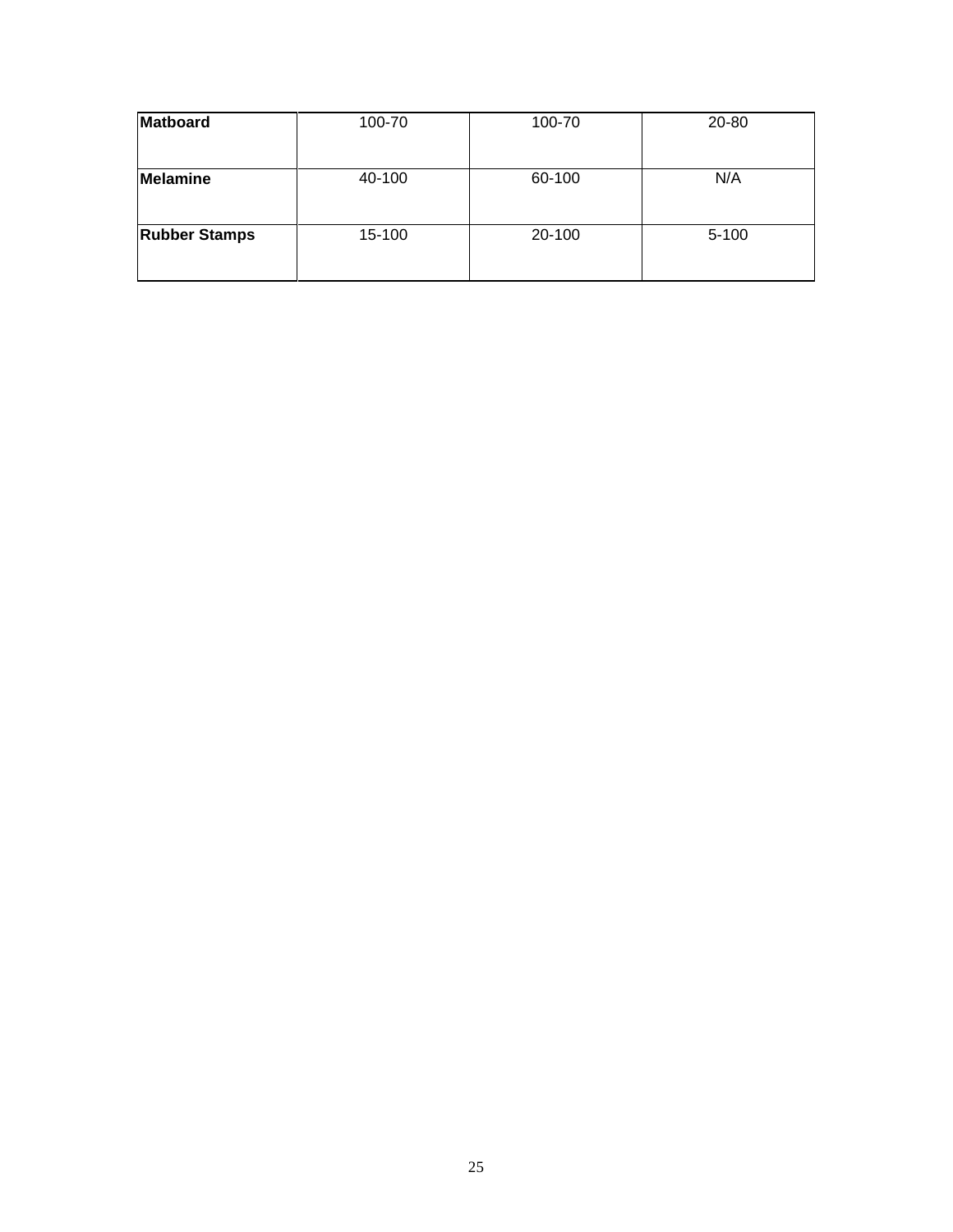|                          | <b>300 DPI ENGRAVING</b><br><b>SPEED-POWER</b> |  | <b>600 DPI ENGRAVING</b><br><b>SPEED-POWER</b> | <b>CUTTING</b><br><b>SPEED-POWER</b> |
|--------------------------|------------------------------------------------|--|------------------------------------------------|--------------------------------------|
| 1/4" Wood                | 25-100                                         |  | 35-100                                         | $5 - 100$                            |
| 1/4" Acrylic             | 25-100                                         |  |                                                | $5 - 100$                            |
| <b>Anodized Aluminum</b> | 100-60                                         |  |                                                | N/A                                  |
| <b>Brass-Painted</b>     | 100-55                                         |  |                                                | N/A                                  |
| <b>Corian Or Avonite</b> | 25-100                                         |  |                                                | N/A                                  |
| <b>Delrin</b>            | 30-100                                         |  | 35-100                                         | 15-100                               |
| <b>Glass</b>             | 45-100                                         |  | 50-100                                         | N/A                                  |
| Laserable Plastic        | 100-65                                         |  | 100-55                                         | 18-50                                |
| Leather                  | $100 - 65$                                     |  | 100-55                                         | N/A                                  |
| <b>Marble</b>            | 35-100                                         |  | 35-100                                         | N/A                                  |
| Matboard                 | 100-65                                         |  |                                                | $20 - 75$                            |
| Melamine                 | 45-100                                         |  | 65-100                                         | N/A                                  |
| <b>Rubber Stamps</b>     | 18-100                                         |  | 20-95                                          | 10-100                               |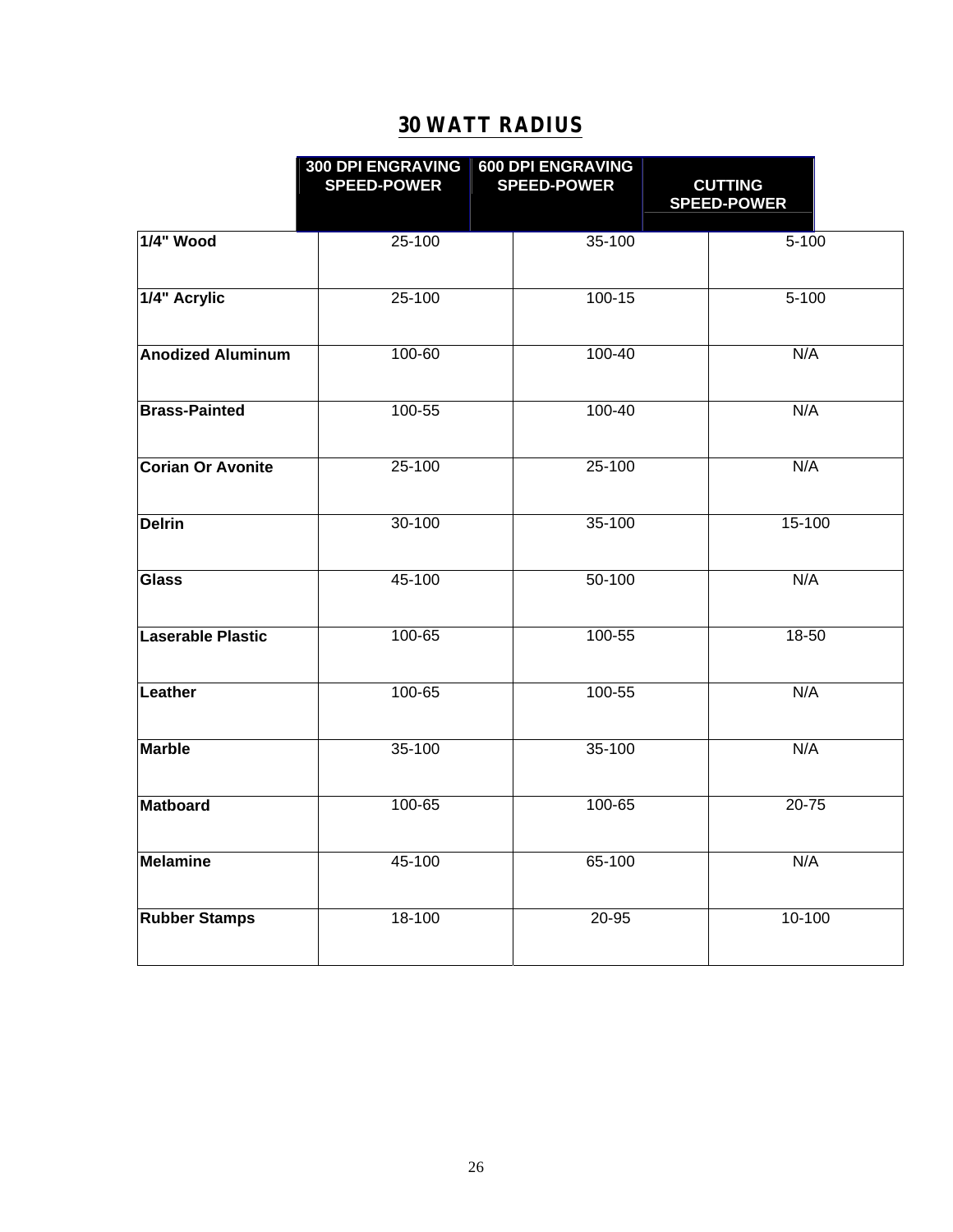|                          | <b>300 DPI ENGRAVING</b><br><b>SPEED-POWER</b> |  | <b>600 DPI ENGRAVING</b><br><b>SPEED-POWER</b> | <b>CUTTING</b><br><b>SPEED-POWER</b> |
|--------------------------|------------------------------------------------|--|------------------------------------------------|--------------------------------------|
| 3/8' Wood                | 60-100                                         |  | 80-100                                         | 20-100                               |
| 3/8" Acrylic             | 100-30                                         |  |                                                | 10-100                               |
| <b>Anodized Aluminum</b> | 100-40                                         |  |                                                | N/A                                  |
| <b>Brass-Painted</b>     | 100-40                                         |  |                                                | N/A                                  |
| <b>Corian Or Avonite</b> | 40-100                                         |  |                                                | N/A                                  |
| <b>Delrin Seals</b>      | 40-100                                         |  | 60-100                                         | 45-100                               |
| Glass                    | 50-100                                         |  | 60-100                                         | N/A                                  |
| Laserable Plastic        | 100-40                                         |  | 100-35                                         | 25-30                                |
| Leather                  | 100-50                                         |  | $100 - 40$                                     | N/A                                  |
| <b>Marble</b>            | 50-100                                         |  | 60-100                                         | N/A                                  |
| Matboard                 | 100-50                                         |  | 100-30                                         | $20 - 40$                            |
| Melamine                 | 70-100                                         |  | 80-100                                         | N/A                                  |
| <b>Rubber Stamps</b>     | 40-100                                         |  | 50-100                                         | 30-100                               |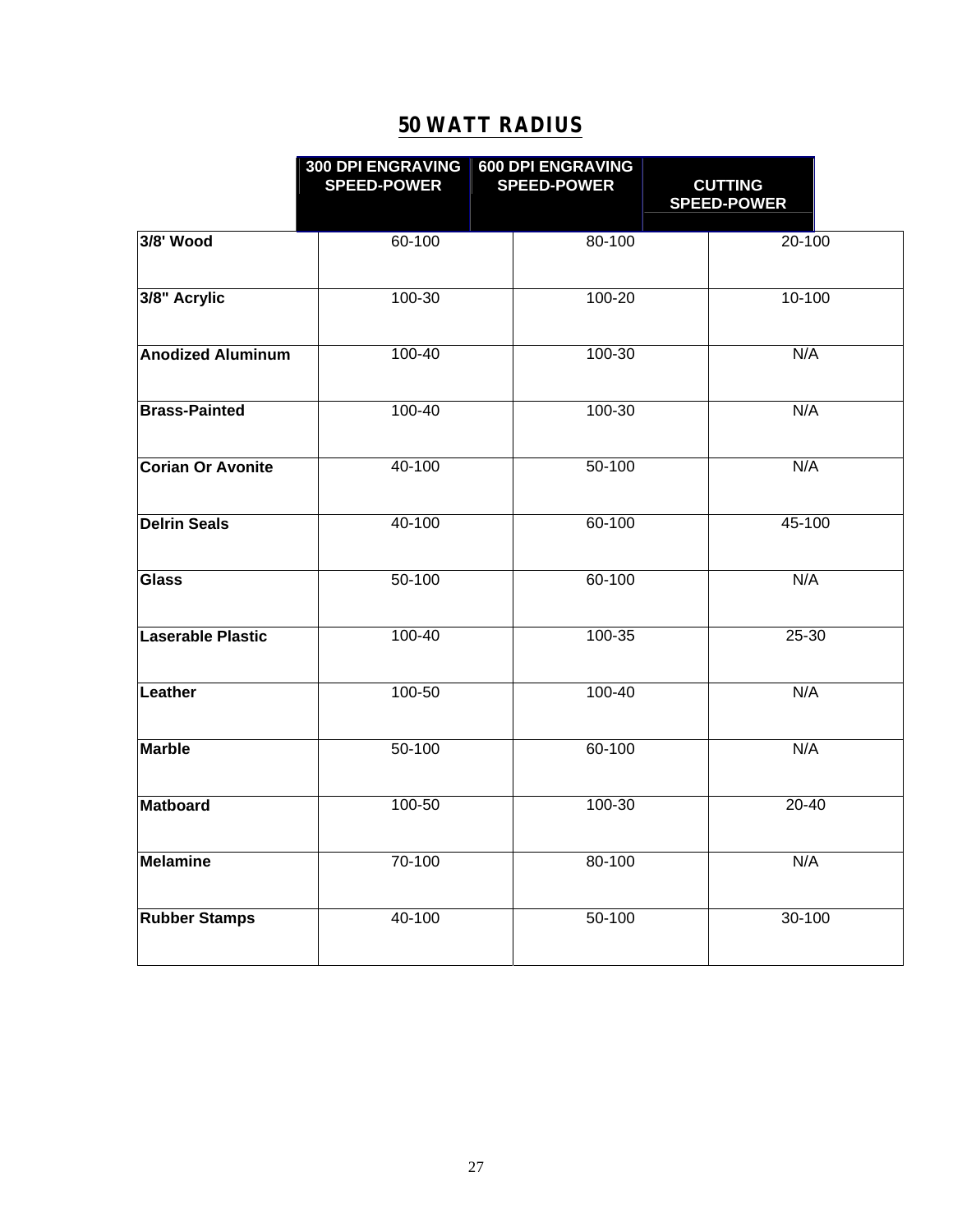|                          | <b>300 DPI ENGRAVING</b><br><b>SPEED-POWER</b> |  | <b>600 DPI ENGRAVING</b><br><b>SPEED-POWER</b> | <b>CUTTING</b><br><b>SPEED-POWER</b> |
|--------------------------|------------------------------------------------|--|------------------------------------------------|--------------------------------------|
| 1/2" Wood                | 100-100                                        |  | 100-100                                        | $1 - 100$                            |
| 1/2" Acrylic             | 100-20                                         |  |                                                | $5 - 100$                            |
| <b>Anodized Aluminum</b> | 100-30                                         |  |                                                | N/A                                  |
| <b>Brass-Painted</b>     | 100-25                                         |  | 100-25                                         | N/A                                  |
| <b>Corian Or Avonite</b> | 100-100                                        |  |                                                | N/A                                  |
| <b>Delrin Seals</b>      | 40-100                                         |  | 60-100                                         | $35 - 25$                            |
| Glass                    | 60-100                                         |  | 70-100                                         | N/A                                  |
| <b>Laserable Plastic</b> | 100-20                                         |  | 100-15                                         | $35 - 10$                            |
| Leather                  | 100-30                                         |  | $100 - 25$                                     | N/A                                  |
| <b>Marble</b>            | 100-100                                        |  | 100-100                                        | N/A                                  |
| <b>Matboard</b>          | $100 - 30$                                     |  |                                                | $35-10$                              |
| Melamine                 | 100-80                                         |  |                                                | N/A                                  |
| <b>Rubber Stamps</b>     | 70-100                                         |  | 100-100                                        | 30-50                                |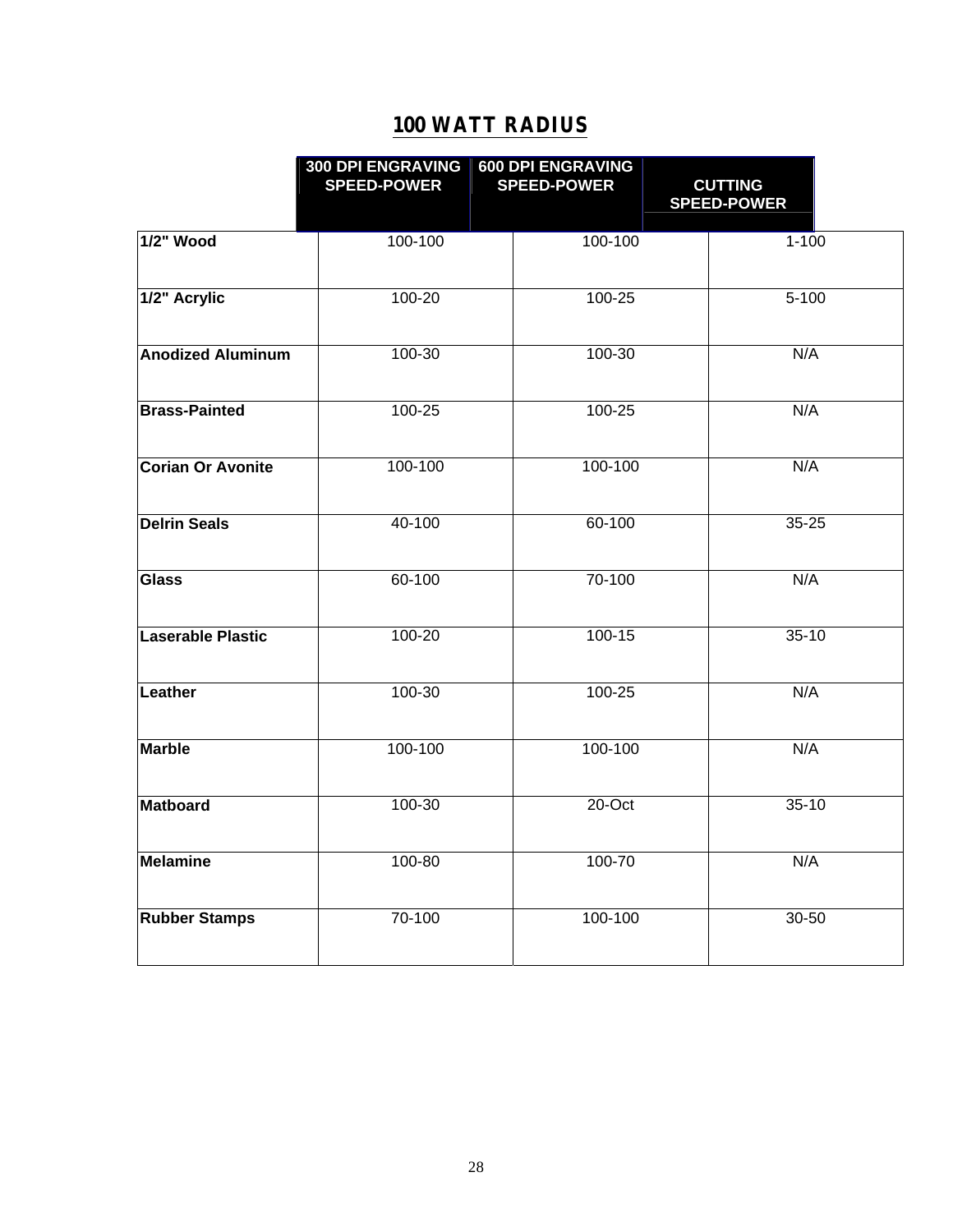## **SECTION 6: DOs AND DON'Ts**

## **DON'T!**

NEVER operate the machine without a properly operating vent to the outside! Most material will only produce an irritating smoke when engraved. Some materials, including but not limited to paint, varnish, composition board and plastics produce compounds that can be harmful if concentrated. A properly installed vent is the only way to ensure that problems do not occur.

NEVER engrave or cut any material containing PVC or vinyl. When engraved, a corrosive agent is produced that will destroy your machine.

NEVER operate your machine unattended. There is a significant risk of fire if the machine is set improperly, or if the machine should experience a mechanical or electrical failure while operating.

NEVER operate with any of the covers or enclosures removed, and never modify the enclosure. The laser is invisible!

## **DO**

Please allow a few minutes a week for cleaning your machine. Just a small amount of effort at the end of the week will pay off with years of trouble free operation of your machine.

Learn how your machine operates so you can plan your layouts to minimize processing time. There is a considerable difference between typical and maximum engraving time for a given job size and speed. In the example below, the reasons for the difference are shown.

| <b>AWARD</b>      | <b>AWARD</b>      |
|-------------------|-------------------|
| <b>JOHN SMITH</b> | <b>JOHN SMITH</b> |

The design on the right will engrave in about one third of the time required for the design on left, even though the text and the number of characters are identical. The difference is the border. Engraving time depends on how much of the surface the laser must "scan". A border requires the laser to scan virtually the entire surface. The design on the right has no border, and the laser only has to go over the lettering. Even the area between the top and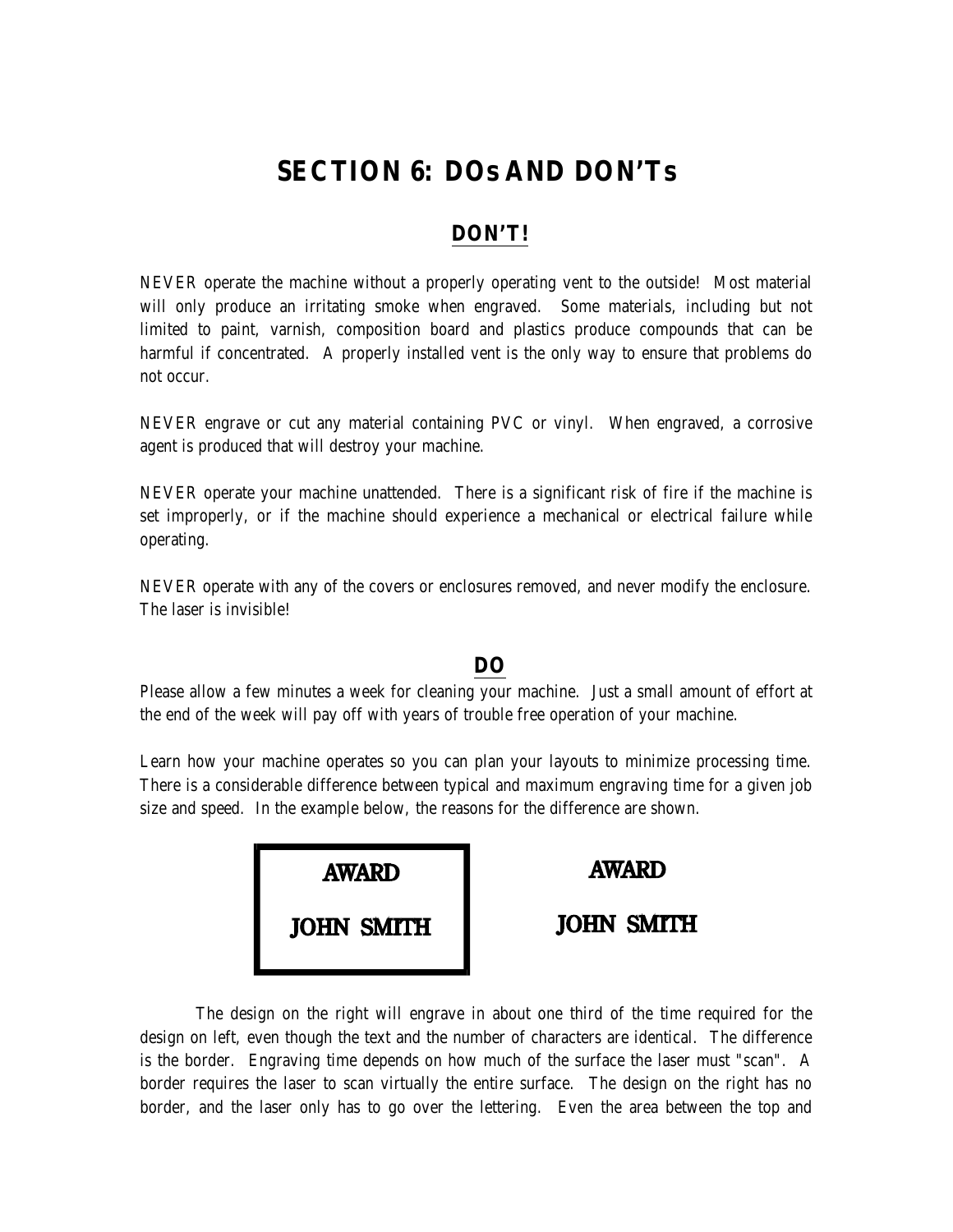bottom lines of text is skipped, greatly reducing the required engraving time. The machine will be more efficient if your designs allow the laser to work with a logo and text, as opposed to having to work strictly in terms of the number of square inches on the item to be engraved (which is the case with a border).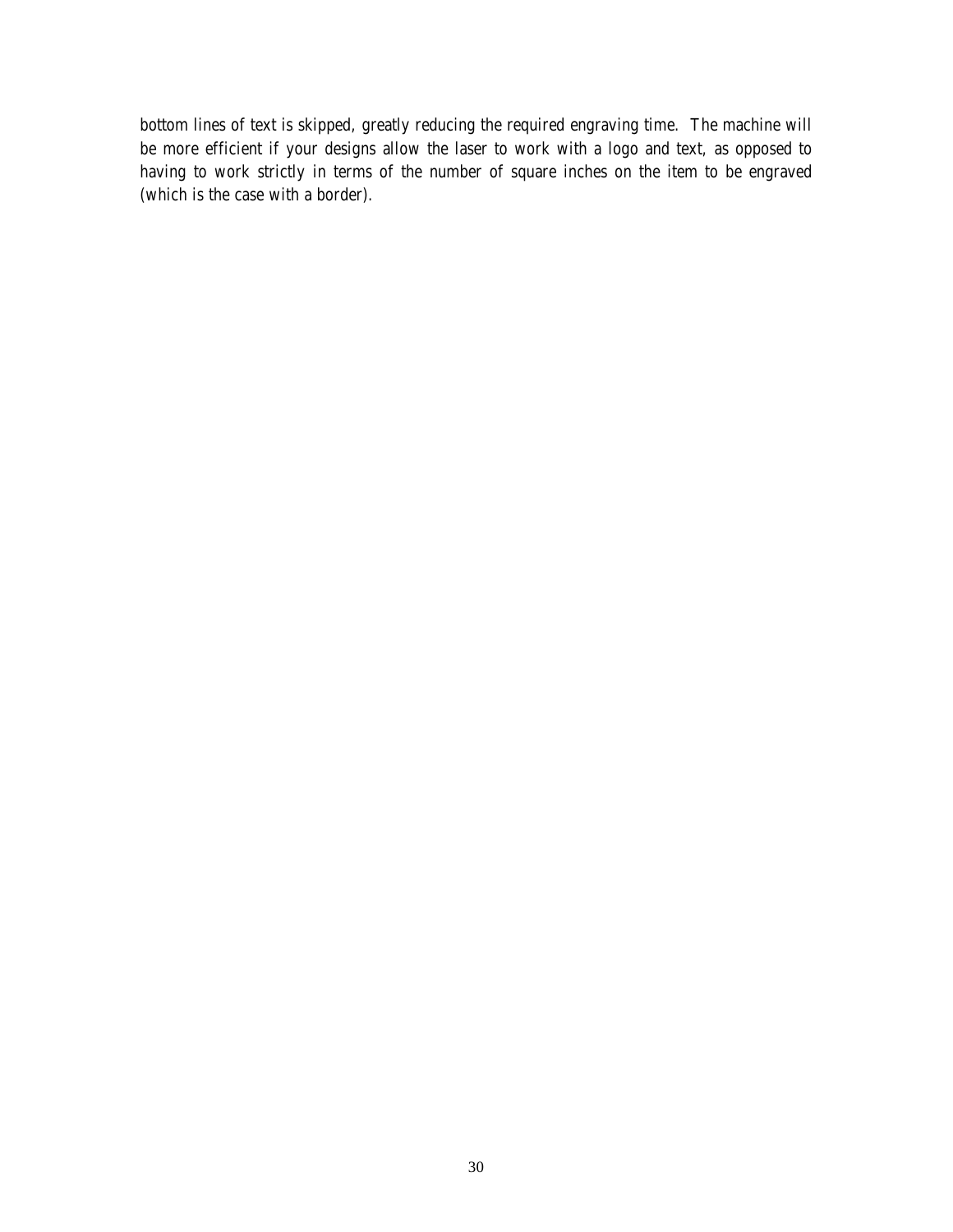## **SECTION 7: DOUBLE HEAD OPTION**

Locate the components for the Double head option.

Connecting strut Strut thumbscrews (2) Bearing Plate Optical Assembly Bearing plate screws (2)

- 1) With the machine off, open the door and slowly pull the "I" beam assembly to the front of the machine to where it is a comfortable reach.
- 2) Put the "V" groove bearings on the optical assembly up against the "V" on the underside of the "I" beam.
- 3) Put the bearing plate over the top of the optical assembly so the screw holes align with the optical assembly, and put the screws in and tighten them. Please be careful to keep the screws straight so they thread in properly. See photo to verify part placement.



4) Space the primary and secondary heads about 12 inches apart, and set the connecting strut in between the heads. The flanges on the strut face down. Align the holes in the end of the strut with the holes on the carriages, and insert and tighten the thumbscrews.

Lay out your work on a maximum page size of 12" wide and 18" tall. If you try to go beyond 12" width the machine will give an error and stop. Remember, the machine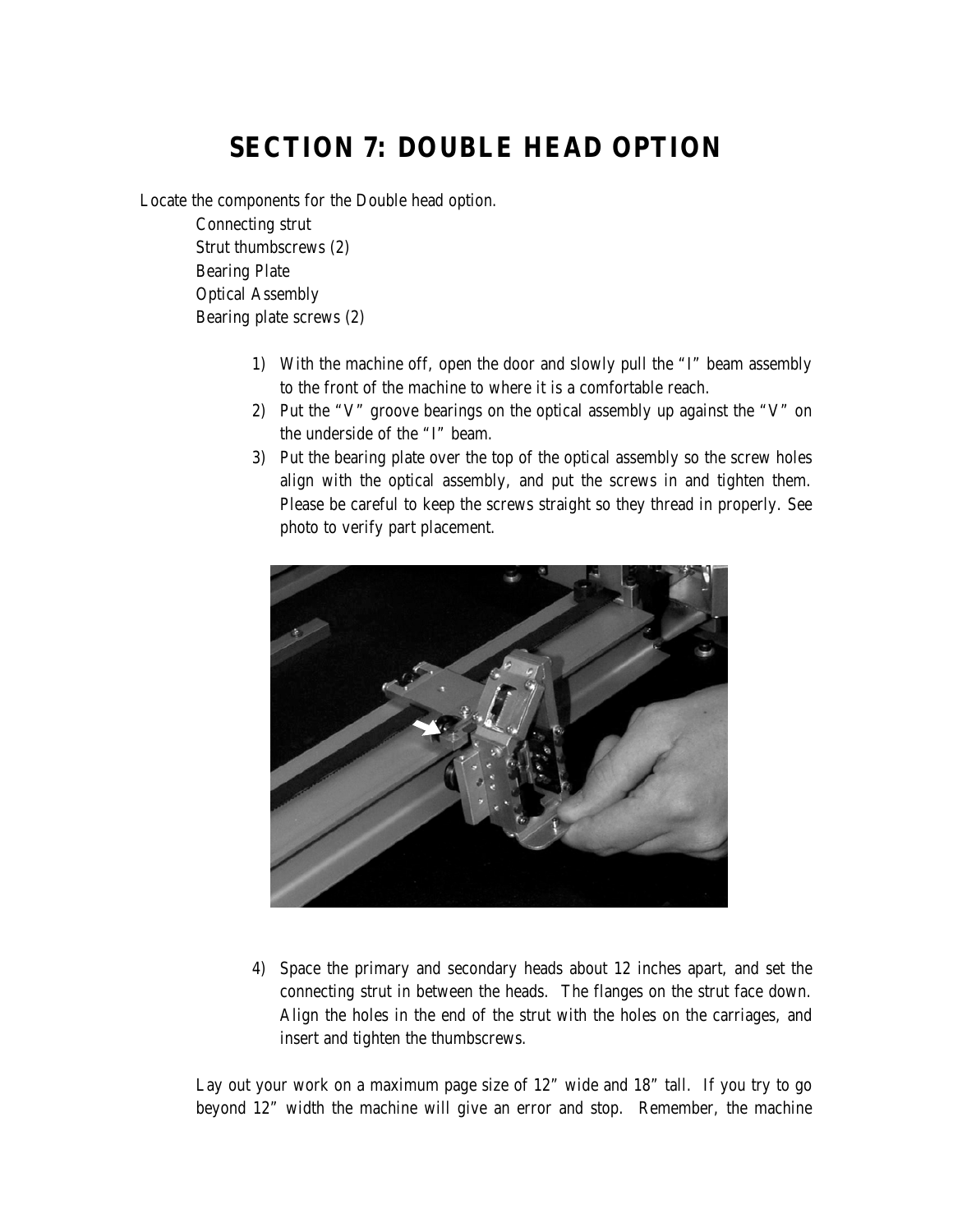will take care of the duplication automatically. Prepare your artwork as though you were making only a single piece.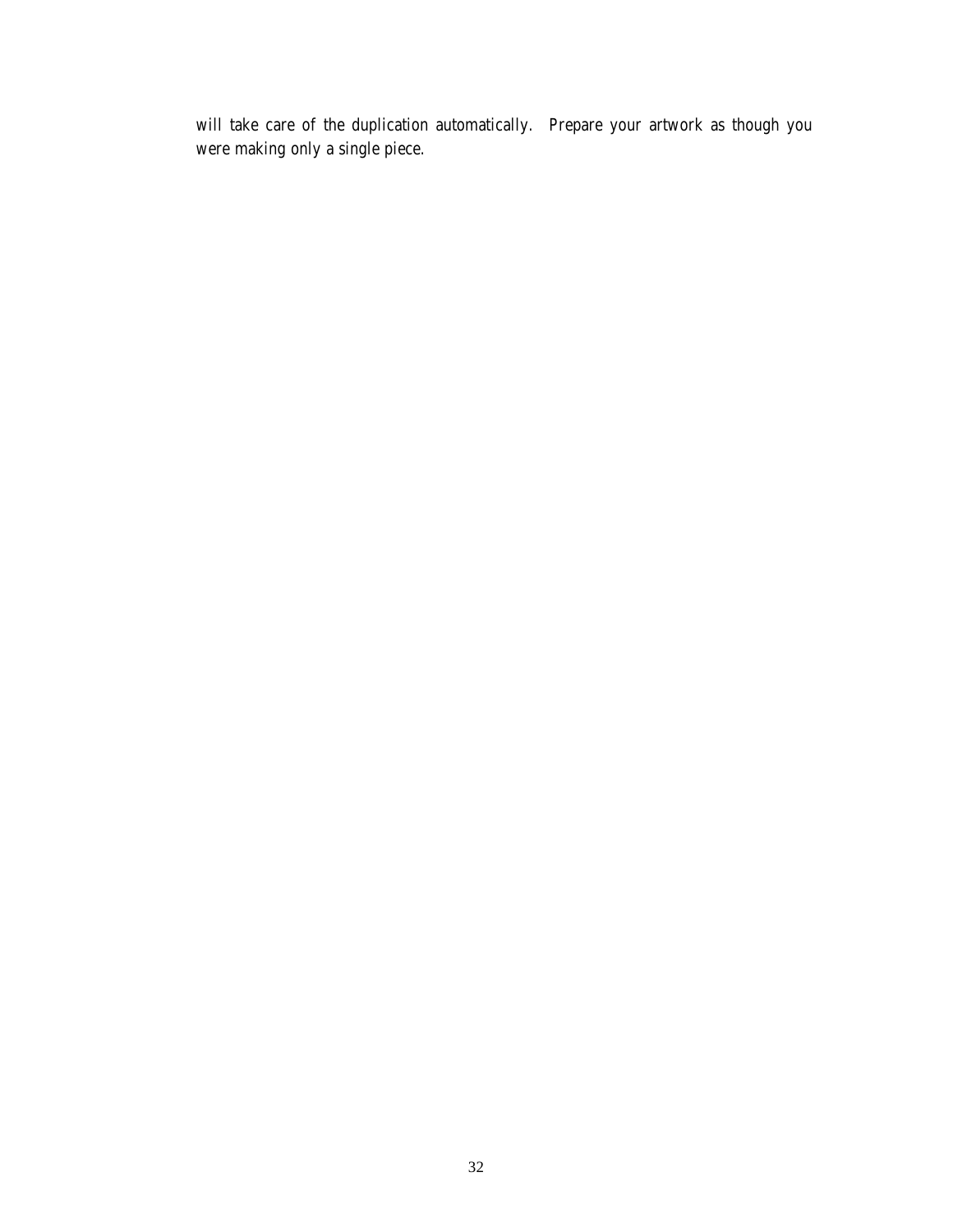## **SECTION 8: AIR ASSIST OPTION**

The air assist option is to allow for deeper engraving and cutting than would otherwise be possible without the assist. The assist carries away the materials that might combust at the point of engraving, providing a cleaner removal of material. Generally, compressed air at 20 PSI is adequate. If for any reason you use something other than air, take adequate precautions against leaks.

The connection point for the compressor is on the back panel, on the recessed power plate. The Radius uses a ¼" rigid plastic quick release connector. Simply push in the supply hose from the compressor and you are attached.

In the upper right corner of the engraving cavity there is a flow control valve that adjusts the air pressure flowing through the air lines. Ensure that this valve is open, and that adequate air is flowing through the air lines. Adequate air pressure is somewhat subjective, but experimenting by feel and then watching the air movement to the back of the engraving cavity are good indicators for judging flow.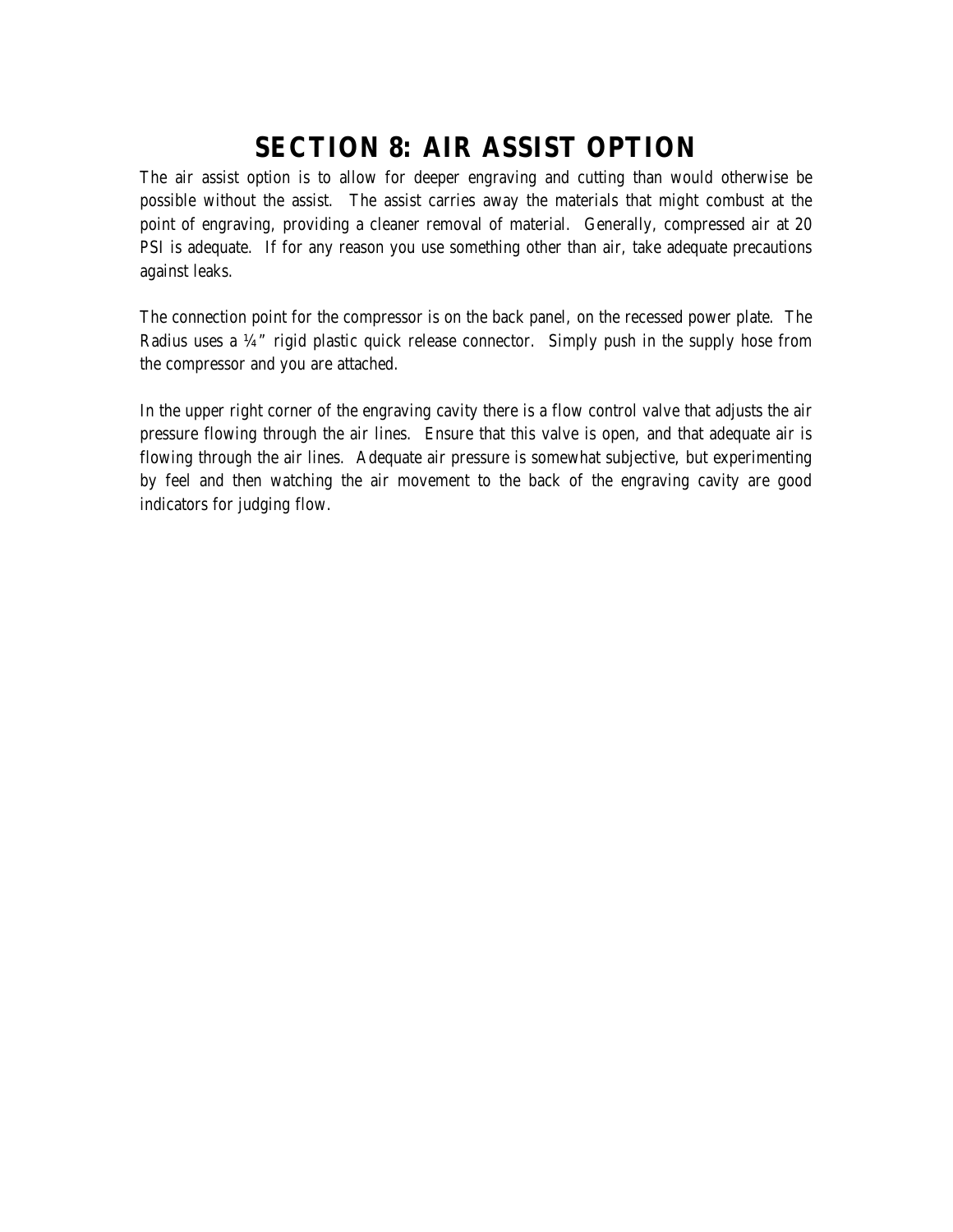## **SECTION 9: ROTARY OPTION**

The rotary option allows you to mark or engrave "in the round". To install the fixture in the machine please do the following:

- 1) Lower the engraving table to its lowest point.
- 2) Turn off the power to the engraver.
- 3) Set the rotary attachment onto the engraving table so that the three pins in the bottom of the rotary attachment slide into the three corresponding holes in the table. Ensure the bottom of the attachment is flush to the engraving table at all three pin positions.
- 4) There is a motor on the rotary attachment with a plug on the end. Route the plug behind the steel Y-motor shaft and plug it into the mating connector at the back left hand side of the engraver. There is a release tab on this connector that must be towards the front of the machine. This connector is oriented so that you cannot install it backwards unless you use undue force.
- 5) The rotary attachment is now installed! Turn the power on.
- 6) The engraver knows that the rotary attachment is installed and changes its home position to a point directly above the center point of the drive wheels on the attachment.

## **ARTWORK SETUP FOR THE ROTARY**

- 1) There is no special requirement for laying out jobs for the rotary. The left margin of your job layout corresponds with the left edge of the fixture. If you place your work at the top edge of the job layout, engraving will take place without any rotation. If you bring the work an inch from the top of the page, the rotary will spin one inch prior to beginning to engrave.
- 2) Be aware of orientation. If you are doing glassware, you will need to rotate your artwork 90 degrees for it to read properly.
- 3) The rotary automatically adjusts for diameter.
- 4) If placement of your artwork is critical, place a couple layers of masking tape onto the area of the glass to be engraved and practice at high speed and low power to mark only the tape.

## **USING THE ROTARY FIXTURE**

The following drawing identifies the important parts of the attachment.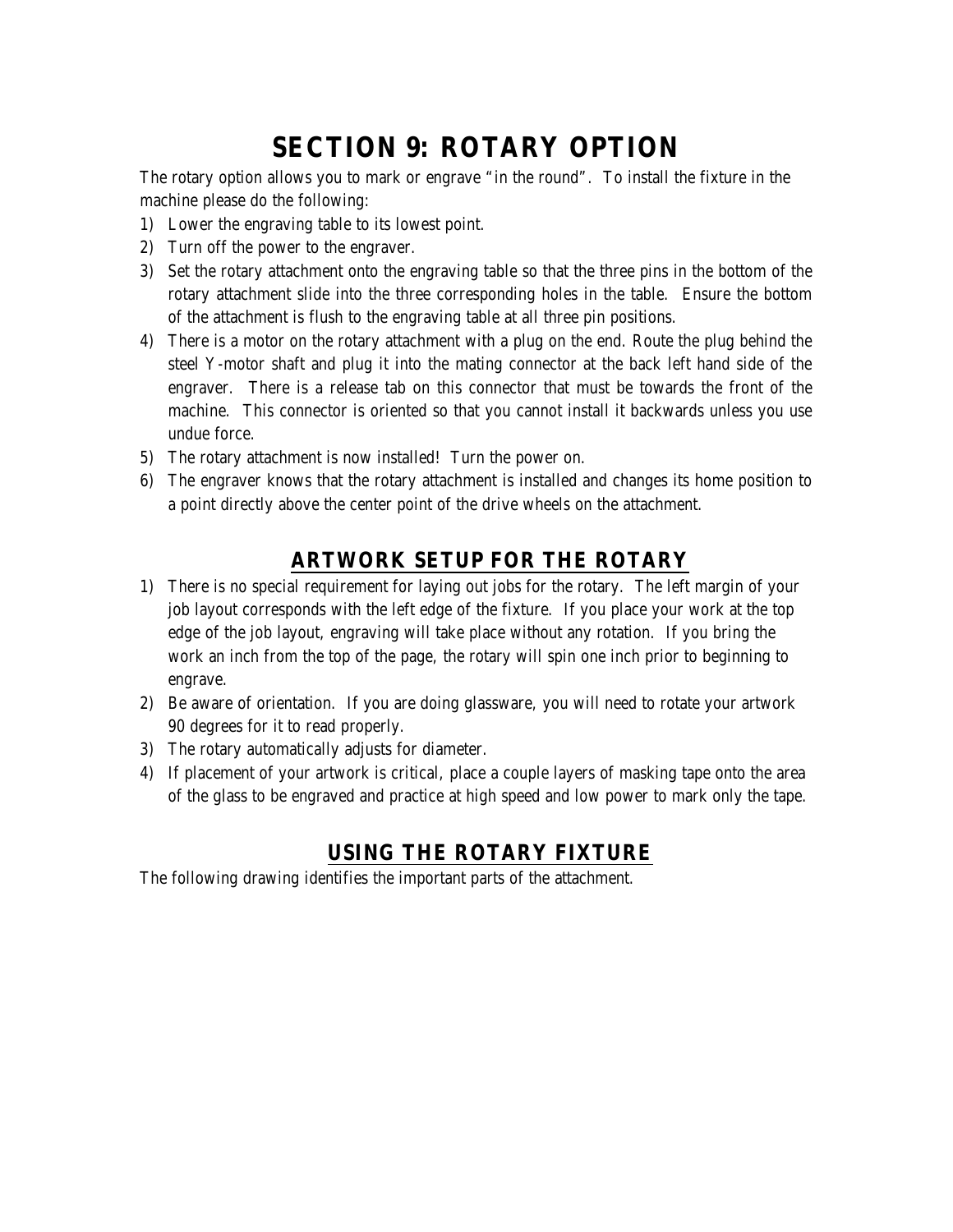

- 1) Load your glass with the open end to the left side of the attachment. The clamp is designed to sit inside the glass and clamp the glass to the drive wheels. Insure the glass is all the way to the left against the plastic stop.
- 2) The elevator lock is in the unlock position when it is in the forward position. Unlock the lock and slide the elevator left or right until the glass is supported solidly by the idler wheels. The elevator can be raised or lowered with the adjustment knob to accommodate glasses that have different diameters at either end.
- 3) Lock the elevator lock.
- 4) If you are engraving a bottle it is best to put the bottom of the bottle at the left side of the attachment. Loosen the two thumbscrews that hold the clamp in place and slide the clamp to your right and set it down on the engraving table so that you don't forget where you put it. You will need it later for engraving glasses.
- 5) If you are engraving a mug with a handle the two drive wheels can be reduced in width by removing the two thumbscrews on the inside of each wheel.

## **FOCUS WITH THE ROTARY**

1) Place the focus gage on the lens carriage. Press "shift" and then use the "Move X" and "Move Y" functions to get the focus gage directly over the area that you want to engrave. Spin the knob after pressing each move key to get the position you want. If the item has a taper pick an intermediate point between the highest and lowest points being engraved. The display will give you the X axis position  $(Y$  axis position will not display) of the carriage, which you can use in your drawing program to more accurately place your engraving. Press "shift" to clear out the shift function. Then push "focus" and run the table up until the gage just touches. Remove the gage. Press "reset" and then "online" and you are ready to engrave.

## *DO NOT USE AUTOFOCUS.*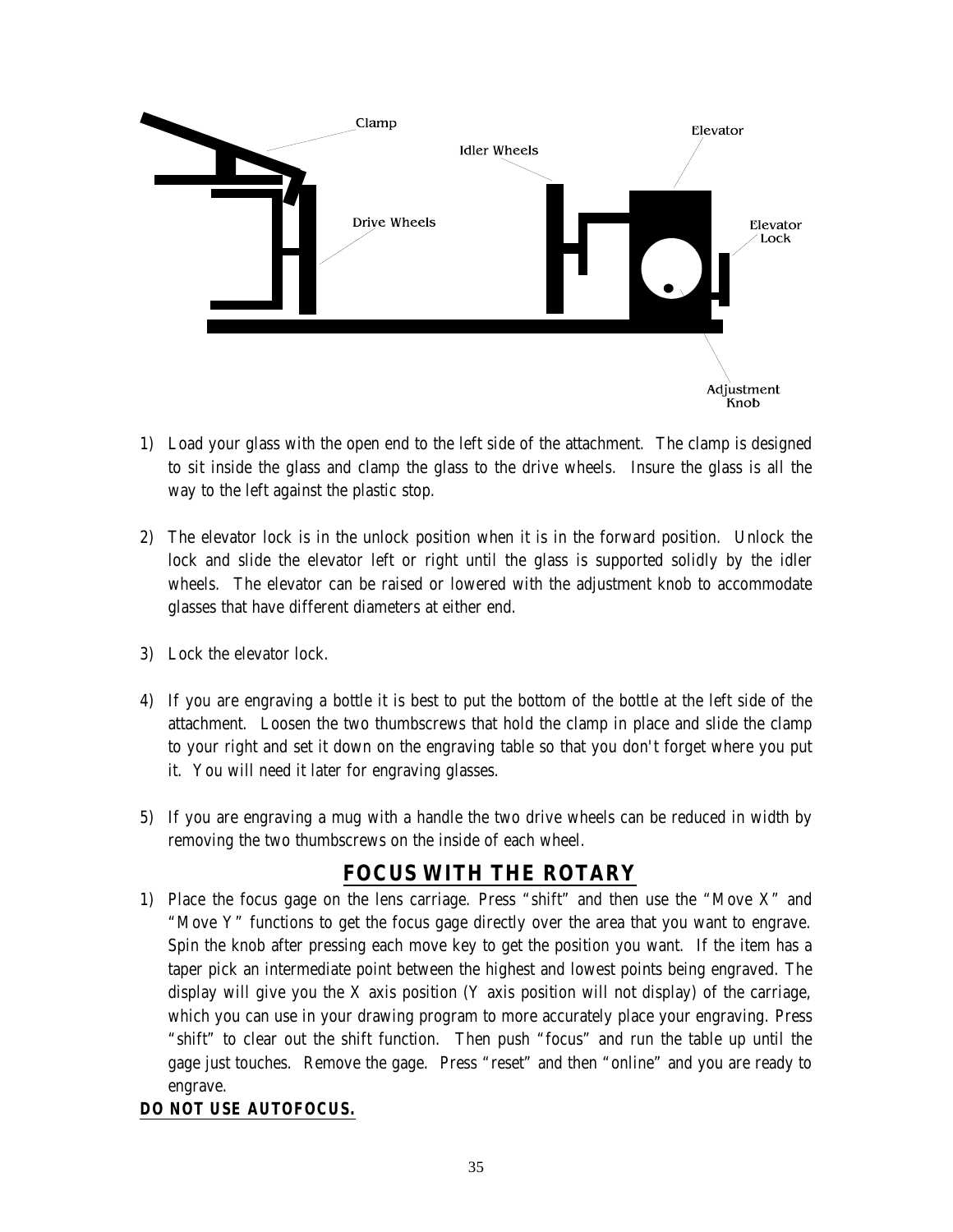## **ROTARY REMOVAL**

- 1) Open the large door.
- 2) Turn off the power to the laser.
- 3) Depress the release tab on the connector and unplug the connector.
- 4) Remove the rotary attachment.

*\*NOTE!* The rotary device only works in Raster mode. The front control panel will display "Remove Rotary" if Vector mode is selected from the driver.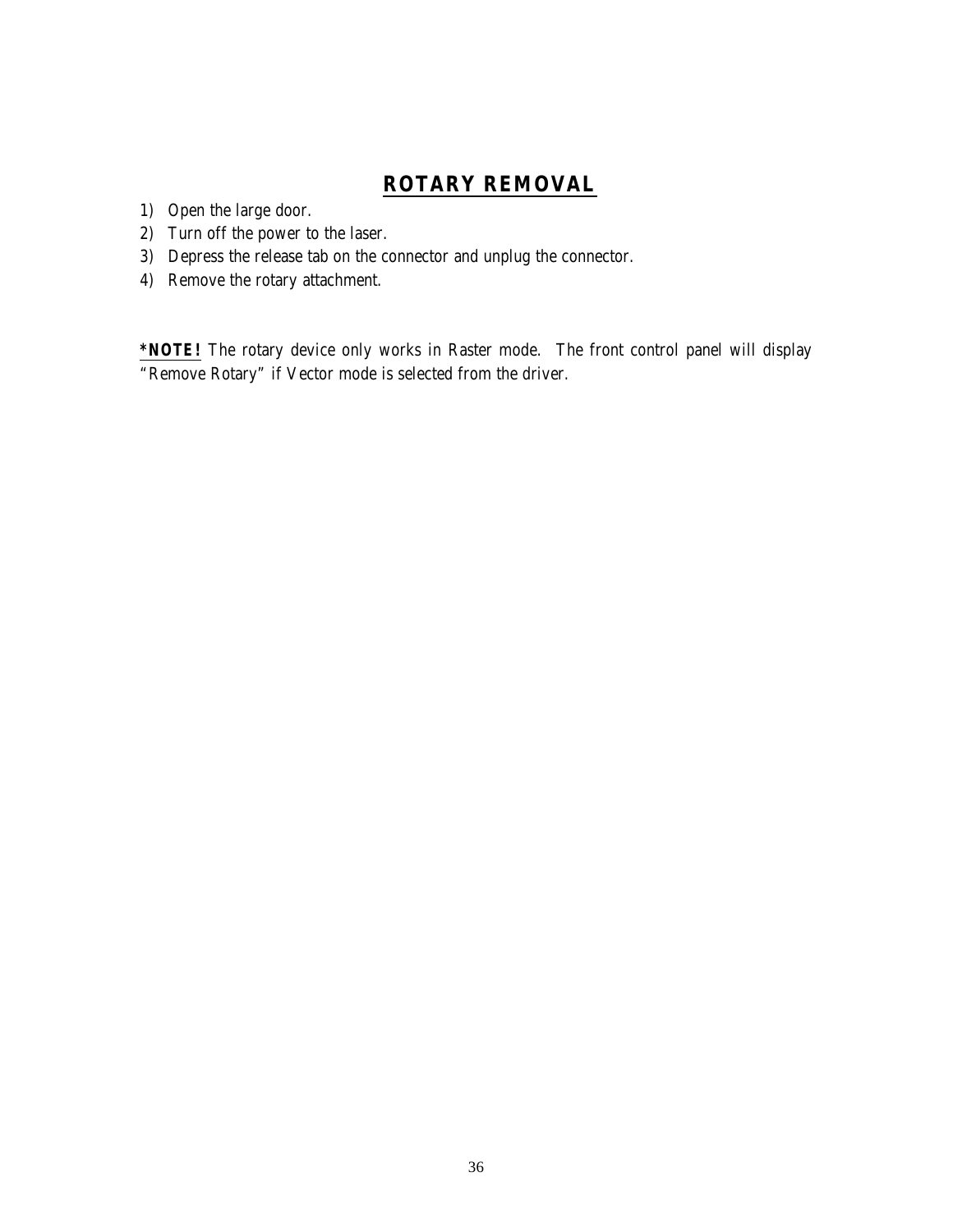## **SECTION 10: ENGRAVING RUBBER STAMPS**

The Epilog Radius is has a second print driver for doing rubber stamps. All unique stamp attributes are added by the driver including shoulders, mirroring of the artwork and raising the pattern from the background.

 A very fast computer is required for producing stamps. The computer must have a large amount of memory as well. Generally, a 300 Megahertz Pentium or faster is needed, with 64 Megabytes of memory.

## **INSTALLING THE STAMP DRIVER**

There are two different print drivers on the disk in your accessory pack. The primary driver is the Radius. The other driver is called Radius Stamp, and it is used to produce rubber stamps. Use the procedure in section 1 to install the stamp driver onto your system, and make sure that it is selected as your active or default printer.

## **LAYOUT FOR STAMPS**

- 1) Set up your artwork. Areas to be left raised should be black, with areas to be removed white.
- 2) If you want to have the laser cut the individual stamps out from the sheet, place a .001" outline with no fill around each stamp. You can use rectangles, or you can use the pen tool to draw a tight outline that follows the shape of the stamp.
- 3) Draw your boundary. The boundary, or "Fence" is what the laser will use to determine the limits of the background material to be engraved out. This is a rectangle with a .001" outline and no fill. Every part of your design must be inside the fence for the engraving to work properly. The fence should be as small as practical, as this will reduce wasted material and engraving time. Try and place your stamps in such a way that they can be enclosed by the smallest fence. When engraving multiple stamps, do not enclose individual stamp layouts with individual fences. One large fence must enclose all stamps.

*\*NOTE* The fence must be at least .050 inch from the edge of any characters or images. Putting the fence too close to the characters will result in an unsatisfactory stamp.

4) Print your design.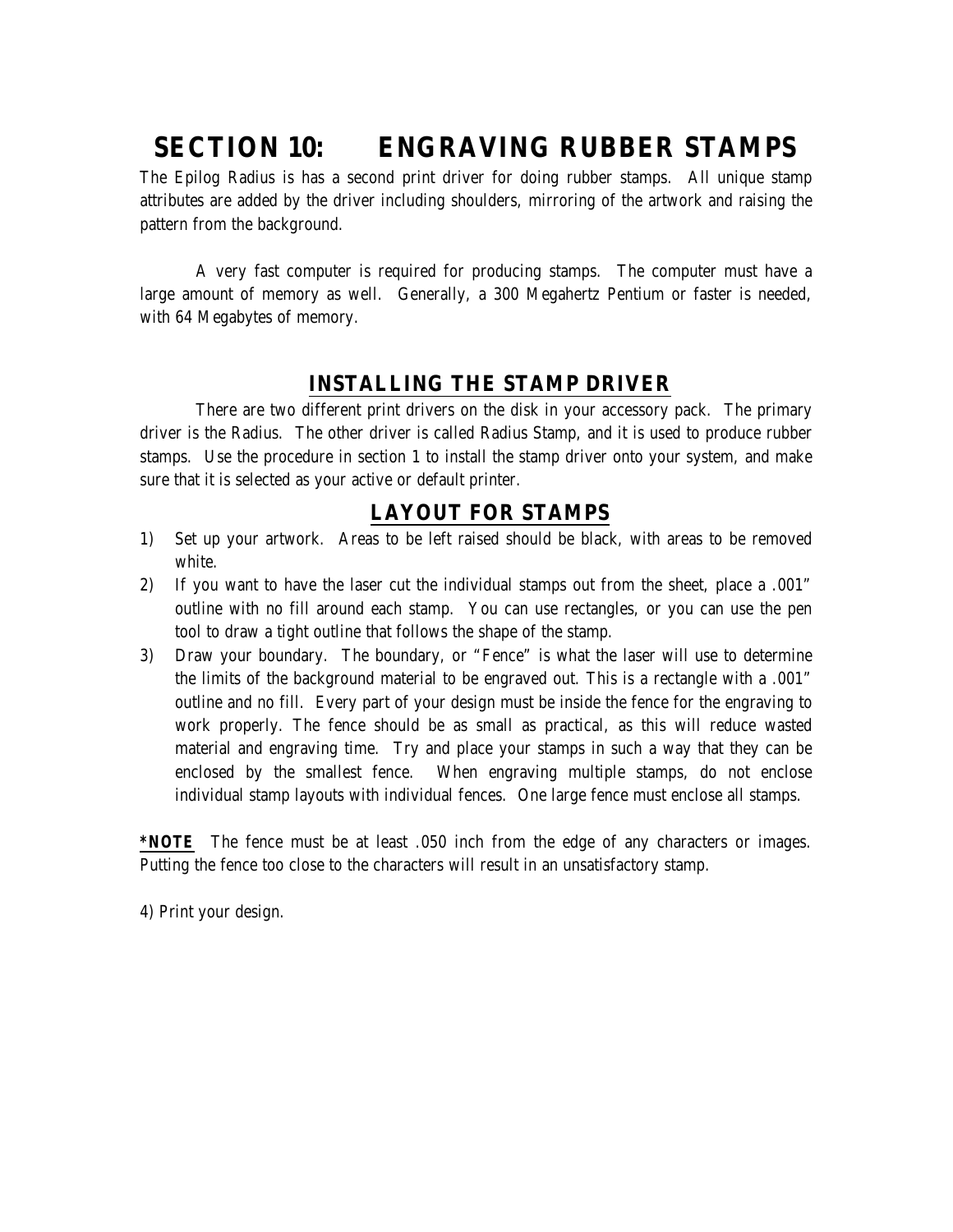

# A good design



## A Wasteful Design

Please remember, the fence must have a .001" outline and must **completely** enclose your design. You can cut out individual stamps by using a .001" outline within the fence.

The stamp driver panel is shown below. Once your artwork is set up, you need to specify how you want the machine to cut the stamp.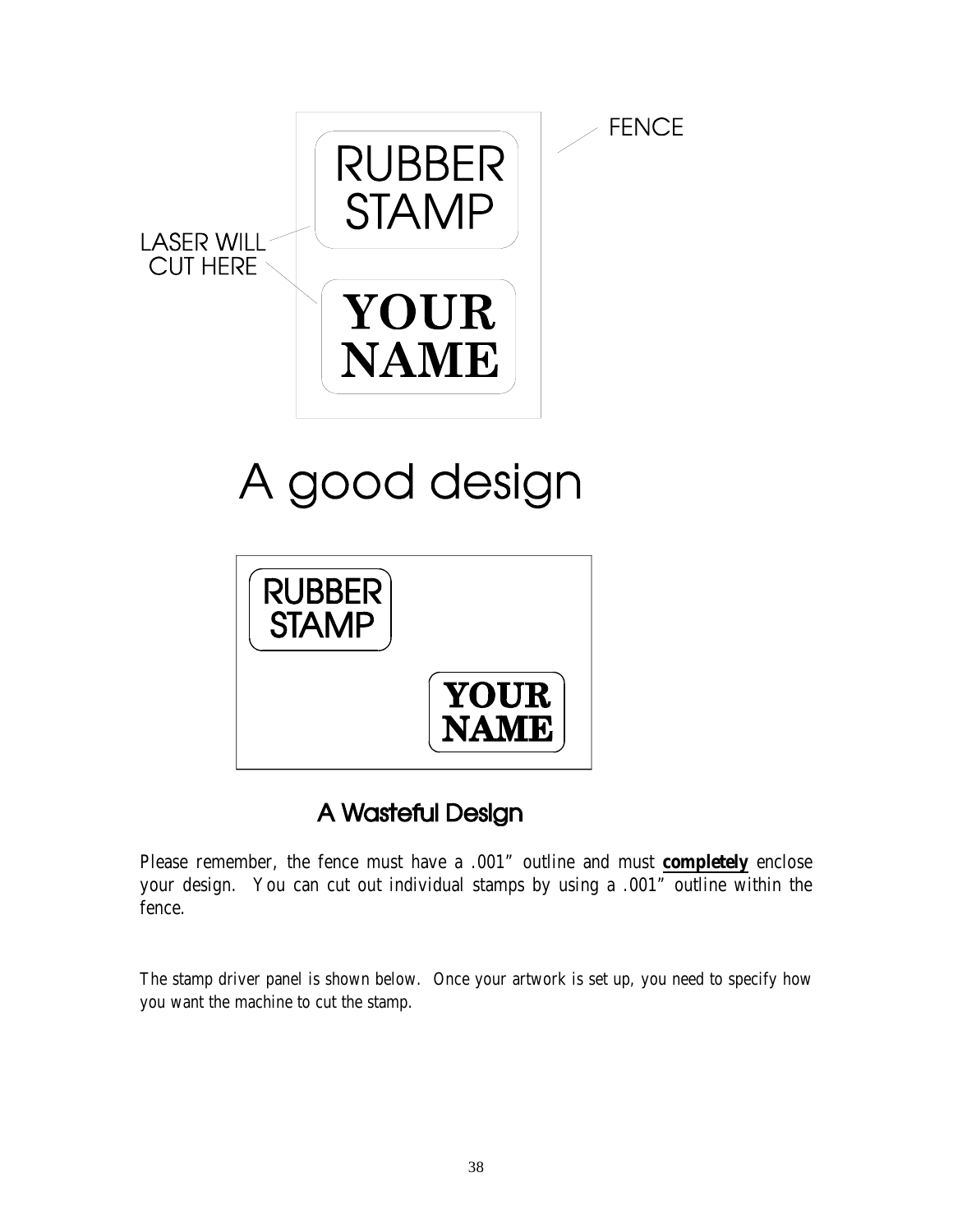| <b>Epilog Stamp Radius Laser Setup</b>                    |                               |            |              |                     |                 |                        | 図            |
|-----------------------------------------------------------|-------------------------------|------------|--------------|---------------------|-----------------|------------------------|--------------|
| <b>Resolutions</b><br><b>F</b> Rate Automatic<br>1200 DPI | <b>Raster</b><br><b>Speed</b> | H<br>1%    | 100%         | ы<br>100%           |                 | OK                     |              |
| <b>X Auto Focus</b>                                       | Power                         | ٠<br>0%    | 100%         | ×<br>100%           |                 | Cancel<br><b>About</b> |              |
| $\Box$ Mirror                                             | <b>Clip Art</b>               |            | ○ Photograph |                     |                 |                        |              |
| <b>Piece Size</b>                                         | Vector                        |            |              |                     |                 |                        |              |
| 24.00<br><b>Horizontal:</b>                               | Speed                         | ×<br>1%    | 50%          | $\ddot{}$<br>100%   |                 |                        |              |
| 18.00<br><b>Vertical:</b>                                 | Power                         | л<br>0%    | 50%          | 100%                |                 |                        |              |
|                                                           | Rate                          | ₫<br>1     | 50           | $\mathbf{F}$<br>100 |                 |                        |              |
| <b>Configurations</b>                                     | <b>Shoulders</b>              |            |              |                     | Widening        |                        |              |
|                                                           | $\left  \cdot \right $        |            |              | H                   | $\vert$         |                        | $\mathbf{r}$ |
| <b>Delete</b><br><b>Save</b>                              | Min<br>$\bf{0}$               | 25<br>mils |              | Max<br>50           | Min<br>$\Omega$ | 1                      | Max<br>6     |

- 1) RESOLUTION: 600 DPI resolution is recommended. This resolution provides a very high quality engraving with appropriate depth. 1200 DPI will provide a higher quality stamp. 1200 DPI will take about twice as long to engrave as 600 DPI.
- 2) PIECE SIZE: This is the size of the plate. If the size here is not the same as the size in your drawing program the engraving will be in the wrong position.
- 3) RASTER POWER AND SPEED: Controls the laser speed and power for the engraving portion of the stamp. On most rubber, operate the machine at full power and adjust the speed to get the depth you want. Be sure that you do not run the engraver so slowly that the rubber flares or flames. You will ruin your work and possibly damage the optics of the engraver. **NEVER RUN THE MACHINE UNATTENDED**!
- 4) VECTOR POWER AND SPEED: Vector mode is used in the stamp driver to cut out the stamps after they have been engraved. Generally, cut only most of the way through the sheet. Leaving a small amount of rubber generally gives the best result, allowing the sheet to be easily peeled apart.
- 5) SHOULDERS: Use the adjuster to determine the size of the shoulders. A small number will give steep shoulders, with a large number giving very broad shoulders. Shoulders of 25 or 30 are recommended.
- 6) WIDENING: Use the adjuster to determine the width of the character as it is engraved. A low value (1 or 2) will produce a narrow character. A high value (6 or 7) will produce wider, or bolder, character. A value of 1 is recommended.
- 7) RATE AUTOMATIC: "RATE" varies the laser cutting frequency for the vector portion of the job. Generally on rubber sheets, put an "X" in the rate automatic box.
- 8) AUTOFOCUS: Putting an "X" in the autofocus box enables the autofocus feature of the Radius.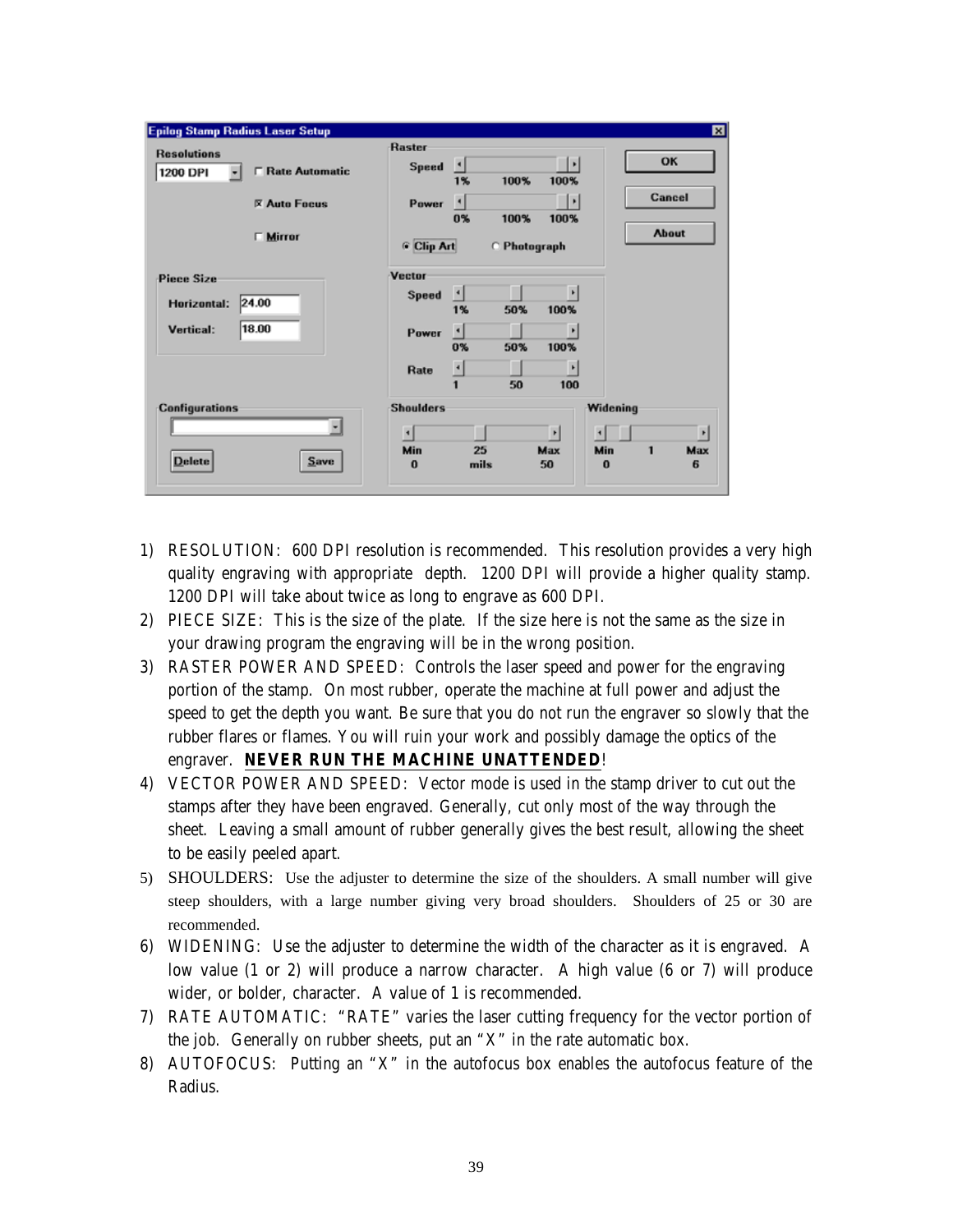## **SECTION 11: MEMORY CONFIGURATION**

The Epilog Radius memory buffer allows you to download any size single file of up to 16 MB in size. The file will remain in memory as long as the machine is turned on or until you send down another job. Pressing the repeat button after the file has engraved will repeat the job.

If you have a file that is larger than 16 MB the laser will automatically go into "rolling buffer" mode. In rolling buffer mode the laser accepts 16 MB of data then starts to discard used data as it engraves to make room for additional new data. If you print a file larger than 16 MB to the laser it will engrave the entire job, but you will not be able to repeat that job. If you want to repeat a job that is larger than 16 MB you will need to download it to the laser from your computer.

Please be aware that if you are sending a job that is 16 MB or larger to the laser much of the file will continue to spool from your computer after the print window has disappeared. You need to check your print window and insure that the entire file has printed before you switch ports or turn off your computer. Failure to do so will result in a loss of data to your laser.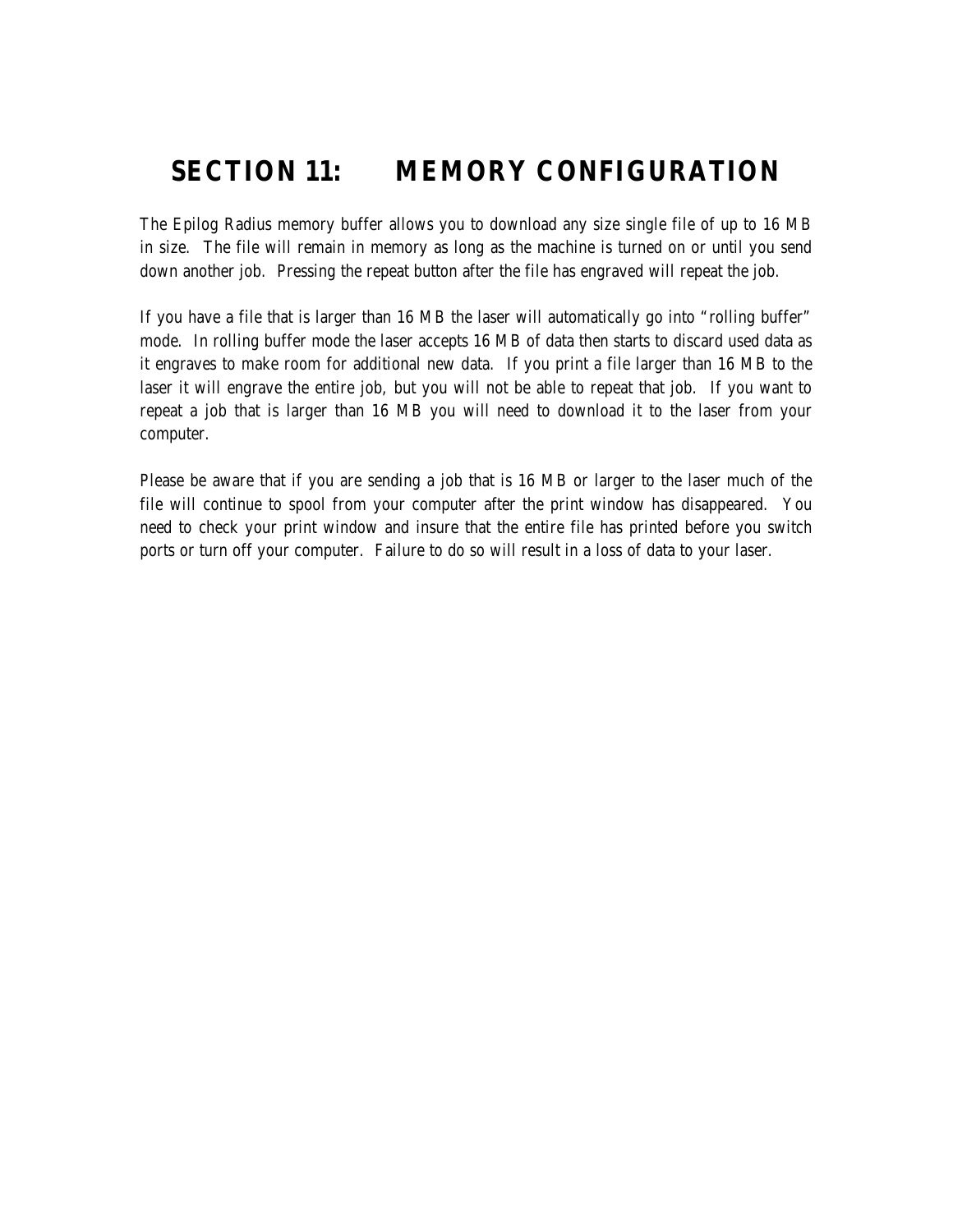## **SECTION 12: IN CASE OF DIFFICULTY**

Avoiding Common print problems:

Your Radius will begin to engrave as soon as the first line of data from the computer has been received by the engraver. This has the advantage of reducing the total time required for engraving, as the machine is not idle while the job is being loaded.

Printing problems are normally related to stopping, resetting or trying to repeat a job before the computer has been allowed enough time to transmit the entire job. If you do interrupt a job, whatever was left of the job you interrupted will be the first thing the computer will send when the engraver is put ONLINE unless you take precautions to clear it out. To avoid most common print problems, **ALWAYS** double click on the Radius printer icon (under settings, printers) to check for partial jobs if you interrupt a job in progress. They can then be cancelled or deleted with the pull down menus.

Problem: Engraver will not vector.

Solution:

- Please verify that the print driver is set to "vector" or "combined".
- Verify that your artwork is correct for vectoring.
	- Scanned images will not vector
	- Filled or solid images will not vector (outlines only)
	- If you are using Corel 3.0 or Corel 5.0 verify that line width is
		- .007 or less.
	- If you are using Corel 6.0 or Corel 7.0 the line width is DPI dependent. If you are vectoring at 600 DPI then your line width must be .001. If you are vectoring at 300 DPI then your line width must be .003.

Problem: Engraver beeps and displays "Job Done" but no engraving took place.

Solution:

- Please verify that the page size in your drawing program is the same as the piece size in the print driver. If you are still experiencing the same problem you will need to go into Windows Setup and verify page size. Click on Start move up to setting and click on Printers. Highlight proper printer then click on File, Properties, Details, Setup. Verify the page size there and change if needed. Assure that the "Measurement System" in Windows is set to "U.S.". To accomplish this click on "Start", "Control Panel", "Regional Settings", "Number".

Verify that your artwork is as you intended. Some programs have a "wireframe" preview that won't remind you that you are using white letters on a white background.

Problem: Will not print text or text does not print correctly.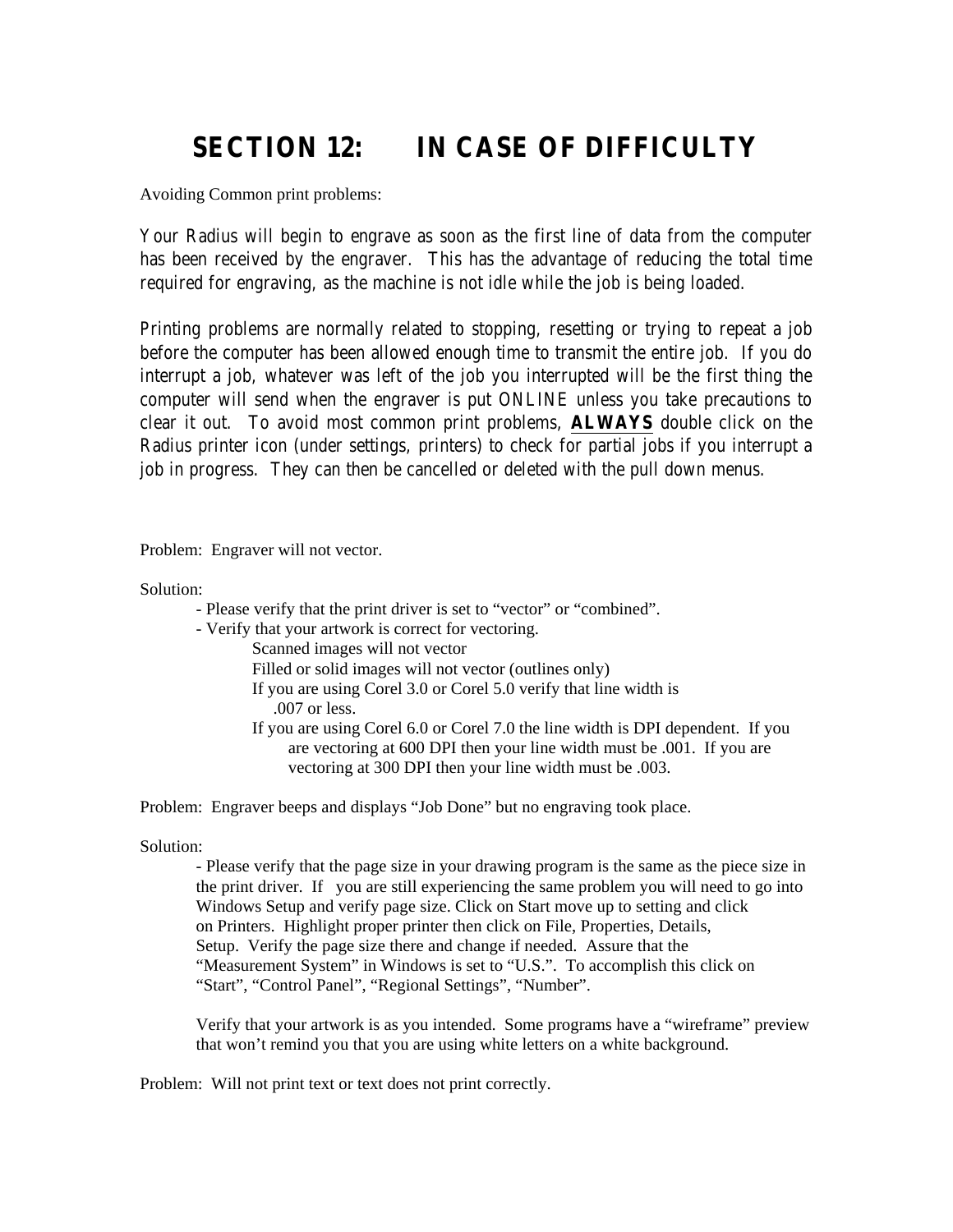#### Solution:

- Some operations with Text in some versions of CorelDRAW require the text to be converted to curves. This command is located in one of the pull down menus.

Problem: Engraving appears weak.

Solution:

- All mirrors and lens need to be cleaned and inspected for damage. See section thirteen for instructions. If you are unsure of the location of all of the mirrors on your engraver please contact Technical Support.

-Verify that the lens is in correct focus.

-Verify correct speed and power settings for the type of material that you are engraving on.

Problem: No laser beam but the engraver appears to be running normally.

#### Solution:

-Verify focus is set properly -Verify power and speed settings are appropriate

Problem: Scanned images will not print or will not print correctly.

#### Solution:

-If you are using Corel 3.0 or 5.0 do not rotate your image. Rotate the artwork before you scan it.

-If you are using Corel 5.0 verify that it is version G1. To do this click on "Help" in Corel 5.0 then click on "About CorelDraw". If it is not revision G1 then contact Corel for the free upgrade. Be prepared with your serial number of your Corel they will require it. -If you are using Corel 6.0 or 7.0 there are three settings in Corel that require the proper setting. Put some type of design on your screen, a basic square will do. Then follow the instructions below. Click on: File Print **Options**  Then "Options" page Then under "Special Settings" you will find the choice of "Options" and "Setting". First find the option "Bitmap Printing" Set it to "Output Entire Bitmap" Then find the option "Driver Banding" Set it to " Send Bands to Driver" Then find the option "Text Output Method" Set it to " All Text as Graphics"

-Verify that Corel 6.0 is version .176, follow the instructions above for verification and updates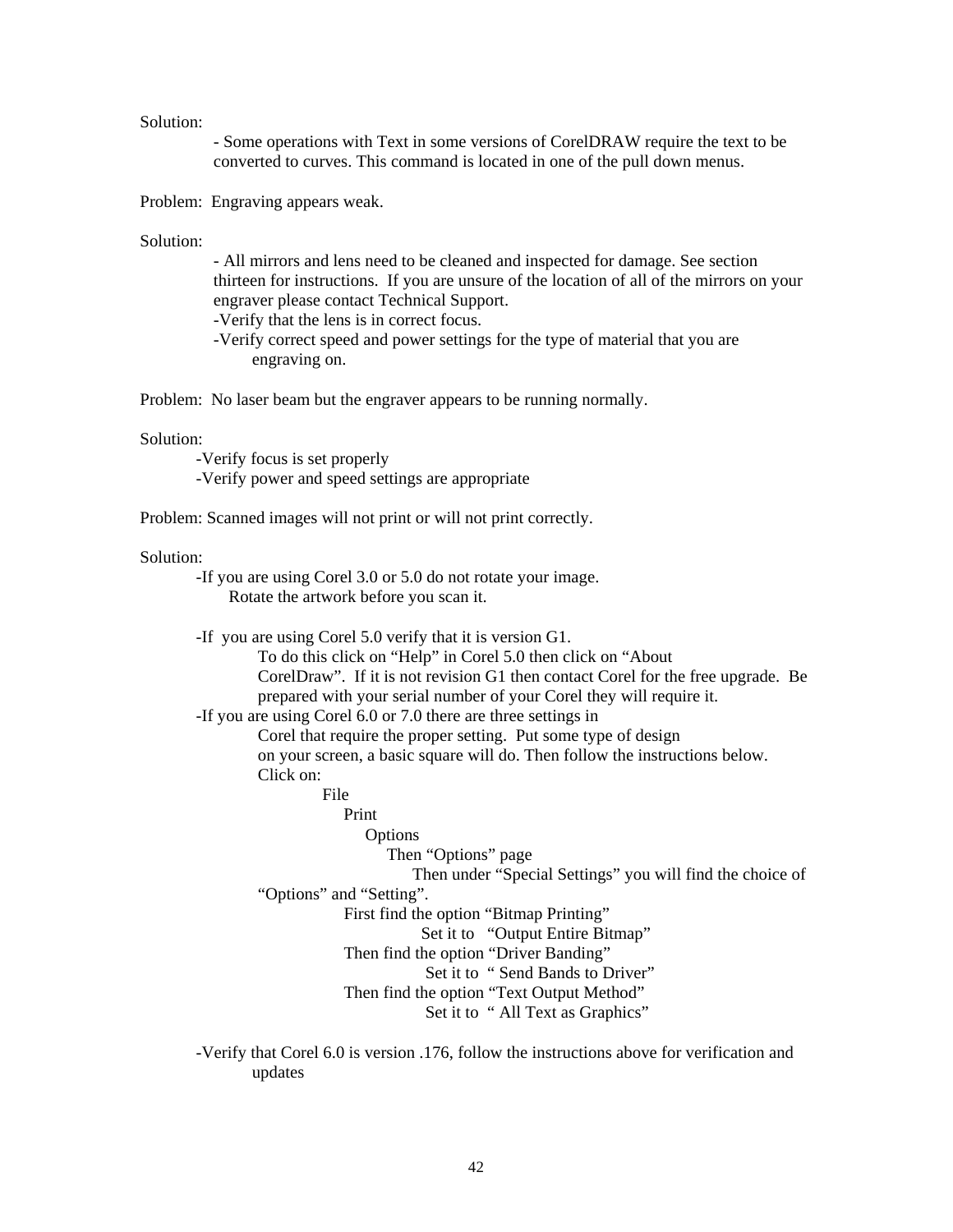Problem: Backup Sensors Errors.

Solution:

- Autofocus is not detecting the workpiece. Remember the basic rule that the work must be flat, and it must be located in the upper left hand corner.

Problem: Inadequate Exhaust

Solution:

- 1) The closer the blower is to the machine the better exhaust you will receive.
- 2) If you are using flex hose do not bundle up the excess. Stretch out the flex hose and use only what you need.
- 3) Cleaning of your exhaust system on a regular basis including engraver and blower. Use a bottlebrush and a vacuum on the areas where the exhaust buildup accumulates.
- Problem: Engraver will not power up. Nothing transpires when engraver is turned on.

Solution:

1) Verify there is power being supplied to the engraver, that your outlet is in good working condition and that the engraver is actually plugged in.

2) Check to make sure the carriage can be moved freely with the power off. If the engraver can't find the home position it will not power up properly.

Problem: Poor engraving quality.

Solution:

- 1) If you feel you are not getting the depth that you once were, this is more then likely a maintenance issue. See section thirteen for instructions on cleaning the optics. If you are not sure of the location of all of your mirrors contact Epilog.
- 2) If you are experiencing a blurry or erratic image, check to make sure you are in focus and all optics are clean. Verify that the design is not to close to the edge of your page in CorelDRAW. Increase your border by .25 inch.
- 3) If you are experiencing a double image problem or any other quality issue, it is best to run a sample of what the machine is doing and send it to Epilog attention Technical Support. Please include a letter stating the configuration of your machine along with speed and power settings of the sample you ran and any other pertinent information.

Problem: Image at the wrong location on the work piece.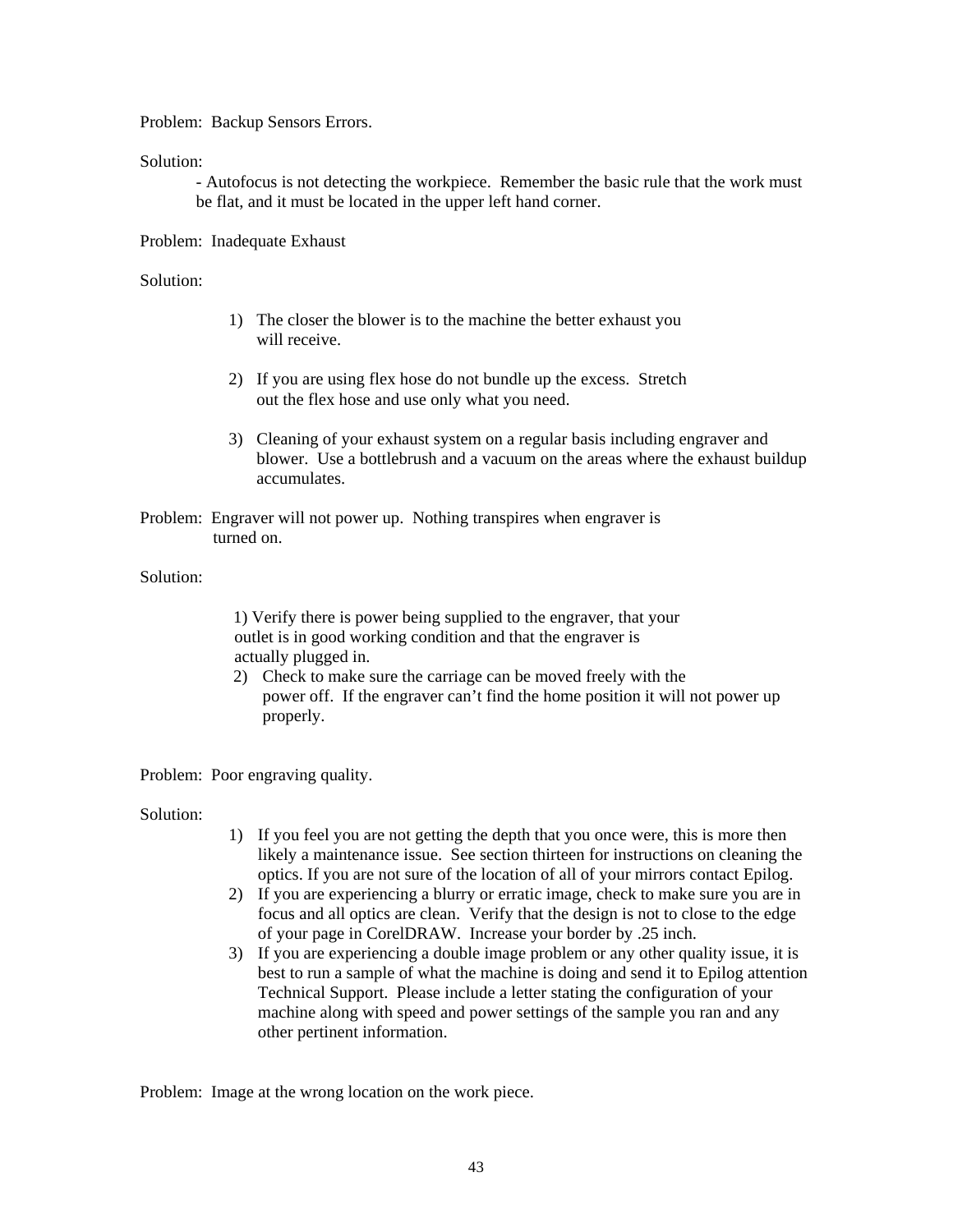#### Solution:

- 1) Verify that the page size in Corel does not exceed the maximum engravable area of the machine.
- 2) Verify that the page size in Corel matches the piece size in Print Setup. If you have a page size of 2"X3" and a piece size in Print Setup of 24"X 18" then it will place the 2"X3" in the center of the 24"X18" area.
- 3) If you see that the image is constantly off in one direction you will need to reset the "home position" on the machine. Please call technical support for instructions.

Problem: LCD display is malfunctioning.

Solution: Verify that the engraver is still engraving. If the engraver is still operating shut the engraver off and verify the ribbon cable is connected to the LCD display on the backside of the display. If the ribbon cable is properly connected then contact Epilog for replacement.

Problem: Fan Malfunction.

Solution:

- 1) Verify that there is nothing obstructing the rotation of the fan.
- 2) Verify the fan is clean. Using a vacuum should clean the fan adequately.
- 3) Verify the connector is still connected.
- 4) If need be contact Epilog for replacement.

Problem: Light burned out.

#### Solution:

-The plastic lens over the light can be removed by squeezing the top and bottom, then gently pulling. Try reseating the bulb. Replace the bulb if it still won't turn on. You can get one from Epilog, or from a hardware or leisure (RV's, Campers) store.

Problem: Table will not move.

#### Solution:

- 1) Verify that there is nothing obstructing the travel of the table.
- 2) Attempt to manual focus by pushing the Focus button and turn the round knob.
- 3) If you are still experiencing problems contact Epilog Technical Support.

Problem: Auto focus is out of focus or will not operate properly.

Solution: Clean the outer protective covers on the focus blocks. These covers are made of plastic and should be cleaned with Window cleaner or water. Do not use acetone or alcohol.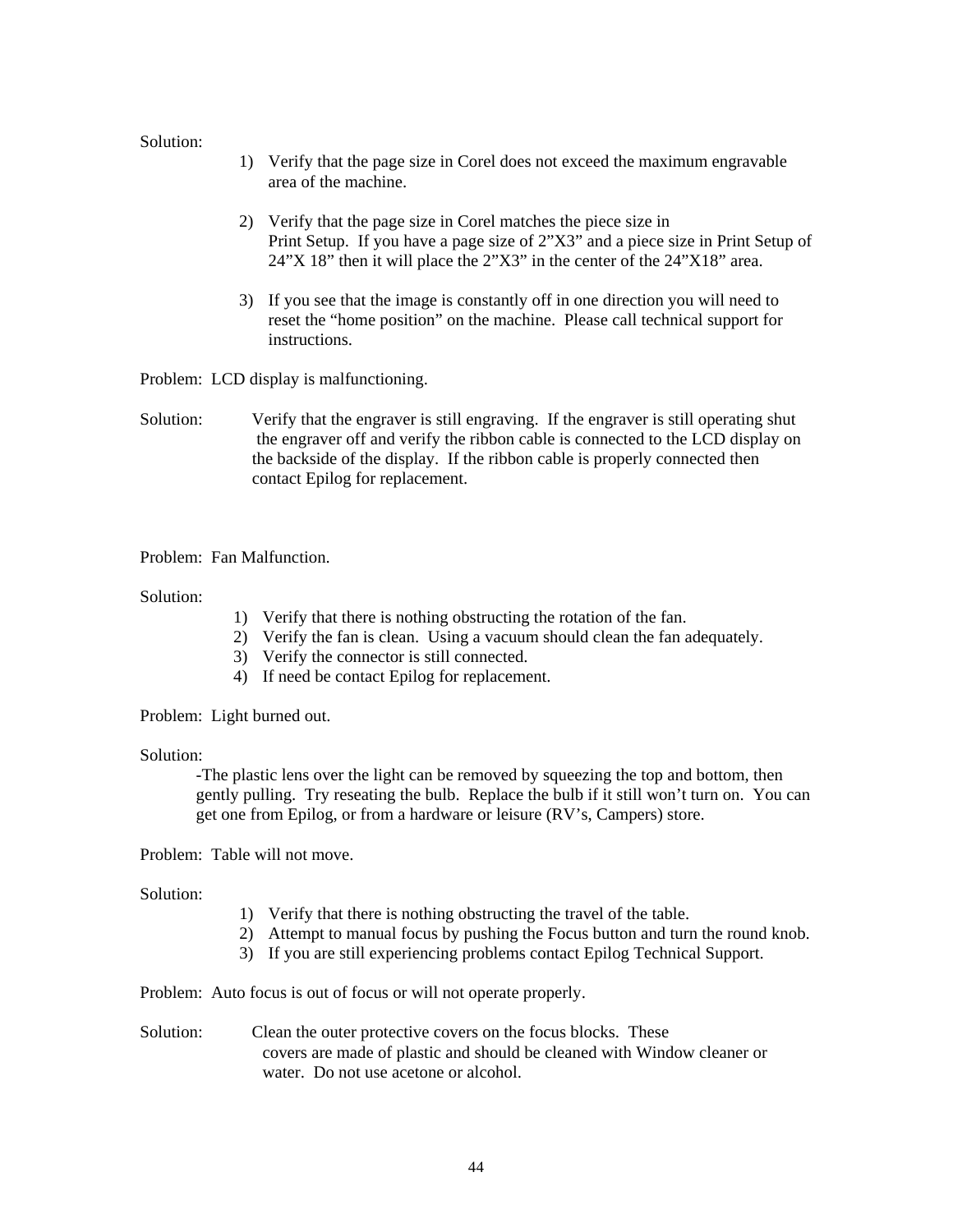Problem: Position Error displayed on LCD front console.

Solution: If you receive a Position Error on your display, the engraver is informing you that it has lost it's correct positioning. Power off engraver and verify there is nothing obstructing the travel of the carriage both left to right and front to back. With the engraver shut off move the carriage with your hand in all directions. The carriage should travel quite freely. With the engraver on the carriage should resist you trying to move it. It will still move if you force it (please don't) but it will resist. Notify Technical Support if you are in need of assistance.

Problem: Extreme right side of graphic is missing.

- Solution: Check the printer driver by going into "Printer Setup". Make sure you have the Epilog Radius print driver selected.
- Problem: Table is not at proper level with the carriage. Symptoms of this problem is engraving starts out nice then slowly decreases either on the right or on the bottom.
- Solution: Put on your focus gauge and manually focus the table to where the table just

touches the gauge. Shut off the machine and with your hand move the carriage to each of the four corners with the focus gauge still installed. It should just touch the table in the four corners as it did in the starting position (upper left corner). If there is a variance the table will need to be readjusted. Contact Epilog for the correct procedure.

Problem: Engraver stops in the middle of a job.

Solution: The printing job from the computer was interrupted. This is normally only seen in computer systems with an additional printer connected to the computer. Switching from the engraver to the printer must not be done until the entire job has been transferred.

Problem: When the ONLINE button is pushed and the engraver starts engraving immediately.

Solution: There is an incomplete print job waiting in the computer. Click on START, settings, printers and then double click on the last driver you printed through and look to see if there is a job printing. If so, delete it or cancel printing by using the pull down menus.

Problem: Computer errors or print error messages on your computer screen.

Solution:

- 1) Symptoms of this are; the computer possibly displaying " problem printing to LPT1".
	- (A) If this is the case verify the engraver is "ONLINE" (press the online key).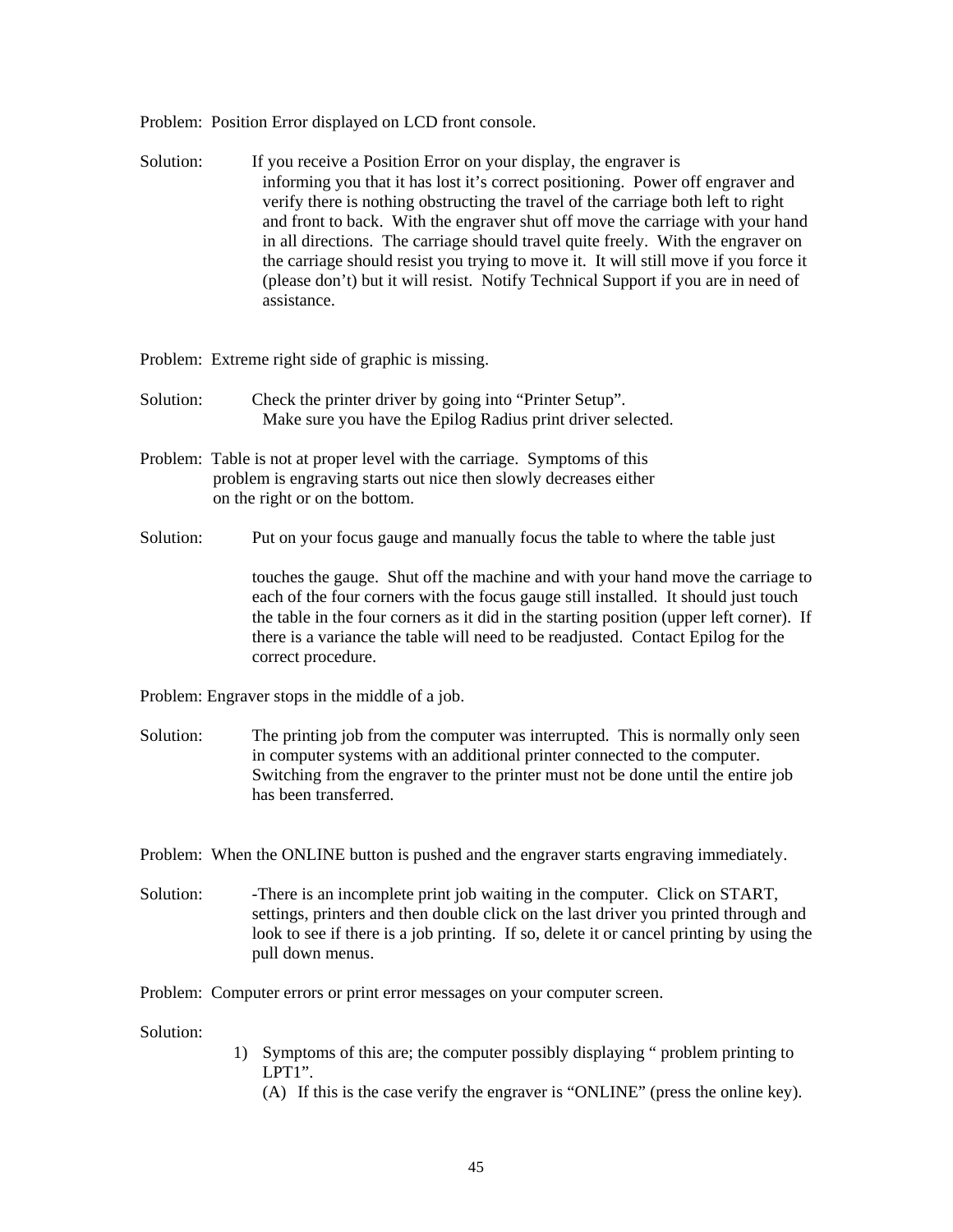|           | (B) Is the printer cable connected correctly? Review the hookup<br>configuration.                                                                                                                                                                                                                                                                                                                                       |
|-----------|-------------------------------------------------------------------------------------------------------------------------------------------------------------------------------------------------------------------------------------------------------------------------------------------------------------------------------------------------------------------------------------------------------------------------|
|           | (C) If you have multiple LPT printer ports make sure you are printing with the                                                                                                                                                                                                                                                                                                                                          |
|           | one connected to the engraver.<br>(D) Always terminate any print job that didn't transmit properly. Do not leave<br>part of the design waiting for transmission. Sending another job with a<br>stalled job will complicate matters.                                                                                                                                                                                     |
|           | Any other error reported to your computer screen is going<br>2)<br>to be an internal computer error. There is either a problem with the computers<br>hardware and/or software. Contact a reputable computer representative for<br>assistance.                                                                                                                                                                           |
| Problem:  | Engraver displays "no cooling" $(50 \& 100 w)$                                                                                                                                                                                                                                                                                                                                                                          |
| Solution: | -Turn on the chiller<br>-If the chiller is on, and this is the first time you have used the machine, the<br>connections are probably backwards. There is a valve in the Radius that will<br>only allow the water to flow the correct direction. Disconnect the hoses and<br>switch them, and try it again.                                                                                                              |
| Problem:  | Engraver displays "door open"                                                                                                                                                                                                                                                                                                                                                                                           |
| Solution  | -The engraver will not operate with either door open, by law and design.<br>-If the doors are closed and you get this message, check to be sure that there are<br>no obstructions and the doors are closed completely. If they are closed<br>completely, the door contacts need adjustment. Please call Epilog for assistance.                                                                                          |
| Problem:  | Engraver displays "laser error"                                                                                                                                                                                                                                                                                                                                                                                         |
| Solution  | This signal may occasionally appear during periods of low speed, high power<br>operation. If the display persists for long periods of time your laser may be in<br>need of service.                                                                                                                                                                                                                                     |
| Problem   | Engraver displays "unknown data"                                                                                                                                                                                                                                                                                                                                                                                        |
| Solution: | The engraver received data it did not recognize. Check to be sure you are<br>printing with the Epilog Radius driver. Also check to make sure you haven't<br>interrupted a previous print job without clearing out the balance of the job. You<br>can check by click on "START", settings, printers and double clicking on the<br>RADIUS driver icon. If the box has a job in it, delete it with the pull down<br>menus. |
| Problem:  | Engraver displays "internal error"                                                                                                                                                                                                                                                                                                                                                                                      |
| Solution: | This indicates a loss of program integrity with the Radius' internal computer. If<br>it persists, you may need a replacement. Contact Epilog technical support.                                                                                                                                                                                                                                                         |
| Problem:  | Engraver displays "amp error"                                                                                                                                                                                                                                                                                                                                                                                           |
|           |                                                                                                                                                                                                                                                                                                                                                                                                                         |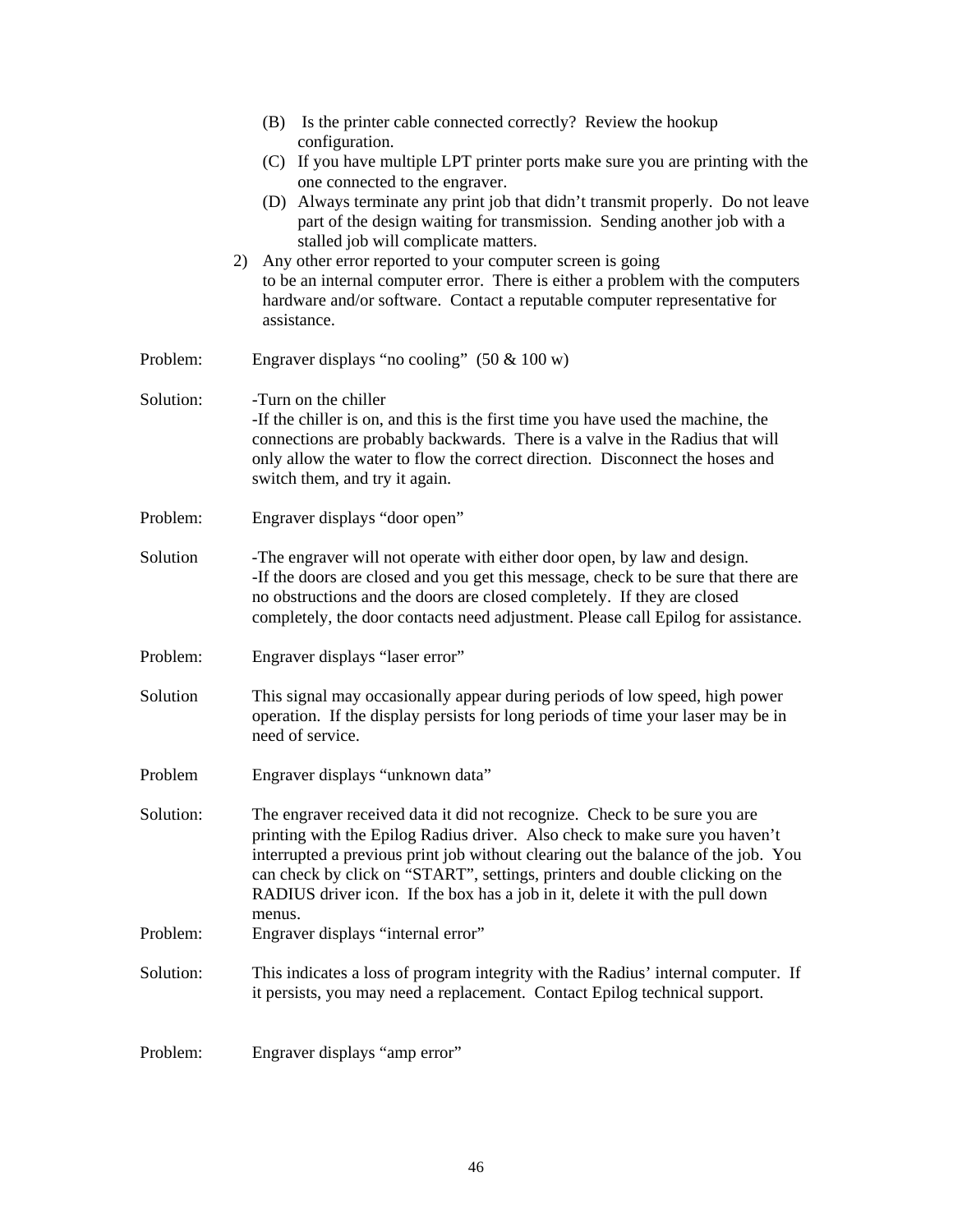- Solution This indicates a fault in one of the electrical systems. Turn power off, and try again. If the error persists, your machine needs to have a component replaced. Contact Epilog technical support.
- Problem: Engraver displays "remove rotary"
- Solution: The rotary can not be used for vector jobs. Reset the print mode to "RASTER".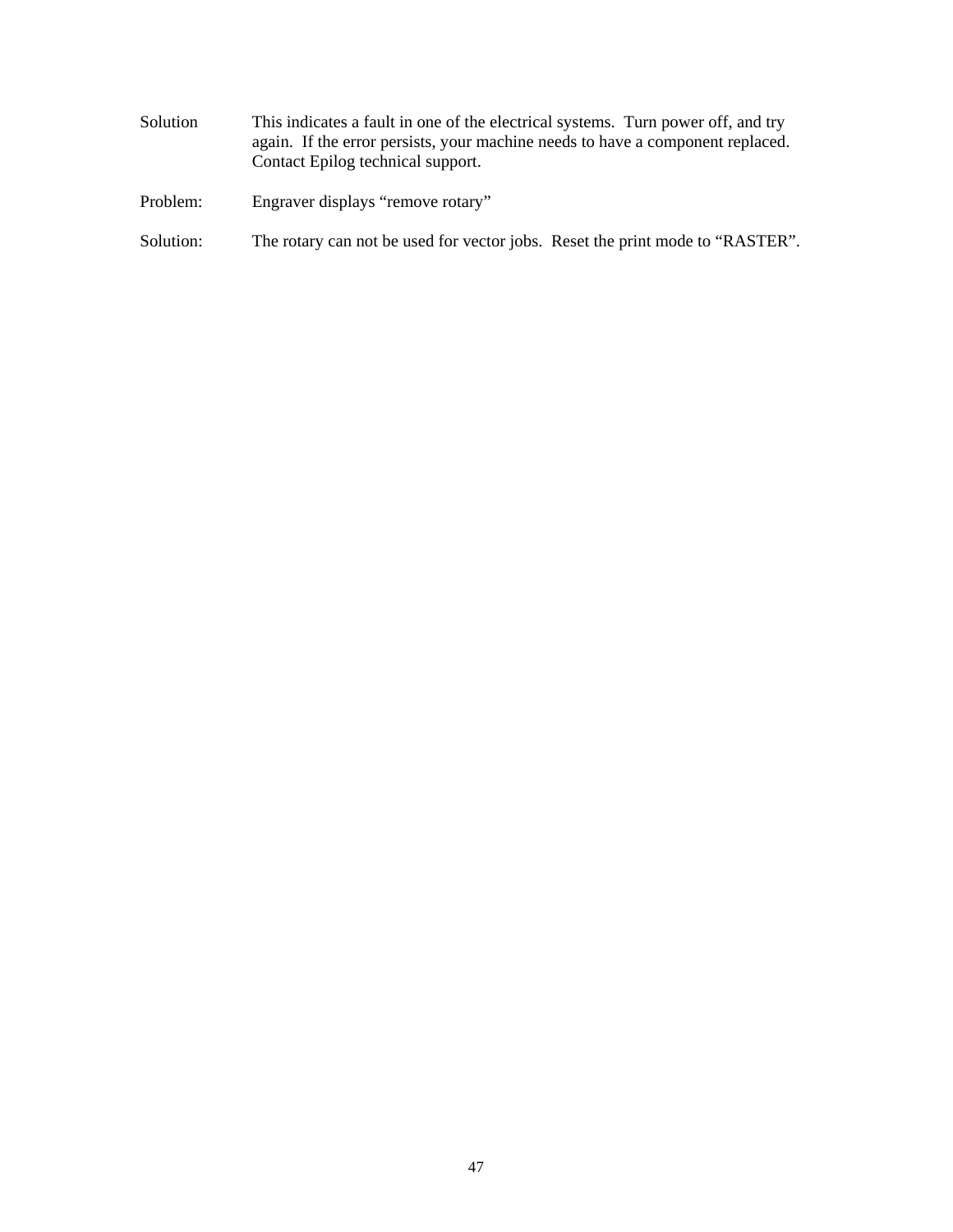## **SECTION 13: ENGRAVING MACHINE MAINTENANCE**

### *IMPORTANT!*

The single most important thing that you can do to keep your Radius working as if it were new is to keep it clean! Five minutes once a day will keep the residue and debris from building up and causing problems. There is virtually no maintenance required for your Radius if you *KEEP IT CLEAN!*

EXHAUST: Make sure the exhaust blower you are using receives proper maintenance. Periodically clean the exhaust blower and duct system to remove built-up debris. If you detect odor while engraving, or if the smoke in the cabinet is visible in the area of the lens carriage, inspect the exhaust system. Check for loose or broken pipe/hose connections, or obstructions.

BEARINGS: The bearing system on the Radius is designed to be maintenance free, with the exception of periodic cleaning. No lubrication or adjustment should be required.

CLEANING: Periodically (once a week), the machine will benefit from a light cleaning. Use a soft cloth and some hardware store alcohol. Open the large door and wipe down the bearing surfaces first, while the cloth is still clean. These are shown with arrows in the photo. Please clean these components thoroughly, along their entire length.

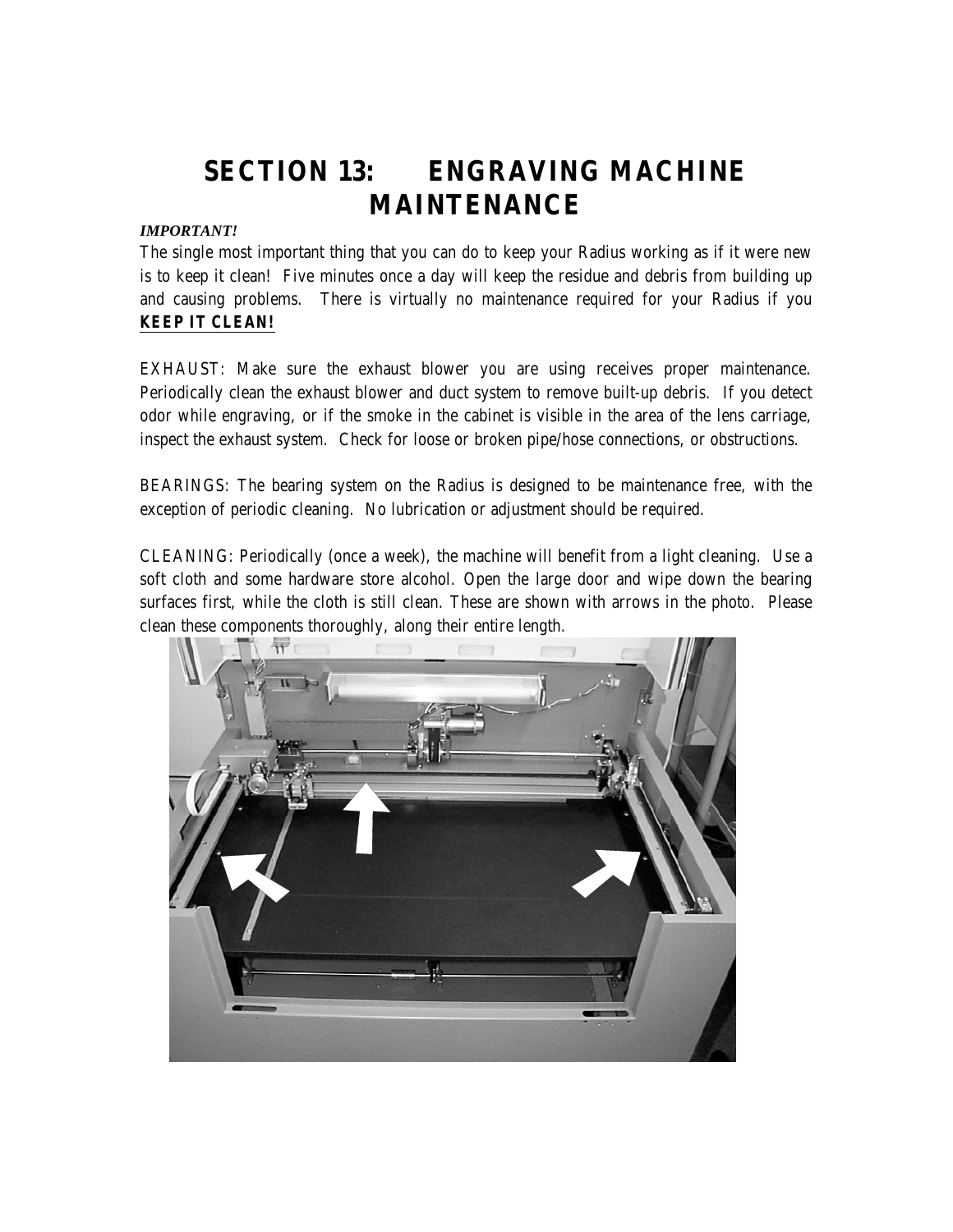After cleaning the bearings, clean off the table and the rest of the inside of the machine. Spending just a few minutes a week will pay off in the long run with better quality and performance.

OPTICS: About once a week, you will need to clean the optics (mirrors and lenses) of your Radius. If smoke, resin, or other contaminants are allowed to accumulate too heavily, they will reduce the available laser power and may even cause damage.

The two optical components most likely to require cleaning are the focus lens and the mirror directly above it. The lens can be removed from the mount to make cleaning easier. The lens is mounted in a colored (red, blue or green) retainer. Please don't disassemble the retainer, as the lens itself is fragile. In addition, there is one other mirror at the right end of the "I" beam that will need cleaning.

To clean the optics use a high-quality cotton swab moistened with reagent-grade acetone, ethyl alcohol, or anhydrous isopropyl alcohol. Acetone is supplied in your accessories kit. Please read the label on the bottle carefully. Do not use rubbing alcohol or "hardware store" solvents such as denatured alcohol, as they contain impurities which can contaminate the optics. If chemicals are not readily available in your area, you may obtain pure ethyl (grain) alcohol at any liquor store, under such brand names as "Golden Grain" and "Everclear."

Wet the swab thoroughly with the solvent, and then blot it against a paper towel or piece of cotton so that it is no longer soaking-wet. Then daub the optic gently, rotating the swab after each daub to expose clean cotton to the surface, until the optic is free of visible contamination. At that point, prepare a fresh swab and clean the surface with a gentle zigzag motion across it. Avoid any hard "scrubbing" of the surface, especially while there are visible particles on it, and try not to use repetitive circular motions. When you are done, be careful to remove any cotton threads that may have snagged on the mountings, and allow the optics to dry before you operate your engraver.

LASER: The laser tube used in the Epilog engraver does have a maximum service life. The amount of engraving time that you get from a tube will depend to a large extent on how much material you remove from your plaques. Typical tube life is 10000 - 20000 hours, operating. Depending on your particular usage, the tube should be good for a very long time. The tubes are refurbished and are available on an exchange basis.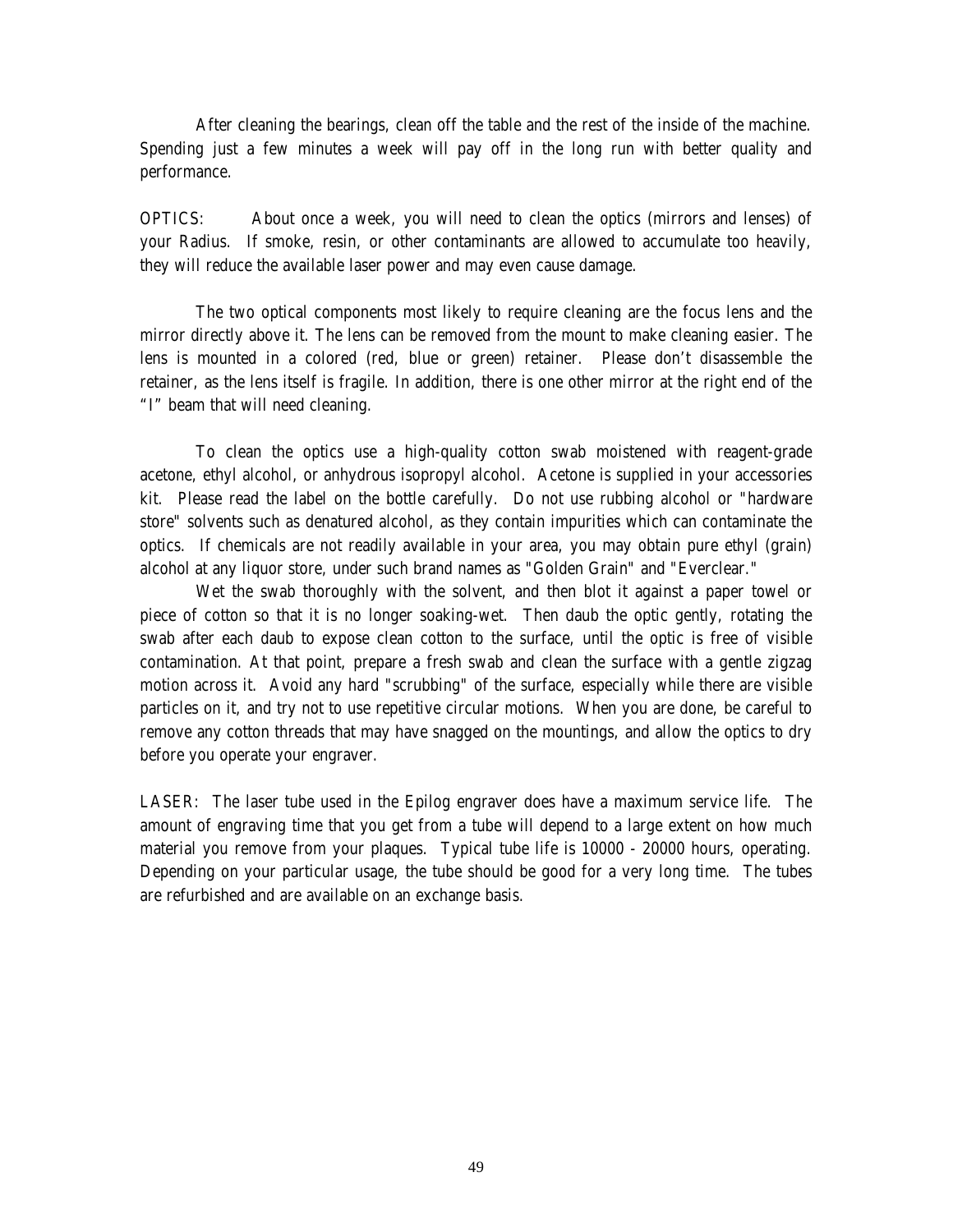## **SECTION 14: MATERIAL SUPPLIERS**

## **Laser Engraving Materials Sources For Use With Your Epilog Radius**

### 1) ACRYLIC

 Acrylic Idea Factory 6669-C Peachtree Industrial Blvd. Norcross, GA 30092 800-543-9253

## 2) LASER ENGRAVABLE COATED METALS Identification Plates, Inc. 1555 HighPoint Drive Mesquite, TX 75149-9009 800-395-2570

**Victory**  1820 N. Major Avenue Chicago, IL 60639 800-327-5578

 R. S. Owens & Co. 5535 North Lynch Avenue Chicago, IL 60630 800-282-6200

## 3) PRESSBOARD PLAQUES - Melamine

 Quail Industries 300 Fallon Road Hollister, CA 95023 800-232-1031

## 4) WALNUT PLAQUES & SPECIALTY WOOD PRODUCTS

 Colorado Heirloom 333 E. 4th Street Loveland, CO 80537 (970) 667-4222 - Voice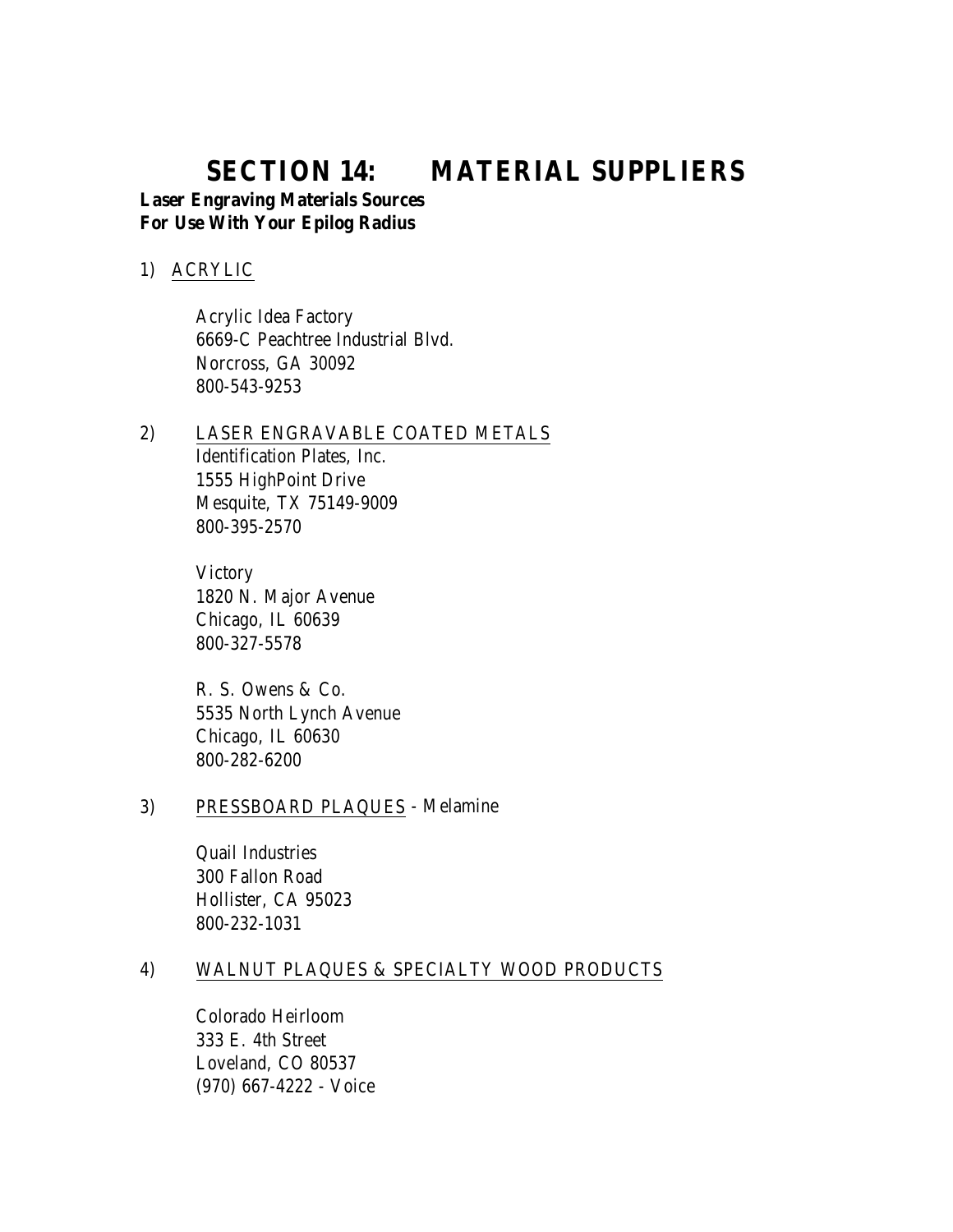(970) 667-8880 - FAX

Kentucky Woodcrafts Co. PO Box 220 McKee Industrial Park McKee, KY 40447 800-354-0196 Lee's Wood Products 31 Smithers Street P.O. Box 159 Rocky Mount, VA 24151 800-552-5337

 Stanton Manufacturing Lake Road 54-15 Lake Ozark, MO 65049 573-365-2441

### 5) MIRRORED ACRYLIC

 Alenite Dodge 5750 W. Bloomingdale Avenue Chicago, IL 60639 800-227-2440

## 6) CORIAN or FOUNTAINHEAD - Synthetic Marble

 Johnson Plastics 9240 Grand Avenue South Minneapolis, MN 55420-3604 800-869-7800 - Customer Service

### 7) ENGRAVEABLE PLASTICS

Innovative Plastics Inc. PO Box 7065 Alogonquin, IL 60102 (815) 477-0778

 Johnson Plastics 9240 Grand Avenue South Minneapolis, MN 55420-3604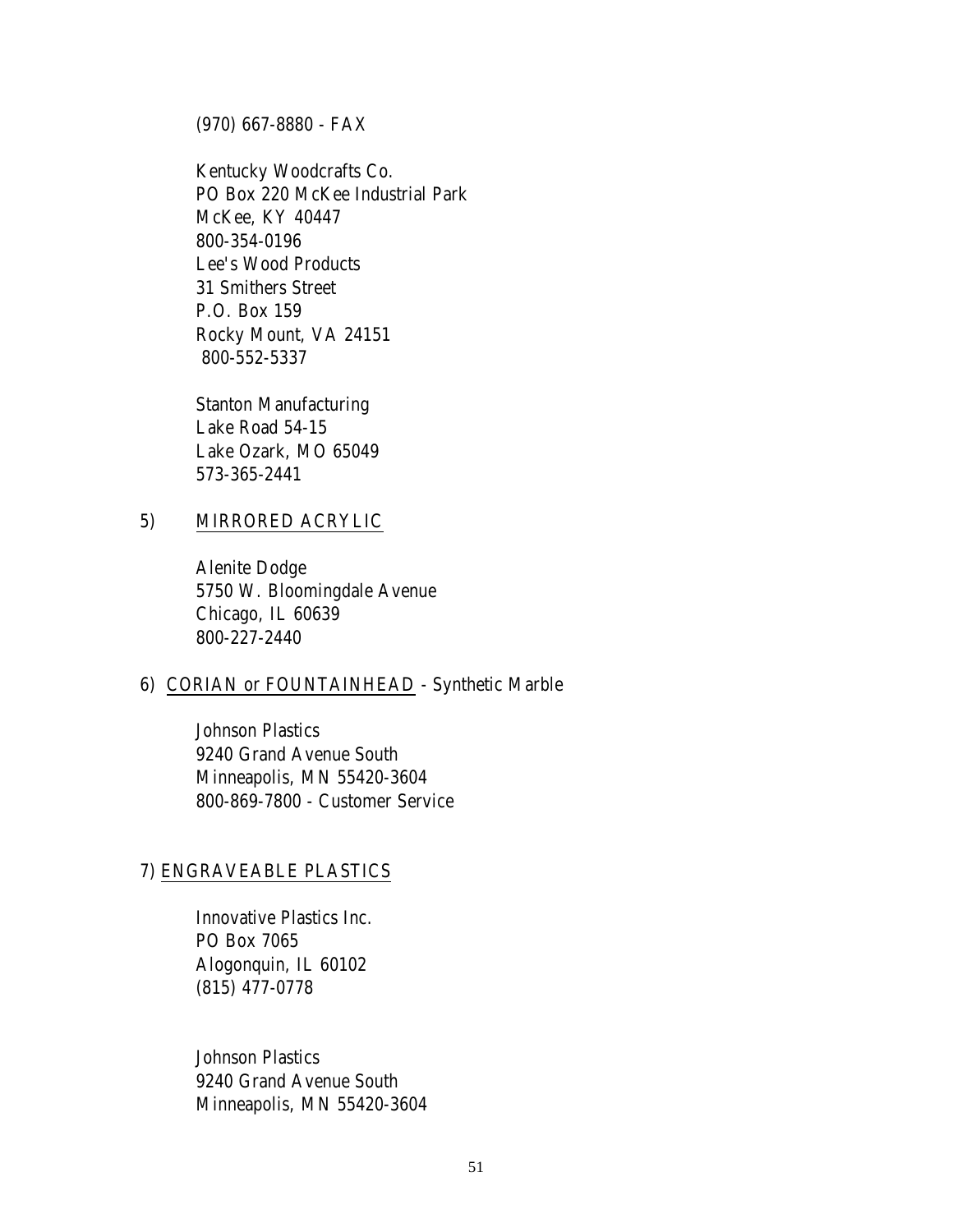## 800-869-7800 - Customer Service

## 8) FLAT GLASS

Gold Coast Graphics 15841 Graham Street Huntington Beach, CA 92649 888-733-0061

## 9) PEN & PENCIL SETS

IMARK Pen Co. 3008 Pleasant Valley Lane Arlington, TX 76015 (817) 465-6681

## 10) RUBBER STAMP MATERIAL

 Stewart Superior 1800 W. Larchmont Avenue Chicago, IL 60613-2496 800-621-1205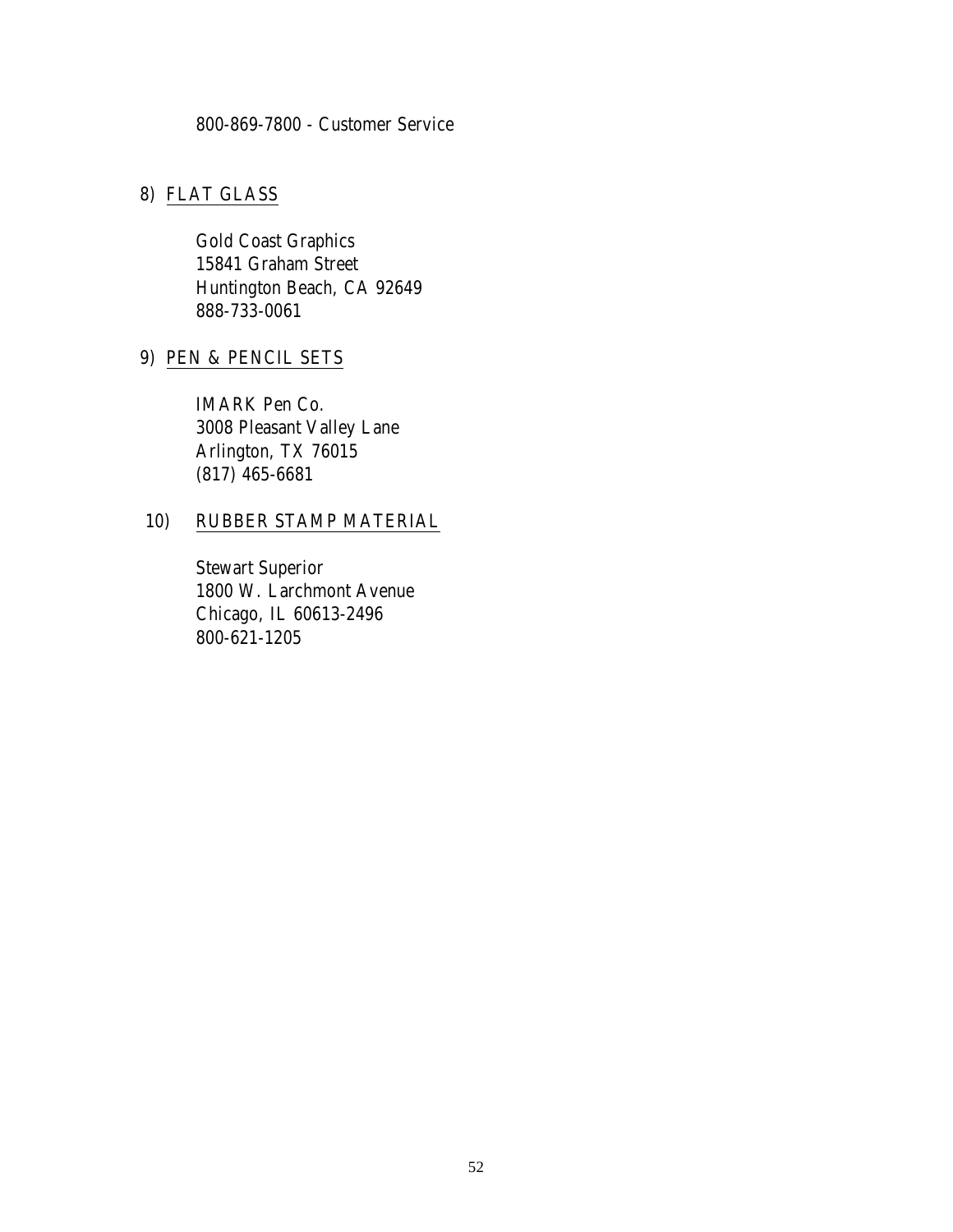## **SECTION 15: ABOUT THE RADIUS**

Your EPILOG RADIUS has been designed as an "open architecture" product. The Radius will work with many popular graphics, engineering and specialty software products. The common requirement is that they all must run within the framework of Microsoft Windows 95 or Windows 98, on an IBM compatible PC (personal computer). Windows requires every program to output through a common point, which is the "driver" that is shipped with the Radius.

### **RECOMMENDED COMPUTER**

 Pentium Microprocessor (200Mhz minimum) 64 MB RAM One 3.5 inch 1.44MB floppy 2 GB Hard Drive(minimum) Super VGA Color Monitor CD ROM Drive Mouse

#### **SCANNER**

Epilog recommends Hewlett Packard scanners. They are of excellent quality and reliability. Hand held "mouse" scanners do not provide the necessary accuracy and should not be used.

#### **SOFTWARE**

Windows 95 or Windows 98 is required

In addition, an application program (graphics, CAD, etc.) is required. Epilog recommends Corel Draw Version 5.0, 7.0, or 8.0. Other packages are available, but the technical support staff at Epilog may be less familiar with them and less able to help with questions. Check with Epilog if you have a question on compatibility.

ABOUT THE LASER

The Epilog RADIUS uses the latest technology, providing a powerful tool that is simple to setup and operate. The Radius can mark(engrave) and cut a variety of non-metallic materials.

 The Radius is available with three different laser power levels. Any model can be upgraded to a higher wattage at the factory. The 25 and 30 watt units are air cooled, and the cooling fans are built in the rear of the unit. The 50 and 100 watt units require water cooling. An external water chiller is required and included with the system.

 The laser beam itself is invisible. The beam is about half the diameter of a #2 pencil. Unfocused, it will just make an ugly burn, leaving lots of charred material behind. The focus lens gives the beam an hourglass shape. At the center point the energy density is concentrated, allowing the very precise and clean material removal that is characteristic of laser engraving. The center of the hourglass is the "focal point".

 The laser beam path is completely enclosed with the Radius. Please do not disassemble or modify any of the covers or windows on the machine. If at any time you notice that the laser operates with a door or window open, please contact Epilog technical support immediately.

 The Radius has two basic operating methods. For cutting (vector), the laser is driven along a path and the laser is left on all the time. The path could be the outline of a letter or a